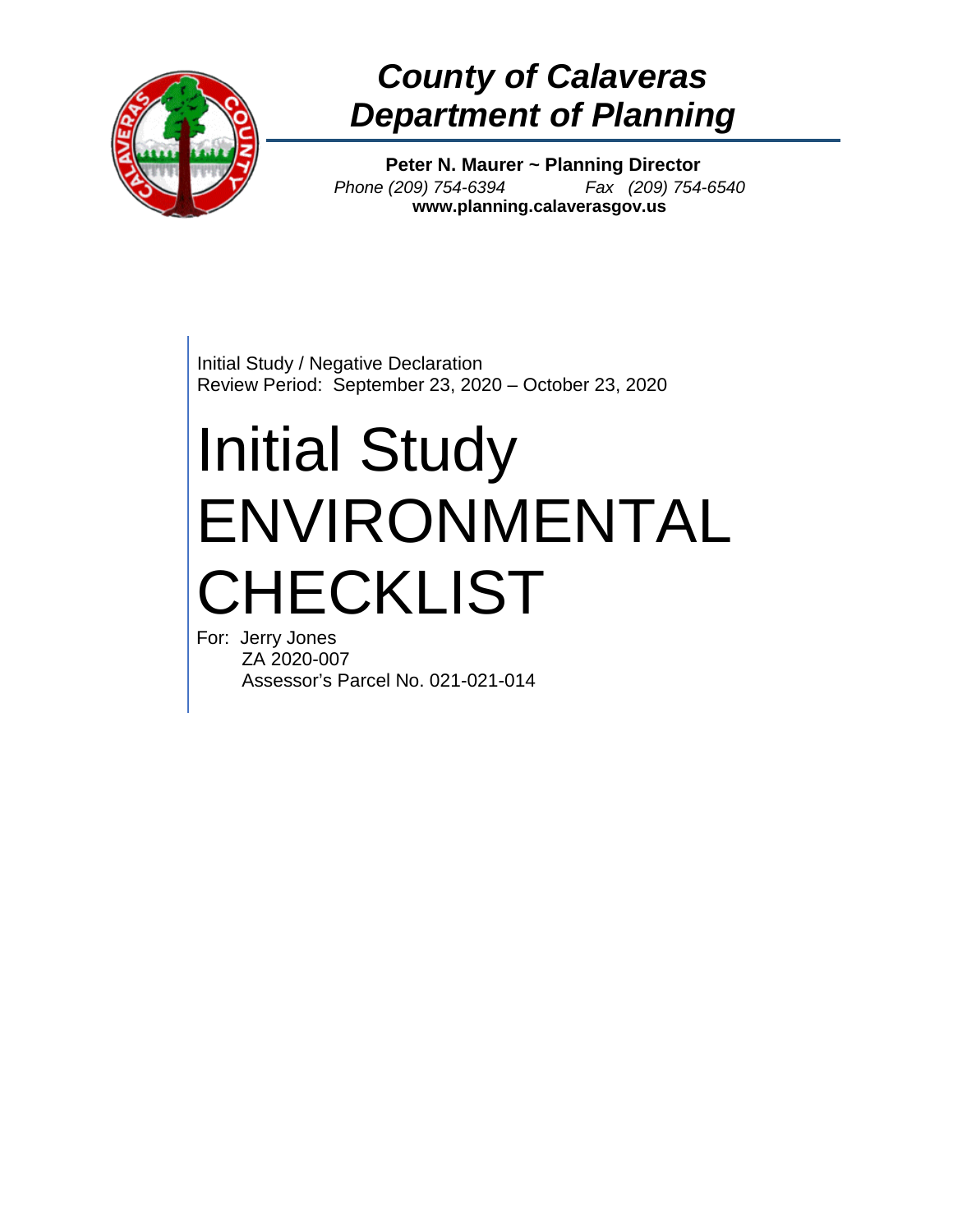| 1. Project Title:                   | 2020-007 Zoning Amendment for Jerry Jones                                                       |
|-------------------------------------|-------------------------------------------------------------------------------------------------|
| 2. Lead Agency Name and Address:    | <b>Calaveras County Planning Department</b><br>891 Mountain Ranch Road<br>San Andreas, CA 95249 |
| 3. Contact Person and Phone Number: | Madeleine Flandreau, Planner II<br>(209) 754-6394                                               |

4. Project Location: 9000 Live Oak Lane in Mountain Ranch (APN 021-021-014), is located in the western 1/2 of Section 1, Township 04 North, Range 13 East, MDM.

| 5. Project Sponsor's Name and Address: Jerry Jones | 9000 Live Oak Lane<br>Mountain Ranch, CA 95246 |  |
|----------------------------------------------------|------------------------------------------------|--|
| 6. General Plan Designation:                       | <b>Working Lands</b>                           |  |

- 7. Zoning: The Rural Residential-20 (RR-20)
- 8. Project Description: The applicant is requesting approval of a Zoning Amendment to change the zoning of a parcel from RR-20 (Rural Residential- 20 acre minimum) to RA-20 (Residential Agriculture-20 acre minimum). APN 021-021-014 is 20.09 acres, and is located within the Oak Ridge Subdivision.
- 9. Surrounding land uses and setting:

| <b>Location</b> | <b>General Plan Designation</b> | Zoning                                    | <b>Land Use</b>                          |
|-----------------|---------------------------------|-------------------------------------------|------------------------------------------|
| <b>North</b>    | <b>Working Lands</b>            | <b>Residential Agriculture</b>            | Single Family<br>Residential/Agriculture |
| South           | <b>Working Lands</b>            | <b>Rural Residential,</b><br>Unclassified | <b>Single Family Residential</b>         |
| East            | <b>Working Lands</b>            | <b>Rural Residential</b>                  | <b>Single Family Residential</b>         |
| West            | <b>Rural Transition B</b>       | <b>Rural Residential,</b><br>Unclassified | <b>Single Family Residential</b>         |

- 10.Other public agencies whose approval is required: None
- 11. Have California Native American Tribes traditionally and culturally affiliated with the project area requested consultation pursuant to Public Resources Code §21080.3.1? YES ( NC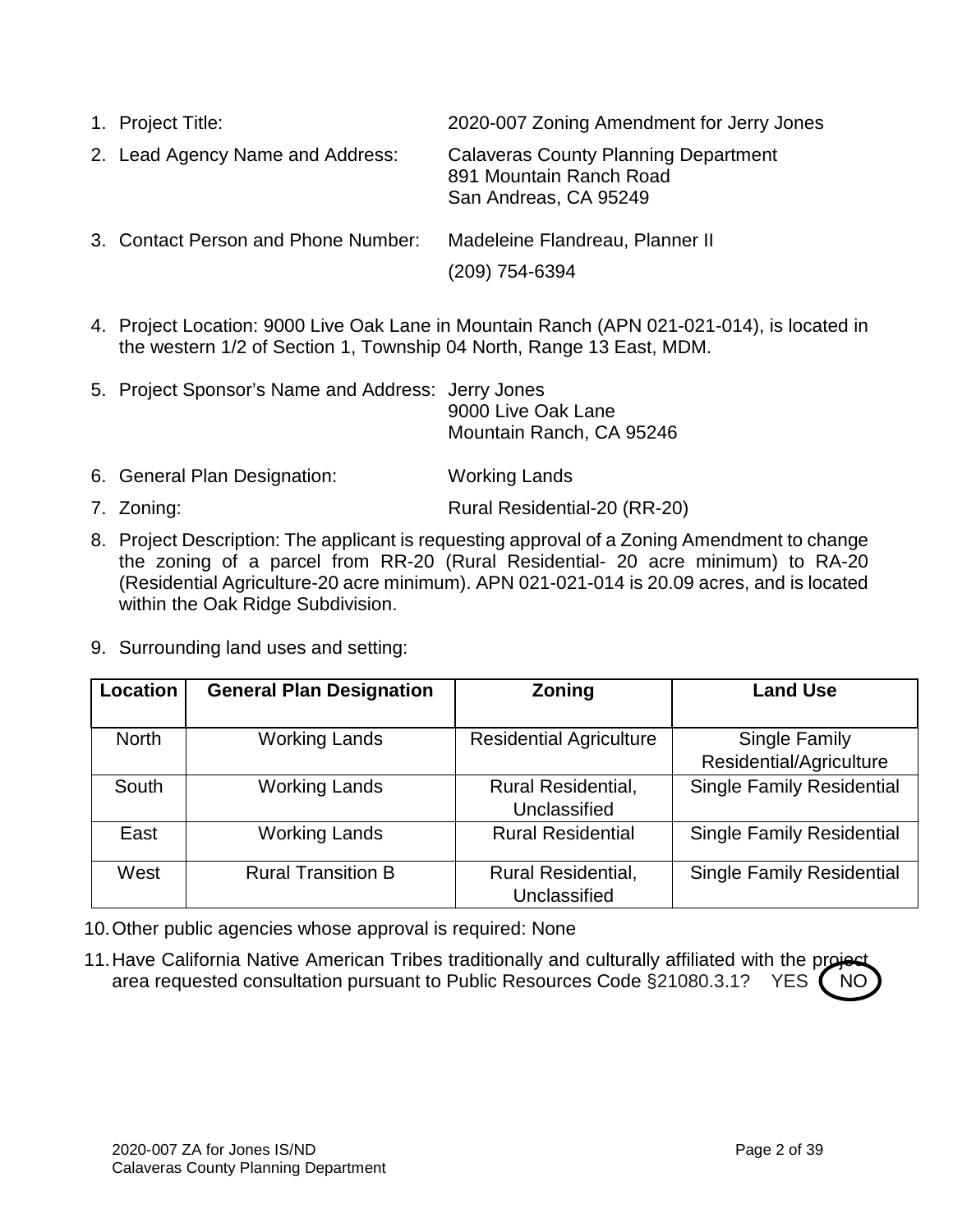|                                                                                                                                                                                                                                                                                                                                                                                                                                                                                                                                             | <b>ENVIRONMENTAL FACTORS POTENTIALLY AFFECTED:</b>          |  |                                                                            |  |                                                                                                                                                                                                                                                                                                                                             |
|---------------------------------------------------------------------------------------------------------------------------------------------------------------------------------------------------------------------------------------------------------------------------------------------------------------------------------------------------------------------------------------------------------------------------------------------------------------------------------------------------------------------------------------------|-------------------------------------------------------------|--|----------------------------------------------------------------------------|--|---------------------------------------------------------------------------------------------------------------------------------------------------------------------------------------------------------------------------------------------------------------------------------------------------------------------------------------------|
|                                                                                                                                                                                                                                                                                                                                                                                                                                                                                                                                             |                                                             |  |                                                                            |  | The environmental factors checked below would be potentially affected by this project, involving at least<br>one impact that is a "Potentially Significant Impact", as indicated by the checklist on the following pages.                                                                                                                   |
|                                                                                                                                                                                                                                                                                                                                                                                                                                                                                                                                             | Aesthetics                                                  |  | <b>Agricultural and Forestry</b><br><b>Resources</b>                       |  | <b>Air Quality</b>                                                                                                                                                                                                                                                                                                                          |
|                                                                                                                                                                                                                                                                                                                                                                                                                                                                                                                                             | <b>Biological Resources</b>                                 |  | <b>Cultural Resources</b>                                                  |  | Energy                                                                                                                                                                                                                                                                                                                                      |
|                                                                                                                                                                                                                                                                                                                                                                                                                                                                                                                                             | Geology/Soils                                               |  | <b>Greenhouse Gas Emissions</b>                                            |  | Hazards & Hazardous Materials                                                                                                                                                                                                                                                                                                               |
|                                                                                                                                                                                                                                                                                                                                                                                                                                                                                                                                             | Hydrology/Water Quality   Land Use / Planning               |  |                                                                            |  | <b>Mineral Resources</b>                                                                                                                                                                                                                                                                                                                    |
|                                                                                                                                                                                                                                                                                                                                                                                                                                                                                                                                             | Noise                                                       |  | Population / Housing                                                       |  | <b>Public Services</b>                                                                                                                                                                                                                                                                                                                      |
|                                                                                                                                                                                                                                                                                                                                                                                                                                                                                                                                             | Recreation                                                  |  | Transportation                                                             |  | <b>Tribal Cultural Resources</b>                                                                                                                                                                                                                                                                                                            |
|                                                                                                                                                                                                                                                                                                                                                                                                                                                                                                                                             | Utilities/Service Systems $\Box$                            |  | Wildfire                                                                   |  | Mandatory Findings of Significance                                                                                                                                                                                                                                                                                                          |
|                                                                                                                                                                                                                                                                                                                                                                                                                                                                                                                                             | DETERMINATION (To be completed by Lead Agency):             |  |                                                                            |  |                                                                                                                                                                                                                                                                                                                                             |
|                                                                                                                                                                                                                                                                                                                                                                                                                                                                                                                                             | On the basis of this initial evaluation:                    |  |                                                                            |  |                                                                                                                                                                                                                                                                                                                                             |
|                                                                                                                                                                                                                                                                                                                                                                                                                                                                                                                                             | DECLARATION will be prepared.                               |  |                                                                            |  | $\boxtimes$ I find that the proposed project <b>COULD NOT</b> have a significant effect on the environment and a NEGATIVE                                                                                                                                                                                                                   |
|                                                                                                                                                                                                                                                                                                                                                                                                                                                                                                                                             |                                                             |  |                                                                            |  | □ I find that, although the original scope of the proposed project <b>couLD</b> have had a potentially significant<br>effect on the environment, there WILL NOT be a significant effect because revisions/mitigations to the project<br>have been made by or agreed to by the applicant. A MITIGATED NEGATIVE DECLARATION will be prepared. |
|                                                                                                                                                                                                                                                                                                                                                                                                                                                                                                                                             |                                                             |  | ENVIRONMENTAL IMPACT REPORT or its functional equivalent will be prepared. |  | I find that the proposed project MAY have a potentially significant effect on the environment and an                                                                                                                                                                                                                                        |
| I find that the proposed project MAY have a potentially significant impact on the environment.<br>However, at least one impact has been adequately analyzed in an earlier document, pursuant to applicable<br>legal standards, and has been addressed by mitigation measures based on the earlier analysis, as<br>described in the report's attachments. An ENVIRONMENTAL IMPACT REPORT is required, but it must analyze<br>only the impacts not sufficiently addressed in previous documents.                                              |                                                             |  |                                                                            |  |                                                                                                                                                                                                                                                                                                                                             |
| I find that, although the proposed project could have had a significant effect on the environment,<br>because all potentially significant effects have been adequately analyzed in an earlier EIR or Negative<br>Declaration, pursuant to applicable standards, and have been avoided or mitigated, pursuant to an earlier<br>EIR, including revisions or mitigation measures that are imposed upon the proposed project, all impacts<br>have been avoided or mitigated to a less-than-significant level and no further action is required. |                                                             |  |                                                                            |  |                                                                                                                                                                                                                                                                                                                                             |
| Madelin Flanchea                                                                                                                                                                                                                                                                                                                                                                                                                                                                                                                            |                                                             |  |                                                                            |  |                                                                                                                                                                                                                                                                                                                                             |
|                                                                                                                                                                                                                                                                                                                                                                                                                                                                                                                                             | 9-23-2020<br>Madeleine Flandreau<br>Date<br>Project Planner |  |                                                                            |  |                                                                                                                                                                                                                                                                                                                                             |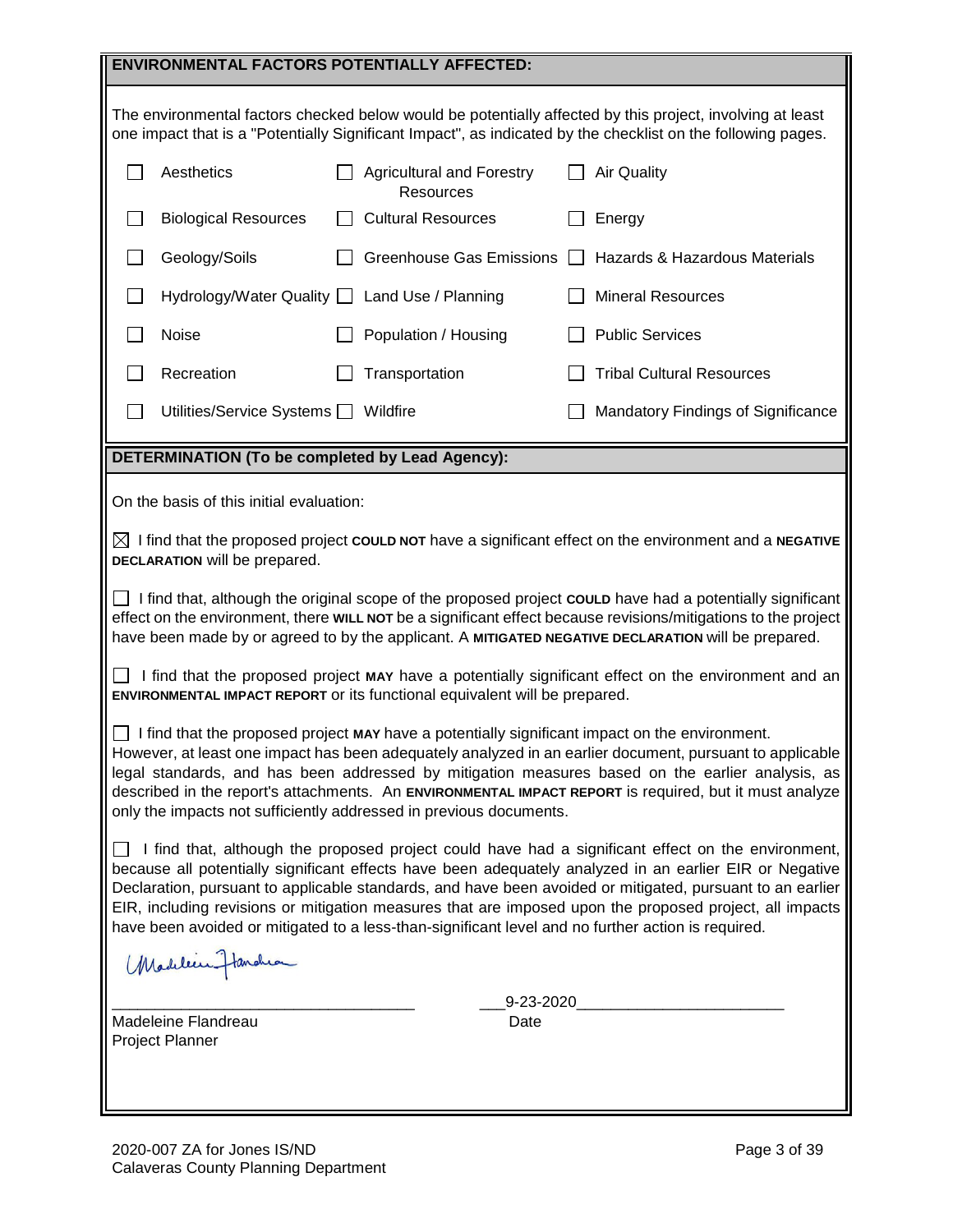#### **EVALUATION OF ENVIRONMENTAL IMPACTS**

- 1. A brief explanation is required for all answers except "No Impact" answers that are adequately supported by the information sources a lead agency cites in the parentheses following each question. A "No Impact" answer is adequately supported if the referenced information sources show that the impact simply does not apply to projects like the one involved (e.g., the project falls outside a fault rupture zone). A "No Impact" answer should be explained where it is based on project-specific factors as well as general standards (e.g., the project will not expose sensitive receptors to pollutants, based on a project-specific screening analysis).
- 2. All answers must take account of the whole action involved, including off-site as well as on-site, cumulative as well as project-level, indirect as well as direct, and construction as well as operational impacts.
- 3. Once the lead agency has determined that a particular physical impact may occur, then the checklist answers must indicate whether the impact is potentially significant, less than significant with mitigation, or less than significant. "Potentially Significant Impact" is appropriate if there is substantial evidence that an effect may be significant. If there are one or more "Potentially Significant Impact" entries when the determination is made, an EIR is required.
- 4. "Negative Declaration: Less Than Significant With Mitigation Incorporated" applies where the incorporation of mitigation measures has reduced an effect from "Potentially Significant Impact" to a "Less Than Significant Impact." The lead agency must describe the mitigation measures, and briefly explain how they reduce the effect to a less than significant level (mitigation measures from "Earlier Analyses," as described in (5) below, may be cross-referenced).
- 5. Earlier analyses may be used where, pursuant to the tiering, program EIR, or other CEQA process, an effect has been adequately analyzed in an earlier EIR or negative declaration. Section 15063(c)(3)(D). In this case, a brief discussion should identify the following:
	- a) Earlier Analysis Used. Identify and state where they are available for review.
	- b) Impacts Adequately Addressed. Identify which effects from the above checklist were within the scope of and adequately analyzed in an earlier document pursuant to applicable legal standards, and state whether such effects were addressed by mitigation measures based on the earlier analysis.
	- c) Mitigation Measures. For effects that are "Less than Significant with Mitigation Measures Incorporated," describe the mitigation measures which were incorporated or refined from the earlier document and the extent to which they address site-specific conditions for the project.
- 6. Lead agencies are encouraged to incorporate into the checklist references to information sources for potential impacts (e.g., general plans, zoning ordinances). Reference to a previously prepared or outside document should, where appropriate, include a reference to the page or pages where the statement is substantiated.
- 7. Supporting Information Sources: A source list should be attached, and other sources used or individuals contacted should be cited in the discussion.
- 8. This is only a suggested form, and lead agencies are free to use different formats; however, lead agencies should normally address the questions from this checklist that are relevant to a project's environmental effects in whatever format is selected.
- 9. The explanation of each issue should identify:
	- a) the significance criteria or threshold, if any, used to evaluate each question; and
- b) the mitigation measure identified, if any, to reduce the impact to less than significance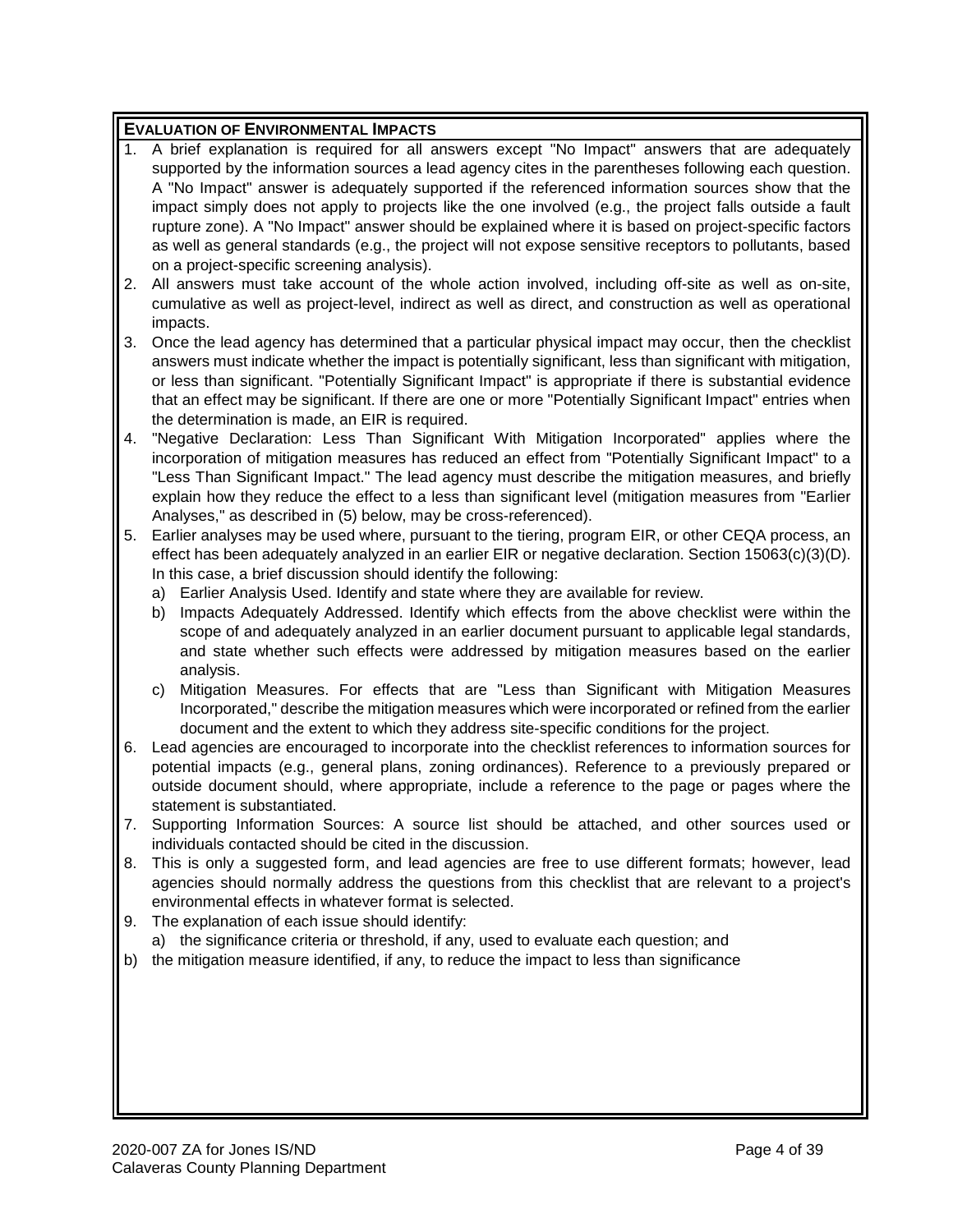#### **Environmental Impact Analysis:**

The applicant is requesting approval of a Zoning Amendment to change the zoning of a 20 acre parcel, APN 021-021-014, from RR-20 (Rural Residential-20 acre minimum) to RA-20 (Residential Agriculture-20 acre minimum). The parcel is developed with a single family residence. The applicant is requesting the zoning amendment in order to relocate a cannabis cultivation site by transferring an eligible permit from another parcel under Calaveras County Code Chapter 17.95 Regulation of Commercial and Non-Commercial Cannabis Cultivation, which was adopted by the Board of Supervisors on October 22, 2019. The ordinance addresses regulations concerning the cultivation of cannabis within Calaveras County. Other than the proposed establishment of the cannabis cultivation site, no new development is being proposed with this application. Per §17.95.130, the applicant is required to remediate and restore the former cannabis cultivation site on a different parcel prior to approval of a commercial cannabis cultivation permit on the subject parcel. The Calaveras County General Plan<sup>1</sup> land use designation for the subject parcel is Working Lands. Land uses surrounding the subject parcel includes a mix of residential and personal ranches on parcels ranging in size from 10-80 acres, with many being vacant or containing former cannabis cultivation sites.

The uses permitted-by-right in the RA zone that are not permitted-by-right in the RR zone are:

- Agricultural product storage
- Field rock extraction/sale
- Forestry
- Greenhouse and wholesale/retail nursery
- Processing and manufacturing:
	- Agricultural processing
	- Small winery, oil press or cider mill
	- Wood yard
- Retail trade:
	- On-farm sales
	- Roadside stand
	- Produce stand
	- U-pick operations
- Recreational and educational:
	- Agricultural/environmental education center, private/public
	- Special events (up to twelve per year permitted-by-right)
- Agricultural services, business:
	- Agricultural contractor base
	- Contractor base/yard
	- Horticultural and landscaping services
	- Maintenance, repair, storage and servicing of agricultural equipment/machinery
	- Truck yard (in conjunction with agricultural products, supplies or equipment)
	- Veterinary clinic/rural veterinary clinic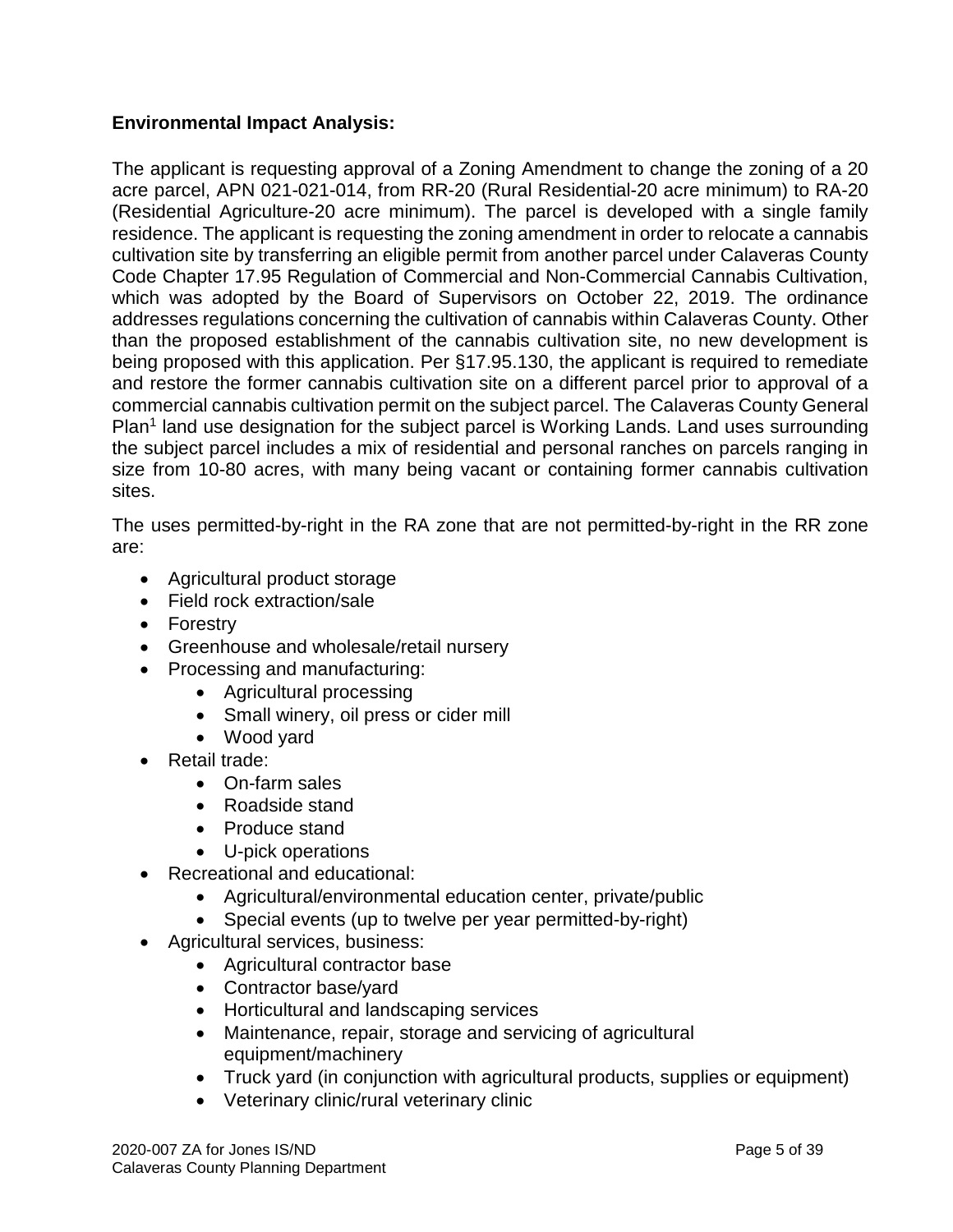• Cannabis cultivation pursuant to the requirements and regulations of Chapter 17.95 of the County Code

Generally speaking, the uses allowed in the RA zone that are not allowed in the RR zone are agricultural in nature – either requiring agricultural operations to be on site, or directly serving other agricultural operations – giving the property owner more flexibility to be able to utilize the land in the production and sale of food and fiber. In some cases, these uses allow for more consumer traffic to the parcel than would otherwise be allowed for uses permitted in the RR zone. All permitted-by-right uses are subject to standards, restrictions, and regulations in regards to parking, landscaping, grading, building, and other applicable site development and performance standards.

Ministerial cannabis cultivation permits under Chapter 17.95 of the County Code are subject to the standards, restrictions, and regulations described in that ordinance. While the applicant is proposing to use the parcel for commercial cannabis cultivation, the rezone results in the potential for any of the above uses on the parcel. Therefore, all environmental impacts on the subject parcel will be evaluated with regards to these standards, and in relation to the permitted uses in the RR zone. As discussed below, to the extent the cannabisrelated potential impacts of the project are within the scope of the EIR and addendum prepared for Chapter 17.95, this study will refer to and rely on the analysis in those documents.

#### **Potential for Commercial Cannabis Cultivation in the Proposed Zone**

Chapter 17.95 of the Zoning Code allows outdoor commercial cannabis cultivation and processing in the A1, AP, GF, RA, and U zones, and indoor commercial cannabis cultivation in the M1, M2, M4, and (in conjunction with a retail operation) CP zones, by qualified applicants who also receive a state license. A commercial cannabis cultivation permit under Chapter 17.95 is a ministerial approval process for premises in all of these zones for indoor cannabis cultivation and, if on parcels of at least twenty acres, for outdoor and mixed light cannabis cultivation and processing. Calaveras County Code 17.95.010.B expressly allows qualified cannabis cultivation permit applicants "to either apply for compatible zoning designations for their parcels, relocate to available parcels with compatible zoning, or transfer their permit or right to apply for their permit to another qualified person or entity with an eligible and compliant site".

A program EIR and Addendum were prepared for the aforementioned amendment to Chapter 17.95, and they were adopted and approved by the Board of Supervisors on October 22, 2019 in conjunction with the ordinance amendment. These documents are available for review at:<https://cannabis.calaverasgov.us/CEQA/Cannabis-Ord-DEIR> and at the Planning Department located at 891 Mountain Ranch Road, San Andreas, CA, 95249, and are incorporated by reference. The potentially significant impacts of commercial cannabis cultivation identified and studied in the EIR and Addendum were either 1) fully mitigated through the inclusion of various regulatory requirements in the ordinance amendment, or 2) found to be significant and unavoidable. The potential impacts deemed to be significant and unavoidable were:

• Air Quality- Exposure of people to objectionable odors; and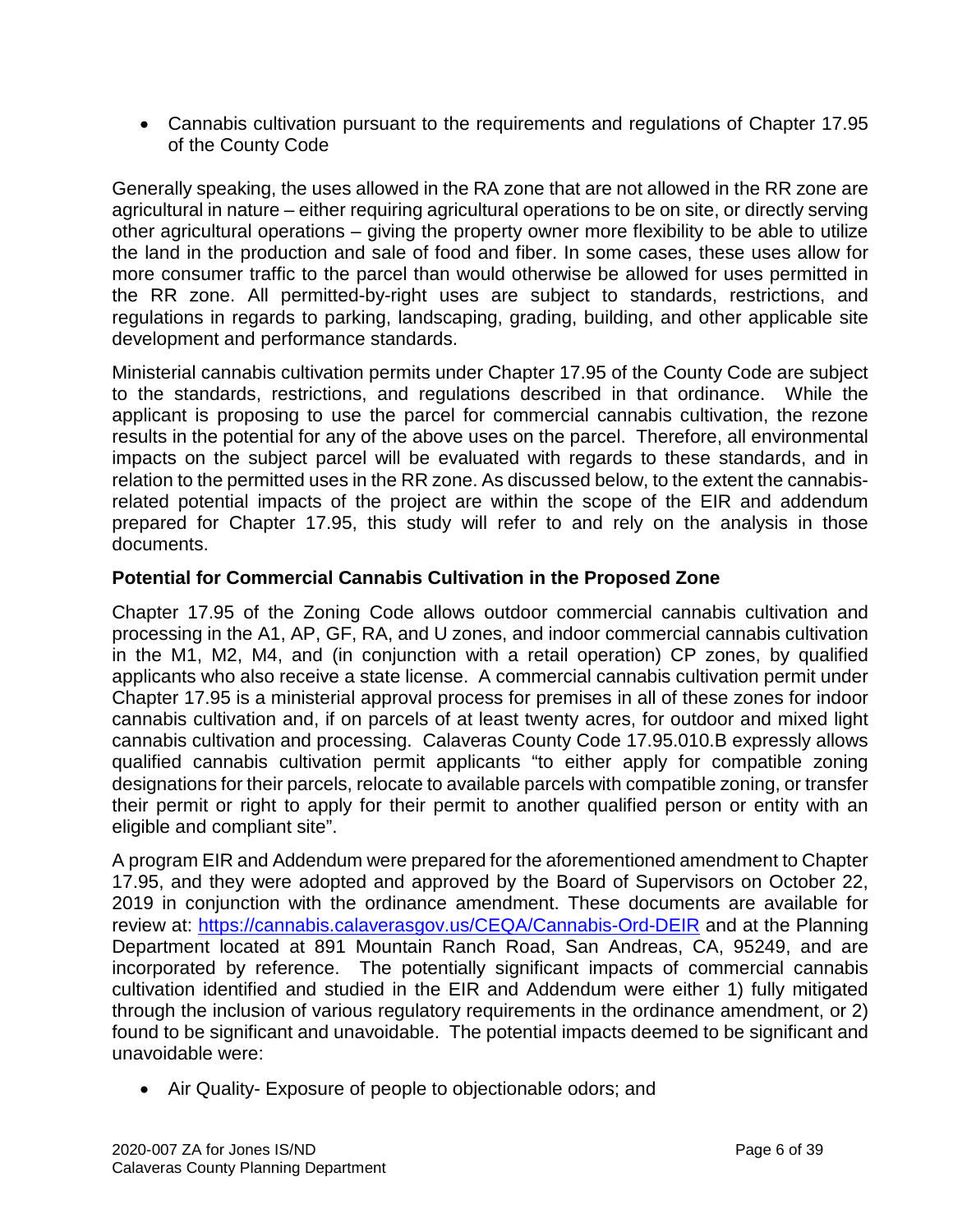• Transportation and Circulation- Long-term increase in traffic.

Other than impacts associated with odors and traffic, all impacts analyzed in the EIR and Addendum were found to be less than significant. Pursuant to CEQA, the County made findings of overriding consideration when the Cannabis Ordinance was adopted, finding that those impacts would be acceptable in light of the benefits of the project.

Section 15168(c)(2) of the CEQA Guidelines states that if the agency finds that pursuant to Section 15162, no subsequent EIR would be required, the agency can approve the activity as being within the scope of the project covered by the program EIR, and no new environmental document would be required. The Cannabis Ordinance anticipated rezones and limited the total number of commercial cannabis cultivation sites within the county without identifying specific locations on which they may occur, and it specifically authorized the potential rezoning of parcels to accommodate the relocation or reactivation of cultivation sites. Therefore, the IS/ND appropriately relied on the analysis in the EIR and Addendum for the Cannabis Ordinance for consideration of impacts associated with cannabis cultivation that would be permitted as a result of this zoning amendment.

The CEQA Guidelines suggest that when a site-specific later action is taken that relies on the program EIR, a checklist or similar device should be used to document that the environmental effects are within the scope of the EIR. Staff therefore modeled the below discussion on the checklist contained in the Initial Study. The applicant has indicated that the purpose of the zoning amendment is to transfer a prior cannabis cultivation operation that was permitted under the provisions of the urgency ordinance in effect from 2016 to 2018 to the subject parcel. The mitigation measures identified in the EIR and Addendum were incorporated into the operating restrictions and other provisions of Chapter 17.95. Any new or reactivated cultivation must comply with those provisions. The following discussion addresses compliance with the mitigation measures identified in the EIR and Addendum. No further discussion is provided where the EIR and Addendum found that there would be no impact or less than significant impact from adoption of the ordinance. When a box is checked this mark represents the preparer's analysis of all potential project impacts—both cannabisrelated *and* non-cannabis-related—that fall outside the scope of what was already analyzed in the Chapter 17.95 EIR and addendum.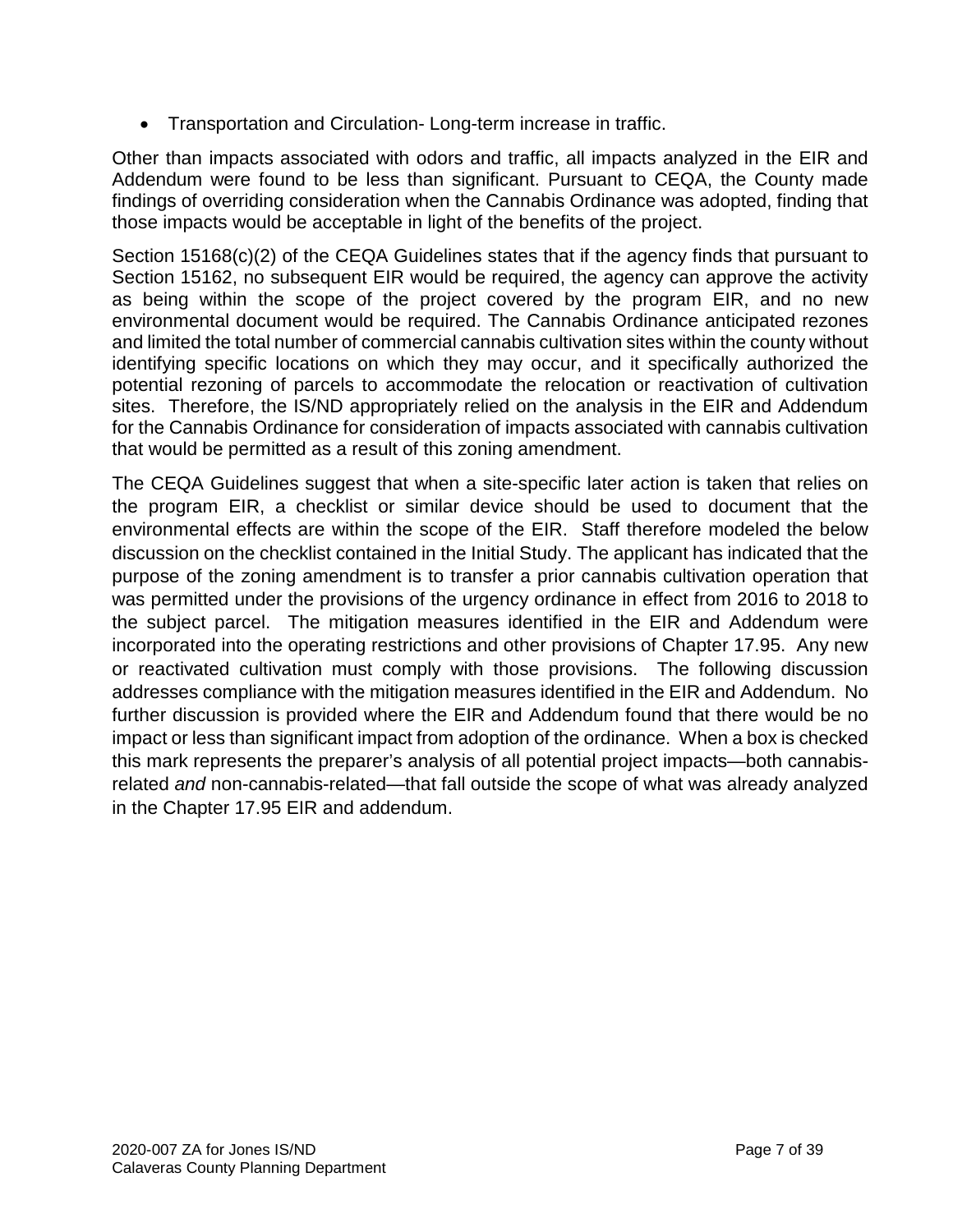

**Figure 2: Aerial Photo**

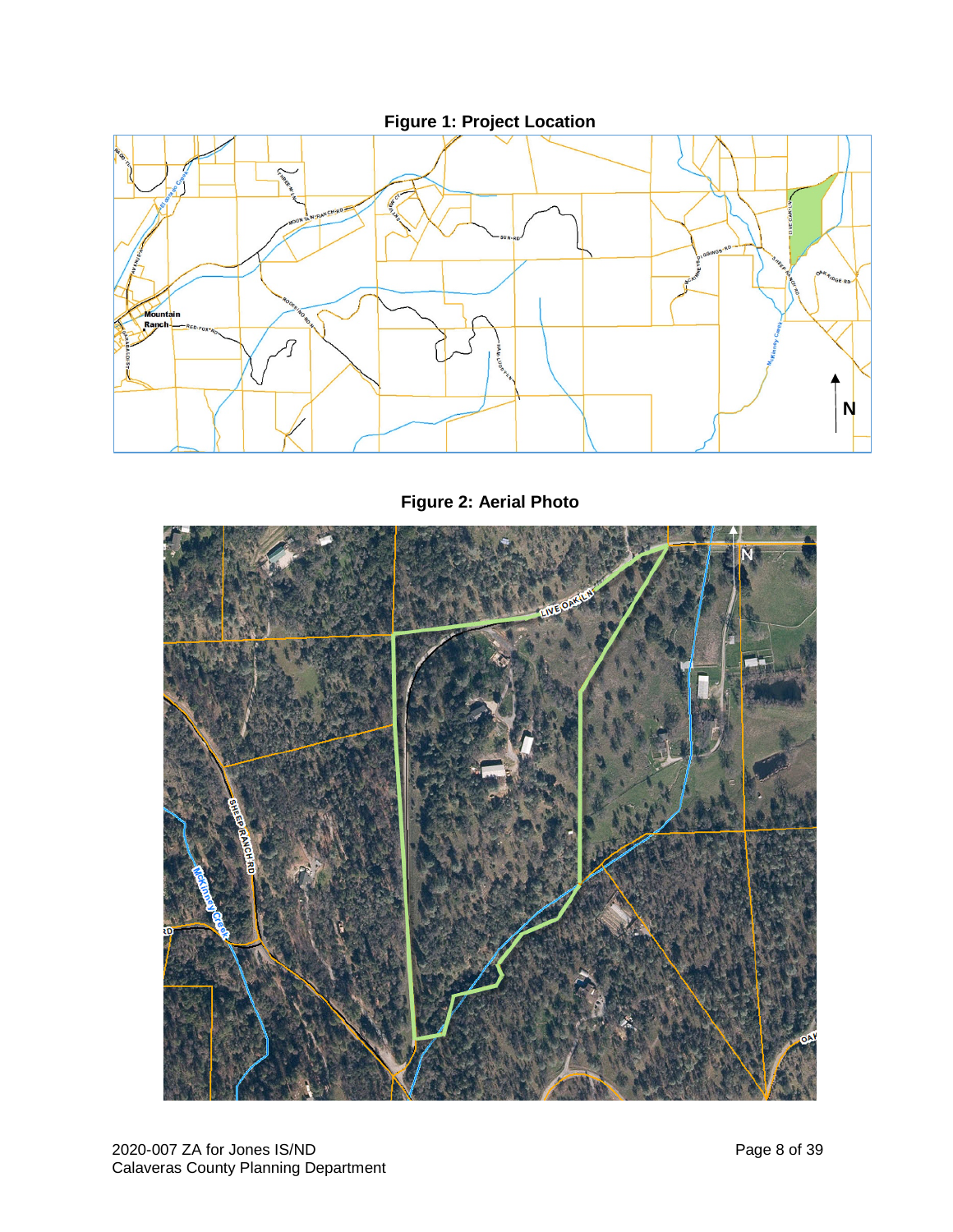## **I. AESTHETICS**

| I. AESINEIIUS                                                                                                                                                                                                                                                                                                                                                                                             | <b>POTENTIALLY</b><br><b>SIGNIFICANT</b><br><b>IMPACT</b> | ---- - - - - -<br><b>SIGNIFICANT</b><br><b>IMPACT</b><br><b>WITH</b><br><b>MITIGATION</b> | <b>LESS THAN</b><br><b>SIGNIFICANT</b><br><b>IMPACT</b> | <u>NO</u><br><b>IMPACT</b> |
|-----------------------------------------------------------------------------------------------------------------------------------------------------------------------------------------------------------------------------------------------------------------------------------------------------------------------------------------------------------------------------------------------------------|-----------------------------------------------------------|-------------------------------------------------------------------------------------------|---------------------------------------------------------|----------------------------|
| Except as provided in Public Resources<br>Code §21099, would the project:                                                                                                                                                                                                                                                                                                                                 |                                                           |                                                                                           | $\boxtimes$                                             |                            |
| a) Have a substantial adverse effect on a<br>scenic vista?                                                                                                                                                                                                                                                                                                                                                |                                                           |                                                                                           |                                                         |                            |
| b) Substantially damage scenic resources,<br>including, but not limited to, trees, rock<br>outcroppings, and historic buildings<br>within a state scenic highway?                                                                                                                                                                                                                                         |                                                           |                                                                                           |                                                         | $\boxtimes$                |
| c) In non-urbanized areas, substantially<br>degrade the existing visual character or<br>quality of public views of the site and its<br>surroundings? (Public views are those<br>that are experienced from publically<br>accessible vantage points). If the<br>project is in an urbanized area, would<br>the project conflict with applicable<br>zoning and other regulations governing<br>scenic quality? |                                                           |                                                                                           | $\boxtimes$                                             |                            |
| d) Create a new source of substantial light<br>or glare which would adversely affect<br>day or nighttime views in the area?                                                                                                                                                                                                                                                                               |                                                           |                                                                                           | $\boxtimes$                                             |                            |

LESS THAN

#### **DISCUSSION**

#### **Program EIR and Addendum for Chapter 17.95**

Impacts to aesthetics analyzed in the EIR and Addendum for Chapter 17.95 were found to be less than significant with mitigation. The subject parcel is located in Mountain Ranch and is not within 1000 feet of a state scenic highway (Mitigation Measure (MM) #3.1-1). The proposed cultivation site must comply with lighting standards of 17.95.090.M (Mitigation Measure #3.1-3).

#### **Analysis regarding additional RA uses**

a) **Less Than Significant Impact** – The Conservation and Open Space element of the Calaveras County General Plan considers scenic vistas to include forests, rolling hills, ranches, agricultural land, historic landscapes, oak woodlands, rock formations and other unique topographical features, river corridors, lakes, and streams. The existing visual character of the subject parcel and surrounding areas is annual grassland with mixed oak/pine forest, and there is an intermittent stream along the southern property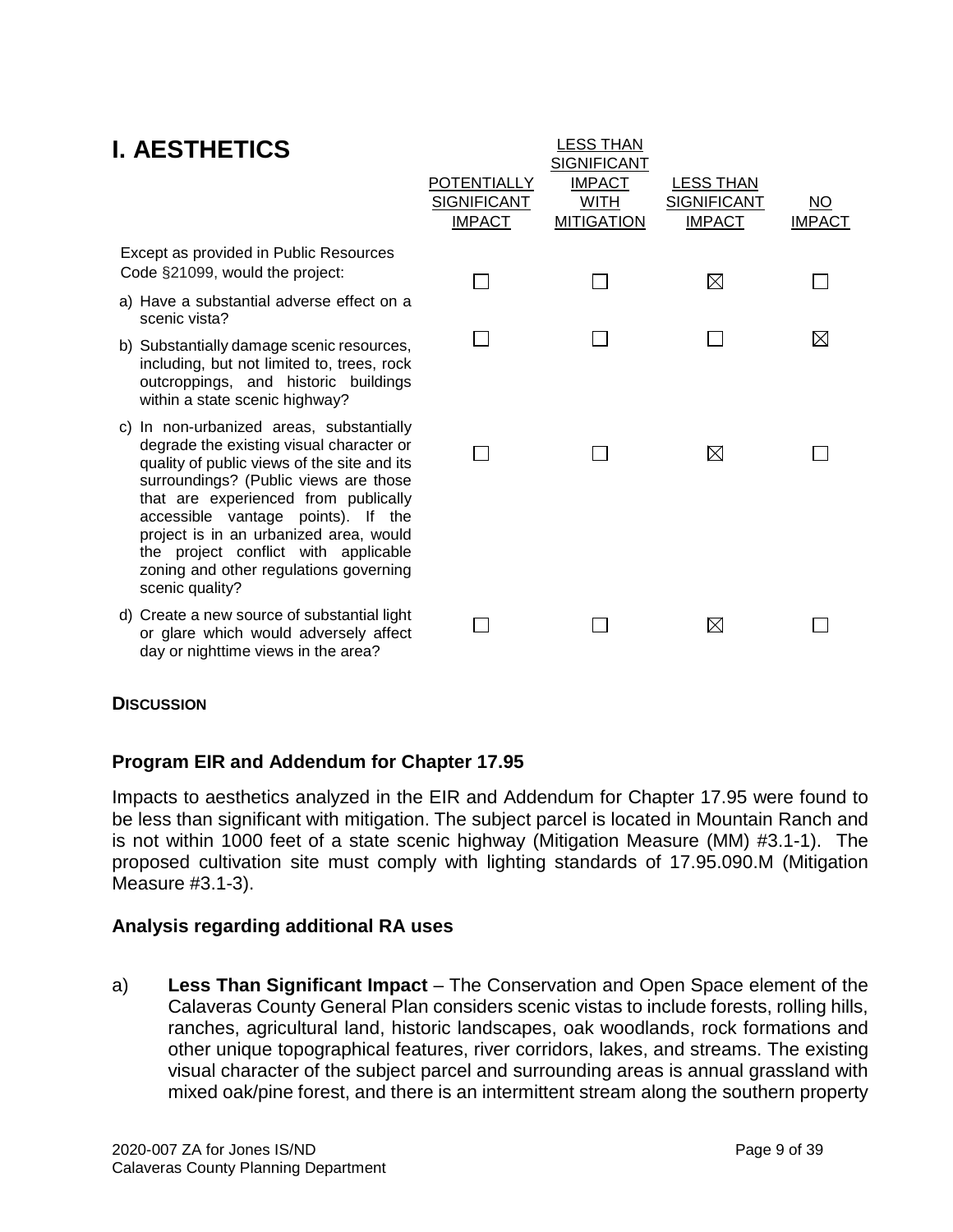boundary. The subject parcel is 20 acres in area and has been developed with a single-family residence. Due to the steepness of the terrain and the location of trees along the roads, the ability to view these scenic resources is limited. Therefore, any development that may occur in the RA zone beyond what is currently allowed in the RR zone will have a less than significant impact on the scenic vista.

- b) **No Impact** The project site is located approximately 6 miles away from the nearest state highway, Hwy 4, and therefore will have no impact on scenic resources within a state scenic highway.
- c) **Less Than Significant Impact**  The ability to view the majority of the parcel is limited due to the local topography and vegetation. Future development is likely to occur on areas adjacent to currently developed portions of the parcel which is not visible from the road or other publicly accessible areas, resulting in a less than significant impact to the visual character and public views.
- d) **Less Than Significant Impact** Any lighting that may be established on the parcel due to future development of the property will be consistent with agricultural and residential activities, as outlined by the permitted uses of the zone. Newly established lighting will be similar to existing lighting in the area, as the adjacent parcels to the north are also zoned RA, and will be subject to all applicable lighting standards.

## **II. AGRICULTURE AND FORESTRY RESOURCES**

In determining whether impacts to agricultural resources are significant environmental effects, lead agencies my refer to the California Agricultural Land Evaluation and Site Assessment Model (1997) prepared by the California Dept. of Conservation as an optional model to use in assessing impacts on agriculture and farmland. In determining whether impacts to forest resources, including timberland, are significant environmental effects, lead agencies may refer to information compiled by the California Department of Forestry and Fire Protection regarding the state's inventory of forest land, including the Forest and Range Assessment Project and the Forest Legacy Assessment project; and forest carbon measurement methodology

|               | <b>LESS THAN</b>  |                    |               |
|---------------|-------------------|--------------------|---------------|
|               | SIGNIFICANT       |                    |               |
| POTENTIALLY   | <b>IMPACT</b>     | <b>LESS THAN</b>   |               |
| SIGNIFICANT   | WITH              | <b>SIGNIFICANT</b> | NΟ            |
| <b>IMPACT</b> | <b>MITIGATION</b> | <b>IMPACT</b>      | <b>IMPACT</b> |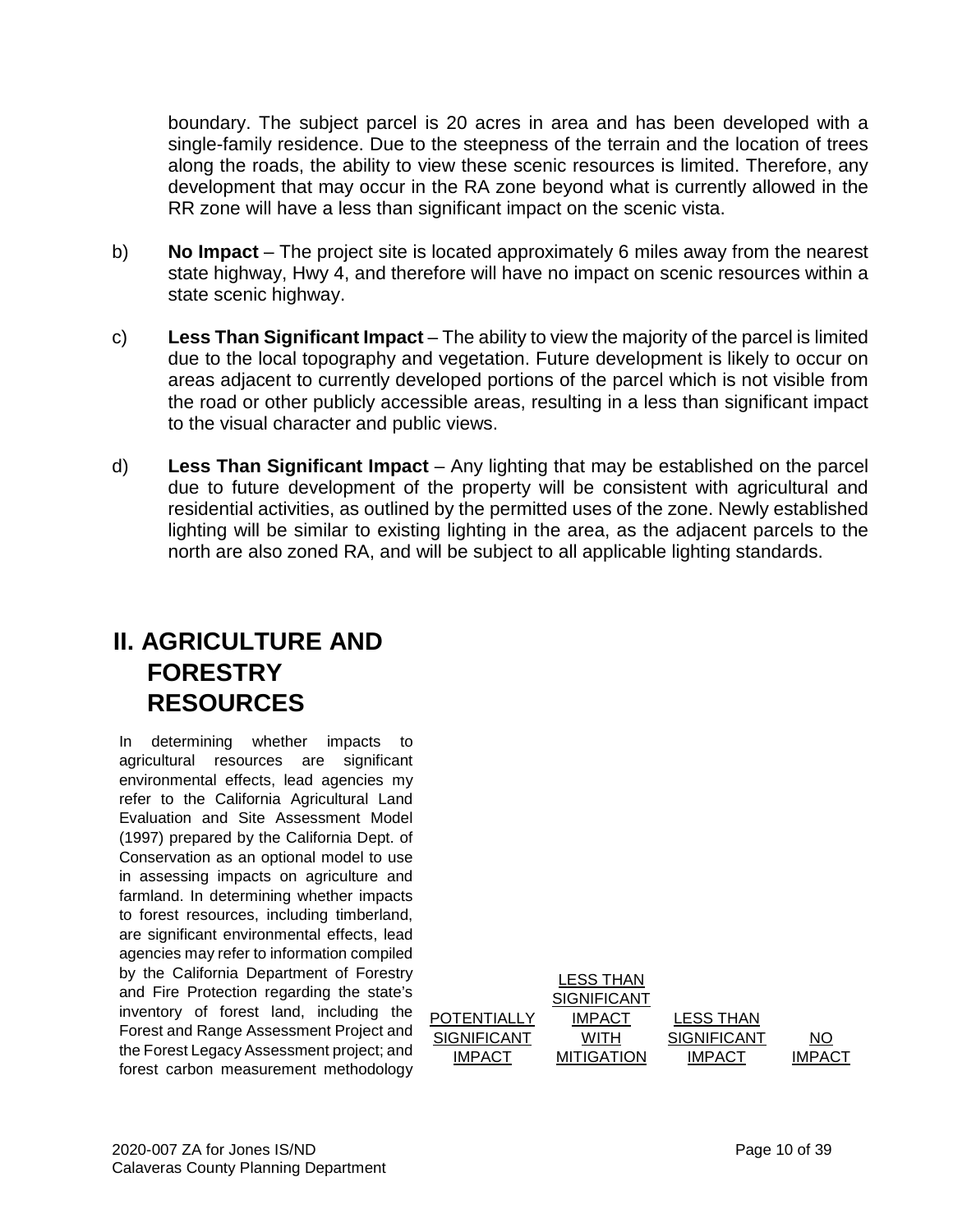provided in Forest Protocols adopted by the California Air Resources Board.

Would the project:

- a) Convert Prime Farmland, Unique Farmland, or Farmland of Statewide Importance (Farmland), as shown on the maps prepared pursuant to the Farmland Mapping and Monitoring Program of the California Resources Agency, to non-agricultural use?
- b) Conflict with existing zoning for agricultural use, or a Williamson Act contract?
- c) Conflict with existing zoning for, or cause rezoning of, forest land (as defined in Public Resources Code section 12220(g)), timberland (as defined by Public Resources Code section 4526), or timberland zoned Timberland Production (as defined by Government Code section 51104(g))?
- d) Result in the loss of forest land or conversion of forest land to non-forest use?
- e) Involve other changes in the existing environment which, due to their location or nature, could result in conversion of Farmland, to non-agricultural use or conversion of forest land to non-forest use?

| П      | $\Box$ | $\Box$ | $\boxtimes$ |
|--------|--------|--------|-------------|
|        |        |        |             |
| $\Box$ | $\Box$ | $\Box$ | $\boxtimes$ |
| $\Box$ | $\Box$ | $\Box$ | $\boxtimes$ |
|        |        |        |             |
| $\Box$ | $\Box$ | $\Box$ | $\boxtimes$ |
|        |        |        | $\boxtimes$ |

#### **DISCUSSION**

#### **Program EIR and Addendum for Chapter 17.95**

Impacts to agriculture and forestry resources were analyzed in the EIR and Addendum for Chapter 17.95 and were found to be less than significant. Potential cannabis cultivation on the parcel is within the scope of the EIR/Addendum prepared for Chapter 17.95; no unique impacts would arise through the use of this particular parcel for cannabis cultivation.

#### **Analysis regarding additional RA uses**

a) **No Impact** – According to preliminary mapping release by the California Department of Conservation, the project area is not on any Prime Farmland, Unique Farmland, or Farmland of Statewide importance. A rezone from RR to RA will enable the use of the land for agriculture, not convert agricultural land to non-agricultural uses.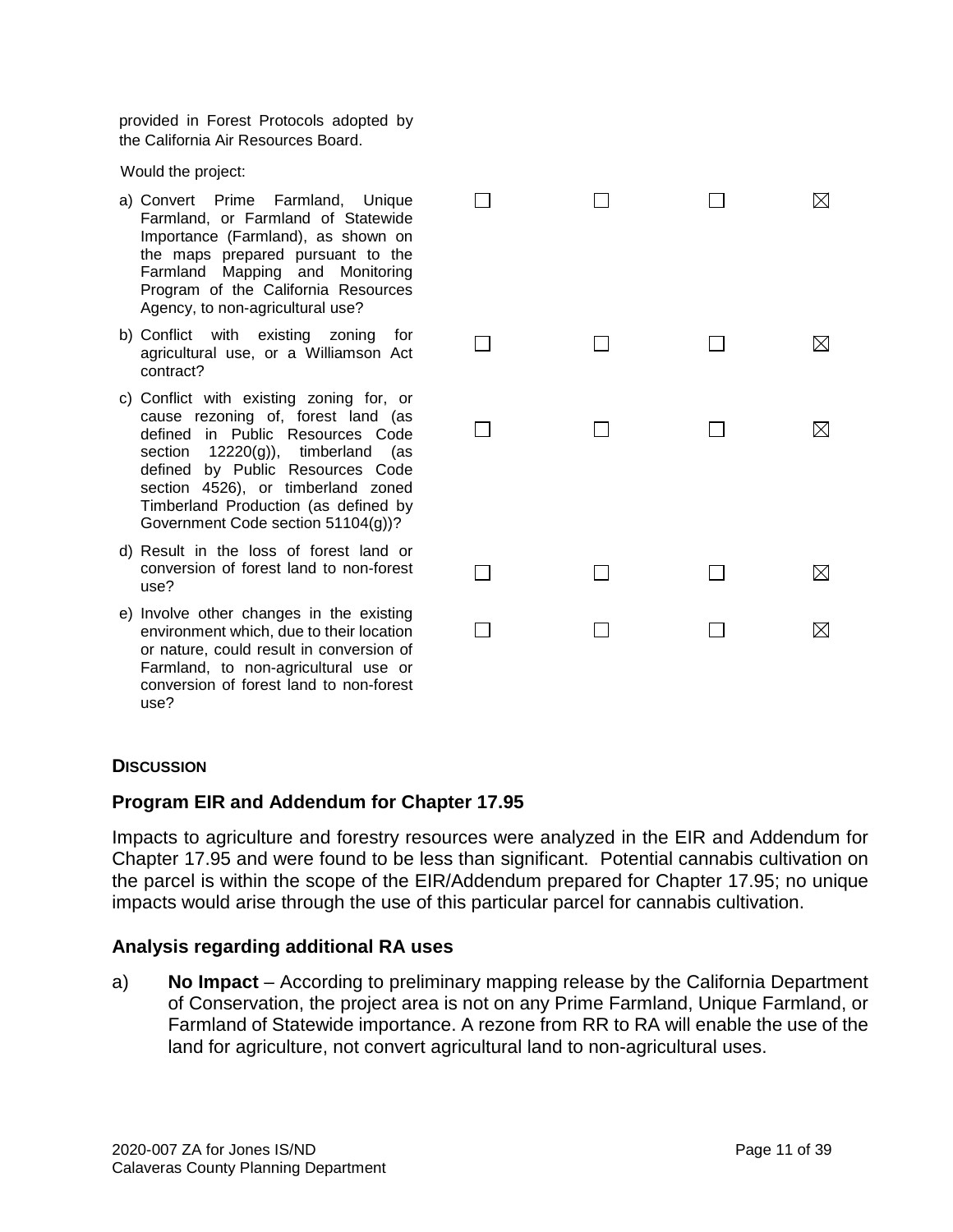- b) **No Impact** The project area is not on lands zoned for agricultural use or under a Williamson Act contract. The nearest parcels zoned Agricultural Preserve (AP) are approximately  $\frac{1}{2}$  mile to the west. The AP parcels are not adjacent to the subject parcel, nor do they share an access road. Therefore, the rezoning of the parcel will not conflict with lands in the Williamson Act.
- c-e) **No Impact** The subject parcel is not classified as high capability Timberland in the General Plan, nor has it been utilized for the production of timber in the past. The land has historically been utilized for residence and small scale agricultural use; therefore, zoning and continuing to utilize the property for agriculture, does not constitute a conversion.

## **III. AIR QUALITY**

| Where available, the significance criteria<br>established by the applicable air quality<br>management or air pollution control district<br>may be relied upon to make the following<br>determinations.         | <b>POTENTIALLY</b><br><b>SIGNIFICANT</b><br><b>IMPACT</b> | LESS THAN<br><b>SIGNIFICANT</b><br><b>IMPACT</b><br><b>WITH</b><br><b>MITIGATION</b> | <b>LESS THAN</b><br><b>SIGNIFICANT</b><br><b>IMPACT</b> | <u>NO</u><br><b>IMPACT</b> |
|----------------------------------------------------------------------------------------------------------------------------------------------------------------------------------------------------------------|-----------------------------------------------------------|--------------------------------------------------------------------------------------|---------------------------------------------------------|----------------------------|
| Would the project:                                                                                                                                                                                             |                                                           |                                                                                      |                                                         |                            |
| a) Conflict with or obstruct implementation<br>of the applicable air quality plan?                                                                                                                             |                                                           |                                                                                      |                                                         | $\bowtie$                  |
| b) Result in a cumulatively considerable<br>net increase of any criteria pollutant for<br>which the project region is non-<br>attainment under an applicable federal<br>or state ambient air quality standard? |                                                           |                                                                                      | $\boxtimes$                                             |                            |
| sensitive<br>c) Expose<br>receptors<br>to<br>substantial pollutant concentrations?                                                                                                                             |                                                           |                                                                                      | $\boxtimes$                                             |                            |
| d) Result in other emissions (such as<br>those leading to odors) adversely<br>affecting a substantial number of                                                                                                |                                                           |                                                                                      | $\boxtimes$                                             |                            |

#### **DISCUSSION**

people?

#### **Program EIR and Addendum for Chapter 17.95**

The potential for cannabis cultivation to create objectionable odors is discussed in the EIR and Addendum. The cultivation and processing of cannabis generates odors associated with the plant itself, which during maturation can produce substantial odors. Setbacks are provided as part of the Chapter 17.95; however, they do not preclude the generation of odorous emissions in such quantities as to cause detriment, nuisance, or annoyance to a substantial number of people. This was determined to be a significant impact. Findings of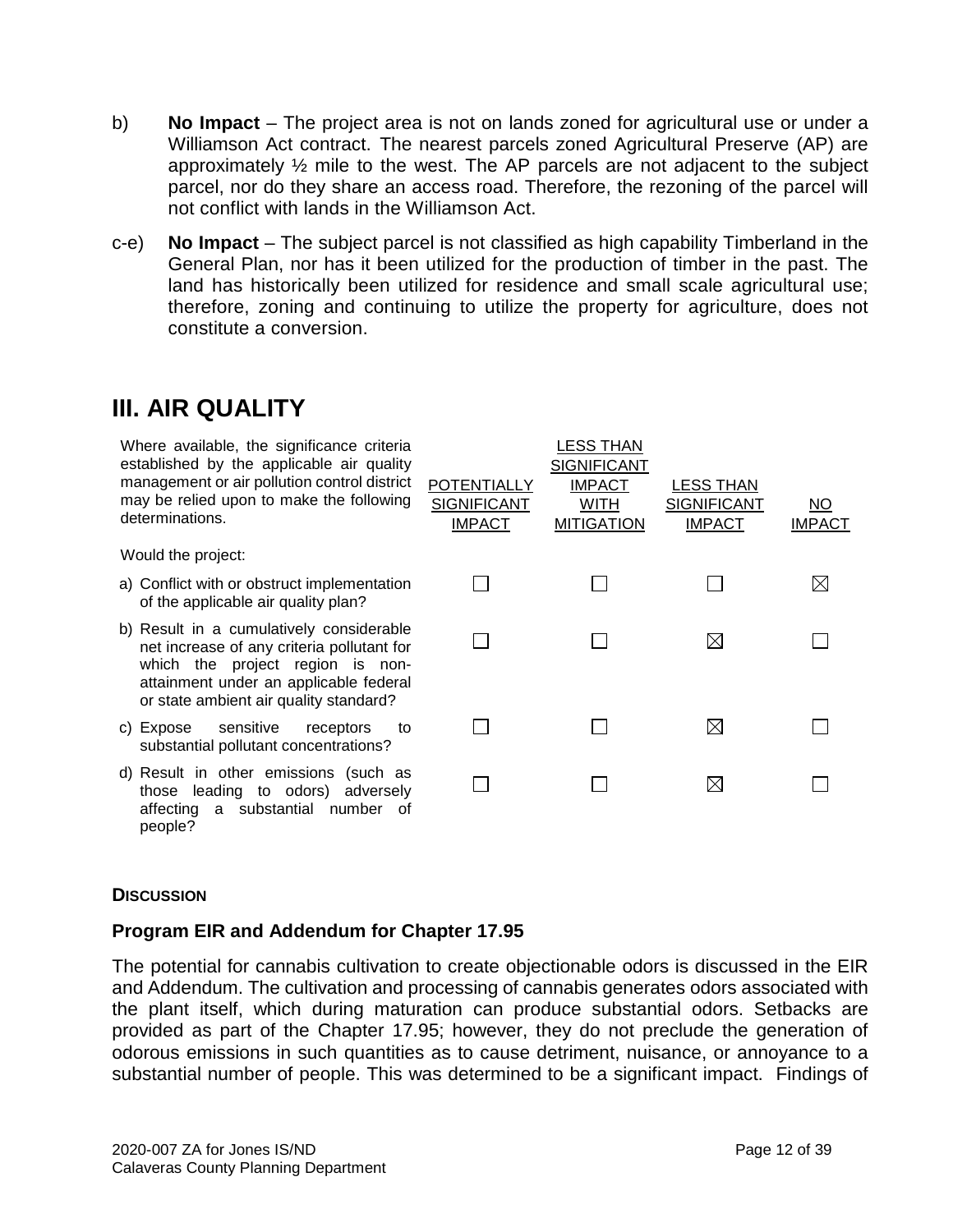overriding consideration were made by the Board of Supervisors when it certified the EIR, approved the Addendum, and adopted the ordinance.

The occurrence and severity of odor impacts from cultivation permitted under the proposed zoning amendment would depend on numerous factors, including wind speed and direction, the proximity to off-site receptors and the sensitivity of exposed receptors. The topography of the Sierra Nevada Foothills region is primarily responsible for the localized winds. As the terrain of the foothills rises to the east, the topography is characterized by deep ravines and steep ridges. Temperature variations have a significant influence on wind flow, and particularly the upslope and downslope diurnal changes in local temperatures. Mountain Ranch lies in a transitional zone between the Sierra Nevada and the San Joaquin Valley. According to the wind models at Windy.com, northwesterly and northeasterly winds converge in this area of Mountain Ranch, and become northerly winds. Windy.com uses the Global Forecast System and the NOAA Environmental Monitoring System, which are models produced by the National Centers for Environmental Prediction (a division of the National Oceanic and Atmospheric Administration).

While the mitigation identified above would reduce some outdoor cultivation and processing odors by increasing the distance between potential sources and receptors, it would not preclude the potential for people to perceive objectionable odors attributable to commercial cannabis operations. As a result, while this impact would be reduced, it would remain significant and unavoidable.

Setback, separation, and parcel size standards of various provisions of the ordinance have been or will be met in order to authorize a cultivation permit on the site (Mitigation Measures #3.2-4a, 3.2-4b, and 3.2-4c). Burning of cannabis waste is prohibited (MM 3.2-2). In addition, Section 17.95.090.I.2 of the Cannabis Cultivation and Commerce Ordinance requires that all cultivation sites located on A1, AP, GF, U and RA zoned land have a setback to the cultivation site of one hundred fifty (150) feet for parcels adjacent to parcels of less than twenty (20) acres zoned RR. The subject parcel is located adjacent to parcels less than 20 acres in size that are zoned RR; therefore, the applicants will be required to comply with this setback. There are residences located on all of the adjacent parcels.

The effects of pollutants and similar emissions such as greenhouse gasses (GHGs) generated by cannabis activities that could impact air quality were also analyzed in the EIR and addendum. These impacts were found to be less than significant due to Chapter 17.95 limiting the number of cultivation sites in the County and the requiring GHG offsets. This project is within the scope of that analysis.

#### **Analysis regarding additional RA uses**

Calaveras County is part of the Mountain Counties Air Basin (MCAB). The MCAB lies along the northern Sierra Nevada, close to or contiguous with the Nevada border, and covers an area of roughly 11,000 square miles. Air quality within the County is under the jurisdiction of the Calaveras County Air Pollution Control District (CCAPCD). Calaveras County consists of hilly and mountainous terrain that affects airflow patterns throughout the county, directing surface air flows, cause shallow vertical mixing, and create areas of high pollutant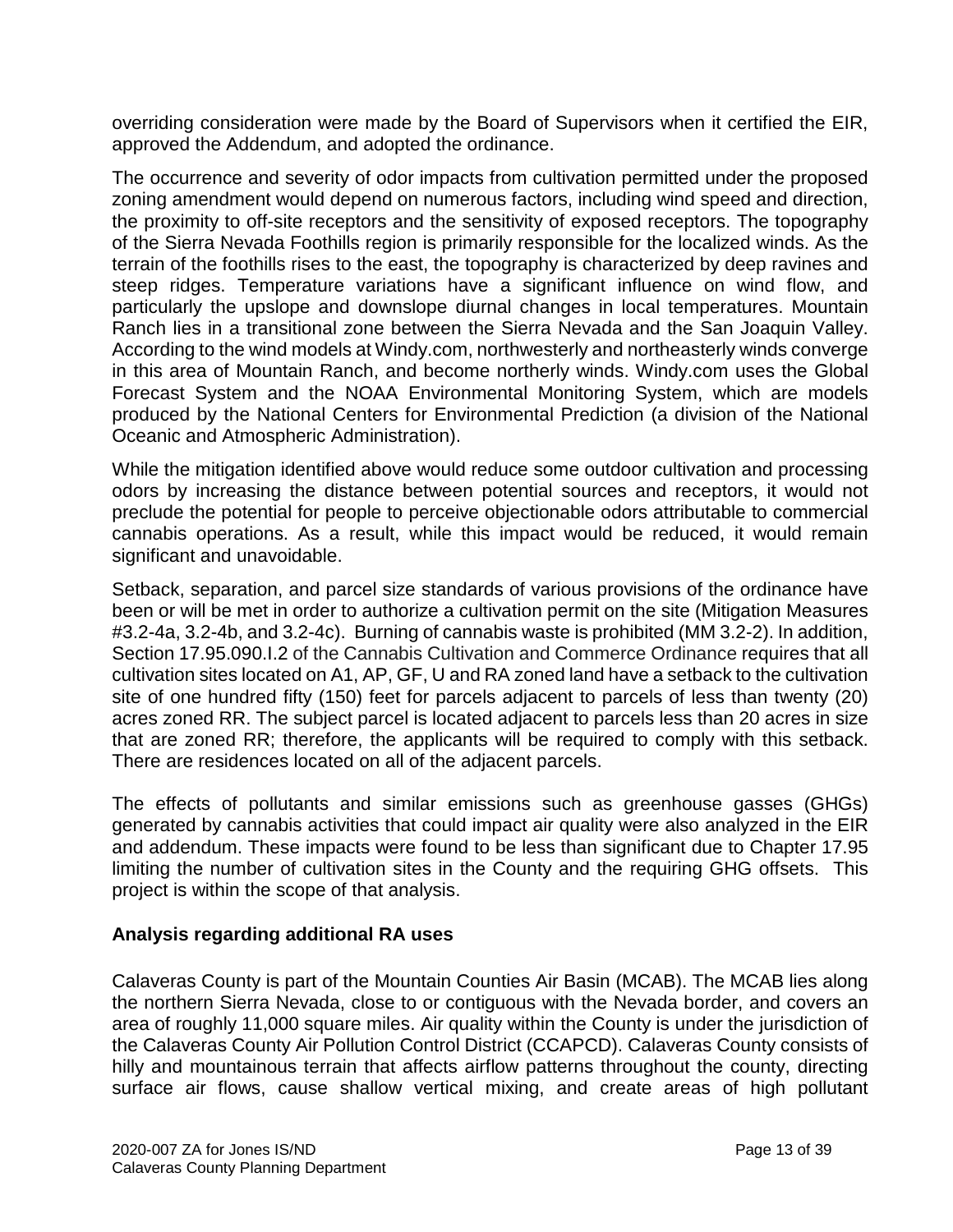concentrations by hindering dispersion. While there are minimal sources that impact air quality within the District, Calaveras County is prone to receiving pollutant transport from the more populated and traffic-heavy areas because of its proximity to the Central Valley.

The County has been classified as a non-attainment area for the State and Federal ozone standards (1-hour and 8-hour) and suspended particulate matter standards ( $PM<sub>10</sub>$ ) and unclassified for fine particulate matter standards (PM2.5). To become designated as a nonattainment area for the State and Federal standards, there must be at least one monitored violation of the ambient pollutant standards within the area's boundaries. An area is designated in attainment of the State standard if concentrations for the specified pollutant are not exceeded. An area is designated in attainment for the Federal standards if concentration for the specified pollutant is not exceeded on average more than once per year.

- a) **No Impact** There is no air quality plan for CCAPCD, therefore the project would not conflict with such a plan.
- b) **Less Than Significant Impact** In order to evaluate air pollutant emissions from development projects, the CCAPCD established project-level significance thresholds for emissions of ROG, NOX, and PM<sub>10</sub>. The significance thresholds, expressed in pounds per day (lbs/day), serve as air quality standards in the evaluation of air quality impacts associated with proposed development projects. Thus, if a proposed project's emissions exceed the CCAPCD thresholds, the projects could have a significant effect on regional air quality and attainment of federal and State AAQS. The significance thresholds, expressed in pounds per day (lbs/day), listed in Table 1 are the CCAPCD's recommended thresholds of significance for use in the evaluation of air quality impacts associated with proposed development projects. Table 1, below, represents the Countyestablished thresholds for any proposed project. Table 2 represents a project that proposed 150 vehicle trips per day in addition to the project's construction and operational emissions. Proposed emissions were calculated using URBEMIS 2007 Version 9.2.4.

| Thresholds of Significance (lbs/day)    |     |     |     |  |
|-----------------------------------------|-----|-----|-----|--|
| <b>NOx</b><br><b>PM10</b><br><b>ROG</b> |     |     |     |  |
| <b>Construction Emissions</b>           | 150 | 150 | 150 |  |
| <b>Operational Emissions</b>            | 150 | 150 | 150 |  |

### **Table 1 – County Established Thresholds**

#### **Table 2 – Proposed Project Emissions**

| Proposed Project Emissions (Ibs/day)  |     |  |      |  |
|---------------------------------------|-----|--|------|--|
| <b>ROG</b><br>NOx<br>PM <sub>10</sub> |     |  |      |  |
| <b>Construction Emissions</b>         | ″ ∆ |  | 10.8 |  |
| <b>Operational Emissions</b>          |     |  |      |  |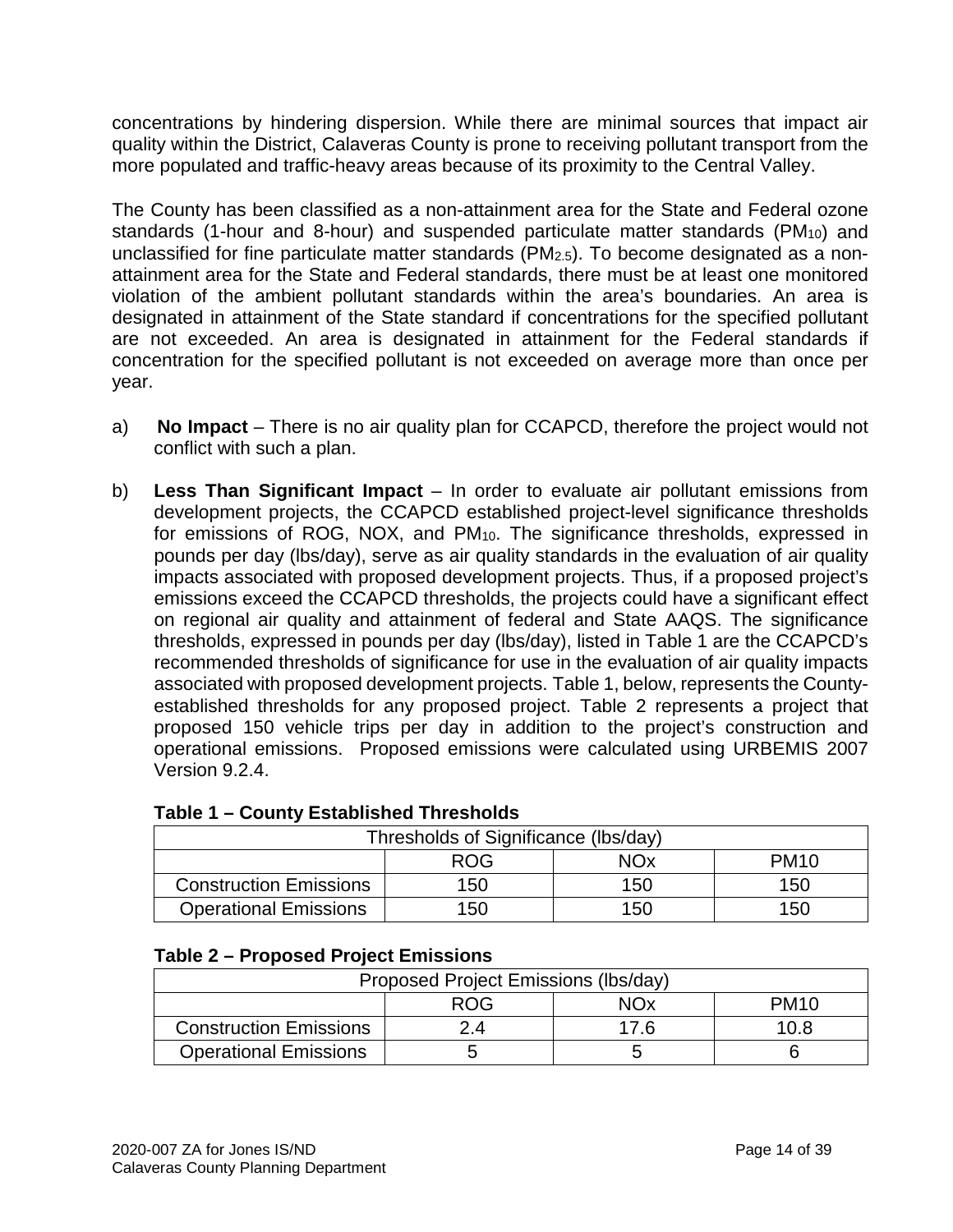As depicted above in Table 2, the project did not exceed the thresholds of significance identified for these air pollutants. The proposal to amend the zoning of a 20 acre parcel from Rural Residential to Residential Agriculture will permit a wider range of agricultural uses on the land. However, typical agricultural uses do not generate a significant amount of traffic. Considering the analyzed project at 150 vehicle trips per day fell so far below the thresholds, it is estimated that the uses in the RA zone will not come close to exceeding the established thresholds. Without a specified project outlining the operation, the County does not have the data necessary to enter into the model to receive actual construction and operational emissions; thus the comparison with another approved project. As proposed, the zoning amendment will have a less than significant impact.

- c) **Less Than Significant Impact** The proposed project will not typically expose sensitive receptors (i.e. schools, residential neighborhoods, etc.) to substantial pollutant concentrations. The parcel is large (20 acres) and located in a rural area with large parcels and no schools are nearby. Therefore, the proposed project will have a less than significant impact.
- d) **Less Than Significant Impact** Any proposed non-cannabis related uses as a result of the project would not create any objectionable odors near a substantial amount of people, and would be on a temporary and intermittent basis, including farming activities, and activities associated with diesel or gasoline exhaust fumes. The parcel is located in a rural portion of County with residential development on parcels ranging in size from 10-80 acres.

| <b>IV. BIOLOGICAL</b><br><b>RESOURCES</b>                                                                                                                                                                                                                                                                                                | POTENTIALLY<br><b>SIGNIFICANT</b><br><b>IMPACT</b> | <b>LESS THAN</b><br><b>SIGNIFICANT</b><br><b>IMPACT</b><br>WITH<br><b>MITIGATION</b> | <b>LESS THAN</b><br><b>SIGNIFICANT</b><br><b>IMPACT</b> | NO.<br><b>IMPACT</b> |
|------------------------------------------------------------------------------------------------------------------------------------------------------------------------------------------------------------------------------------------------------------------------------------------------------------------------------------------|----------------------------------------------------|--------------------------------------------------------------------------------------|---------------------------------------------------------|----------------------|
| Would the project:                                                                                                                                                                                                                                                                                                                       |                                                    |                                                                                      |                                                         |                      |
| a) Have a substantial adverse effect, either<br>directly or through habitat modifications,<br>any species identified as a<br>on<br>candidate, sensitive, or special status<br>species in local or regional plans,<br>policies, or regulations, or by the<br>California Department of Fish and<br>Game or U.S. Fish and Wildlife Service? |                                                    |                                                                                      | ⊠                                                       |                      |
| b) Have a substantial adverse effect on<br>any riparian habitat or other sensitive<br>natural community identified in local or<br>regional plans, policies, regulations or<br>by the California Department of Fish<br>and Game or US Fish and Wildlife<br>Service?                                                                       |                                                    |                                                                                      | ⊠                                                       |                      |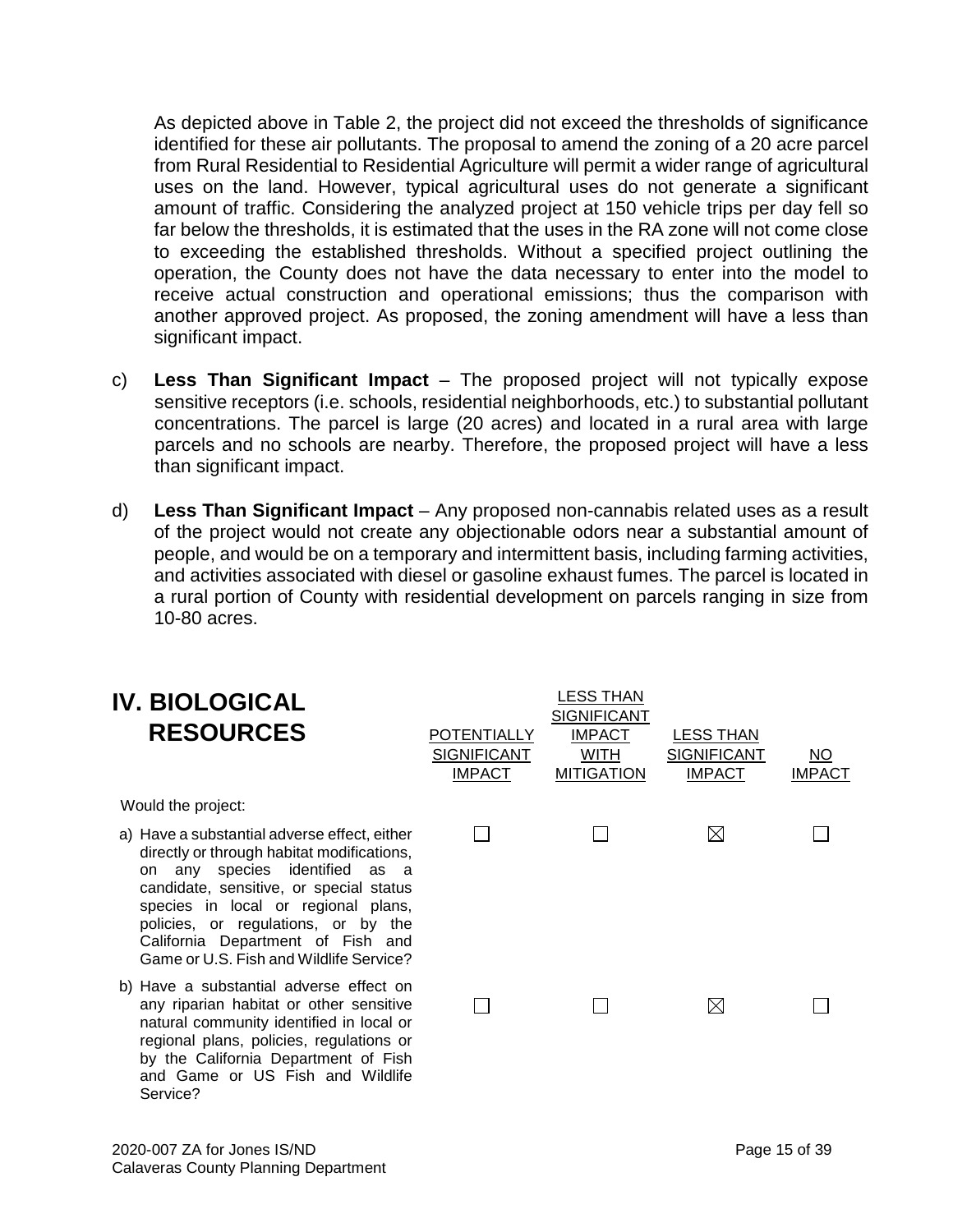- c) Have a substantial adverse effect on state or federally protected wetlands (including, but not limited to, marsh, vernal pool, coastal, etc.) through direct removal, filling, hydrological interruption, or other means?
- d) Interfere substantially with the movement of any native resident or migratory fish or wildlife species or with established native resident or migratory wildlife corridors, or impede the use of native wildlife nursery sites?
- e) Conflict with any local policies or ordinances protecting biological resources, such as a tree preservation policy or ordinance?
- f) Conflict with the provisions of an adopted Habitat Conservation Plan, Natural Community Conservation Plan, or other approved local, regional, or state habitat conservation plan?

|        | $\mathsf{I}$ | ⊠           |                          |
|--------|--------------|-------------|--------------------------|
| $\Box$ | $\Box$       | $\boxtimes$ | $\Box$                   |
| $\Box$ | $\Box$       | $\boxtimes$ | $\overline{\phantom{a}}$ |
|        |              | $\boxtimes$ |                          |

#### **DISCUSSION**

#### **Program EIR and Addendum for Chapter 17.95**

The potential for cannabis cultivation to impact biological resources is discussed in the EIR and Addendum, and was found to be less than significant with mitigation. All permittees are required to enroll in waste discharge requirements with the State Water Resources Control Board under General Order No. WQ 2019-0001-DWQ (MM #3.3-1). The review by the Water Board ensures compliance with standards for protection of wildlife and other biological resources. Cannabis cultivation on the subject parcel would be subject to the Water Board requirements and is therefore within the scope of the project described in the 17.95 EIR/Addendum.

Although implementation of the Cannabis Ordinance would require the provision of fencing for security purposes, which could restrict wildlife movement in the area, fencing at the subject parcel would be restricted to the cultivation areas. The EIR and Addendum determined that impacts to wildlife corridors and wildlife movement from placement of fencing around cultivation sites were less than significant, with implementation of MM 3.3-1. Under the Cannabis Ordinance, the applicants have the ability to grow up to 1 acre. As the parcel is 20 acres in size, there is sufficient corridor area outside of the potential two 1-acre of cultivation sites to allow wildlife movement.

#### **Analysis regarding additional RA uses**

a) **Less Than Significant Impact** – The project site is located within the 5 mile radius of tight coin (Ammonitella yatesii), a protected species identified by the Calaveras County General Plan. However, as this species is an endemic cave invertebrate, and there are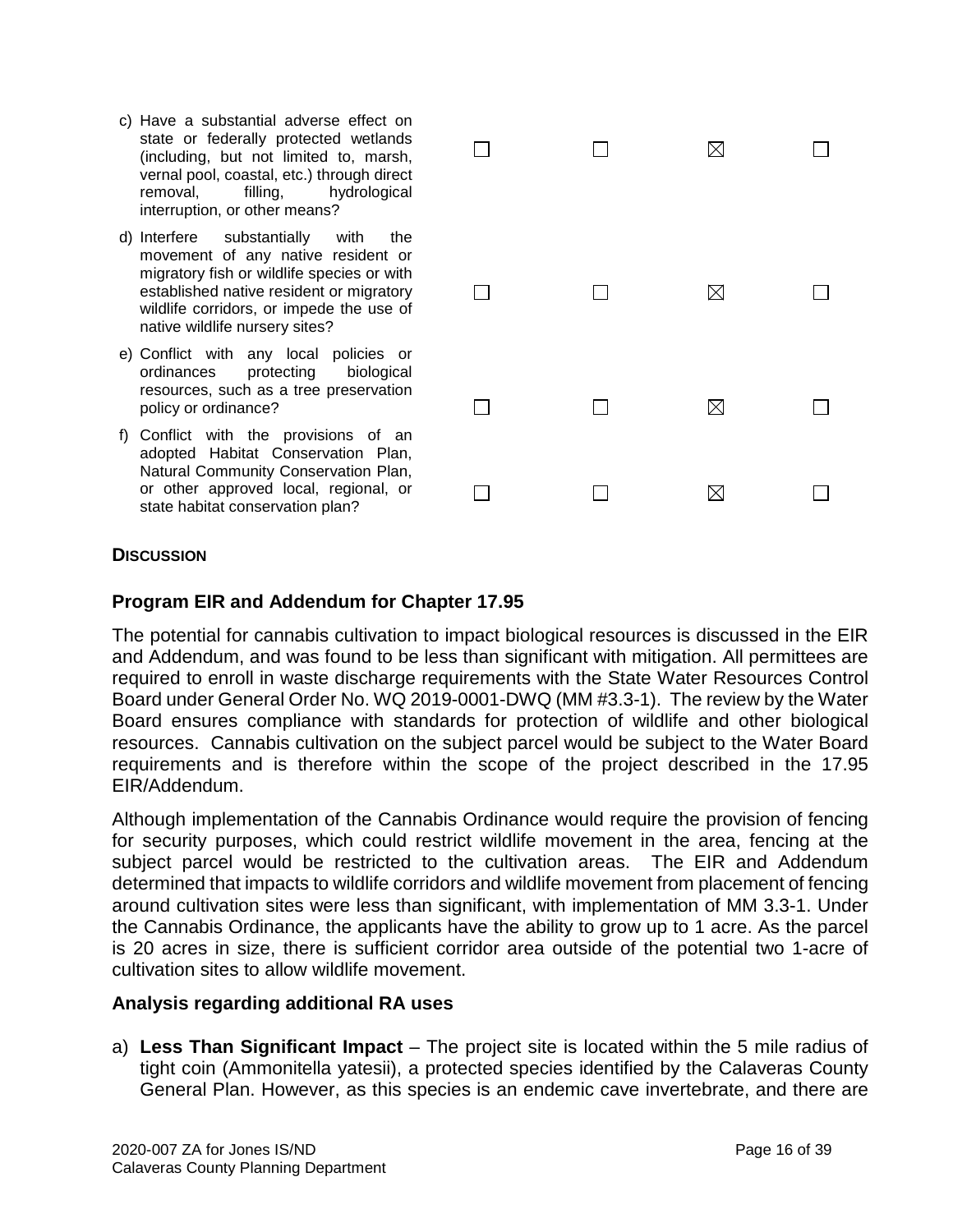no cave features on either parcel, the project will have no impact on the species or its habitat. The project site is not located in a known habitat of a species protected by the CA Department of Fish and Wildlife or the U.S Fish and Wildlife Service.

- b) **Less Than Significant Impact** There is an intermittent stream bordering the southern property boundary. The southern portion of the parcel is the least accessible as the encroachment and structures are located in the northern portion of the parcel where the topography is more level. The majority of the parcel contains slopes up to 30% which is not suitable to intensive agricultural operations. The area that would be most usable is the northern portion of the parcel closer to the residence which is on top of the slope and away from the riparian area. Utilizing the subject parcel for agricultural purposes allowed in the RA zone will preserve open space and thereby reduce impacts on biological resources.
- c) **Less Than Significant Impact** According to the National Wetlands Inventory of the U.S. Fish and Wildlife Service, and Riparian GIS data sets of the California Department of Fish and Wildlife, the subject property does not contain any protected wetlands.
- d) **Less Than Significant Impact** The project site is already developed with single family residences and accessory structures, as are adjacent parcels. No new non-cannabis related development is proposed. Any future non-cannabis permitted uses allowed in the RA zone which are not currently permitted in the RR zone (such as agritourism) will not substantially interfere with the movement of any native resident or migratory fish or wildlife species or with established native resident or migratory wildlife corridors, or impede the use of native wildlife nursery sites due to the limited area of disturbance of those potential uses and the size of the parcel.
- e) **Less Than Significant Impact** No development plans have been submitted. Any future plans must be in accordance with applicable County standards at that time. The proposed project would not create a conflict with local policies or ordinances protecting biological resources because there are none within the area of the project.
- f) **Less Than Significant Impact** –Calaveras County has not adopted a Habitat Conservation Plan or a Natural Community Conservation Plan. This area of the County is not regulated by any regional or state habitat conservation plans.

| <b>V. CULTURAL</b><br><b>RESOURCES</b> | <b>POTENTIALLY</b>                  | LESS THAN<br><b>SIGNIFICANT</b><br><b>IMPACT</b> | LESS THAN                           |                            |
|----------------------------------------|-------------------------------------|--------------------------------------------------|-------------------------------------|----------------------------|
|                                        | <b>SIGNIFICANT</b><br><b>IMPACT</b> | WITH<br><b>MITIGATION</b>                        | <b>SIGNIFICANT</b><br><b>IMPACT</b> | <u>NO</u><br><b>IMPACT</b> |
| Would the project:                     |                                     |                                                  |                                     |                            |
|                                        |                                     |                                                  |                                     | M                          |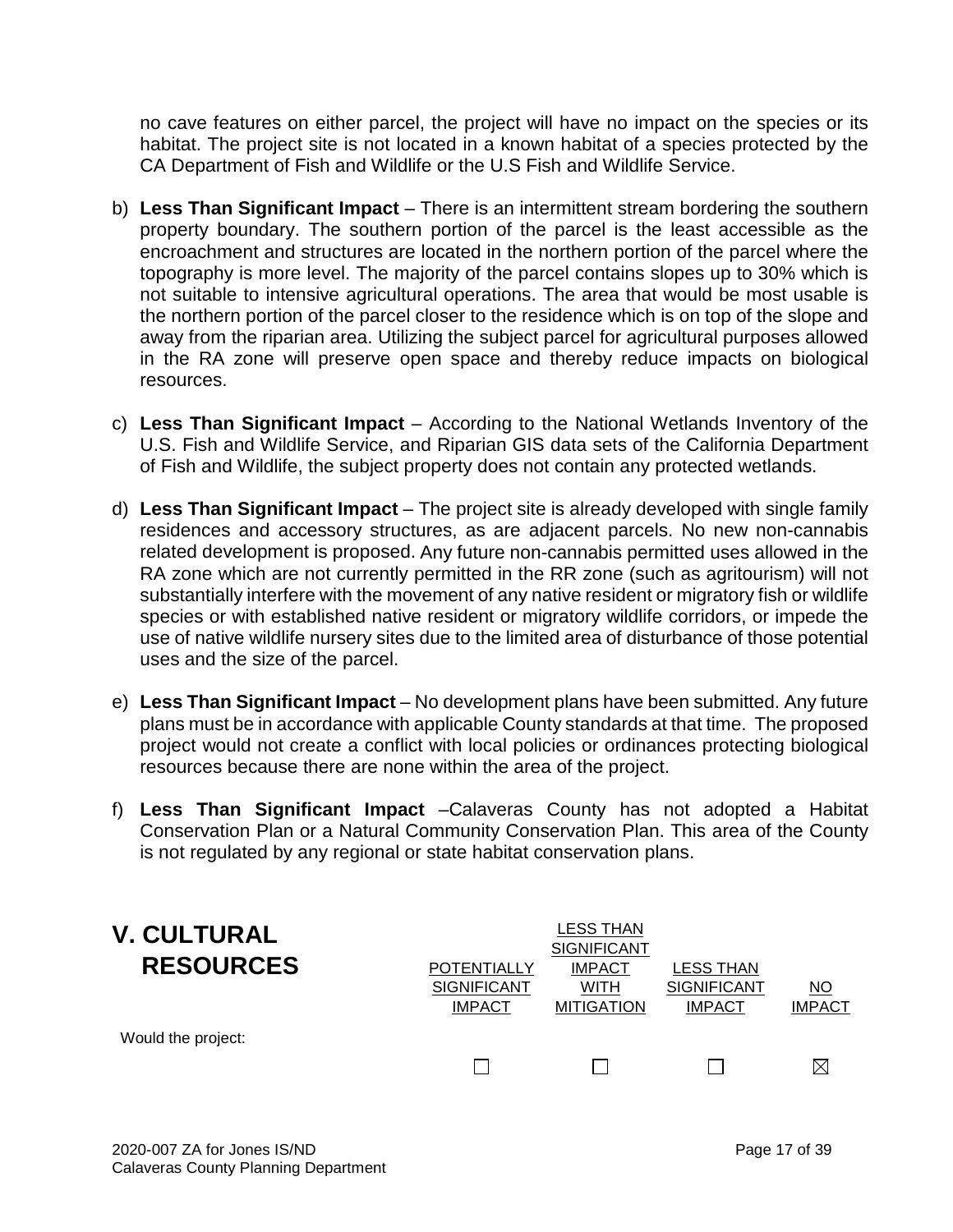| a) Cause a substantial adverse change in<br>the significance of a historical resource<br>pursuant to $\S$ 15064.5?      |  |  |
|-------------------------------------------------------------------------------------------------------------------------|--|--|
| b) Cause a substantial adverse change in<br>the significance of an archaeological<br>resource pursuant to $\S$ 15064.5? |  |  |
| c) Disturb any human remains, including<br>those interred outside of dedicated                                          |  |  |

#### **DISCUSSION**

cemeteries?

#### **Program EIR and Addendum for Chapter 17.95**

The potential for cannabis cultivation to impact cultural resources is discussed in the EIR and Addendum. Potential impacts to cultural resources are addressed through compliance with the Water Board under General Order No. WQ 2019-0001-DWQ. (MM #3.3-1). The review by the Water Board ensures compliance with standards for protection of cultural resources. Any cannabis cultivation on the subject property will be subject to the General Order, causing any impacts to be less than significant. This project is subject to these Water Board requirements and therefore within the scope of the project described in the 17.95 EIR/Addendum.

#### **Analysis regarding additional RA uses**

a-c) **No Impact** – The project site is located within an area of low sensitivity for archaeological sensitivity as identified by the Calaveras County General Plan. Although some sites may exist in areas of low sensitivity, the discovery of significant sites is unlikely. The proposed project will be subject to State laws and regulations should any cultural resources or human remains be encountered during future excavation activities on the property, which will serve to assure that impacts associated with human remains and other cultural resources are insignificant.

| <b>VI. ENERGY</b>                                                                                                                                                                                                                  | <b>POTENTIALLY</b><br><b>SIGNIFICANT</b><br><b>IMPACT</b> | LESS THAN<br><b>SIGNIFICANT</b><br><b>IMPACT</b><br><b>WITH</b><br><b>MITIGATION</b> | LESS THAN<br><b>SIGNIFICANT</b><br><b>IMPACT</b> | NO<br><b>IMPACT</b> |
|------------------------------------------------------------------------------------------------------------------------------------------------------------------------------------------------------------------------------------|-----------------------------------------------------------|--------------------------------------------------------------------------------------|--------------------------------------------------|---------------------|
| Would the project:                                                                                                                                                                                                                 |                                                           |                                                                                      |                                                  |                     |
| a) Result<br>potentially<br>significant<br>in.<br>environmental impact due to wasteful,<br>inefficient,<br>or<br>unnecessary<br>of<br>consumption<br>energy<br>resources,<br>project<br>construction<br>during<br>or<br>operation? |                                                           |                                                                                      |                                                  | ⊠                   |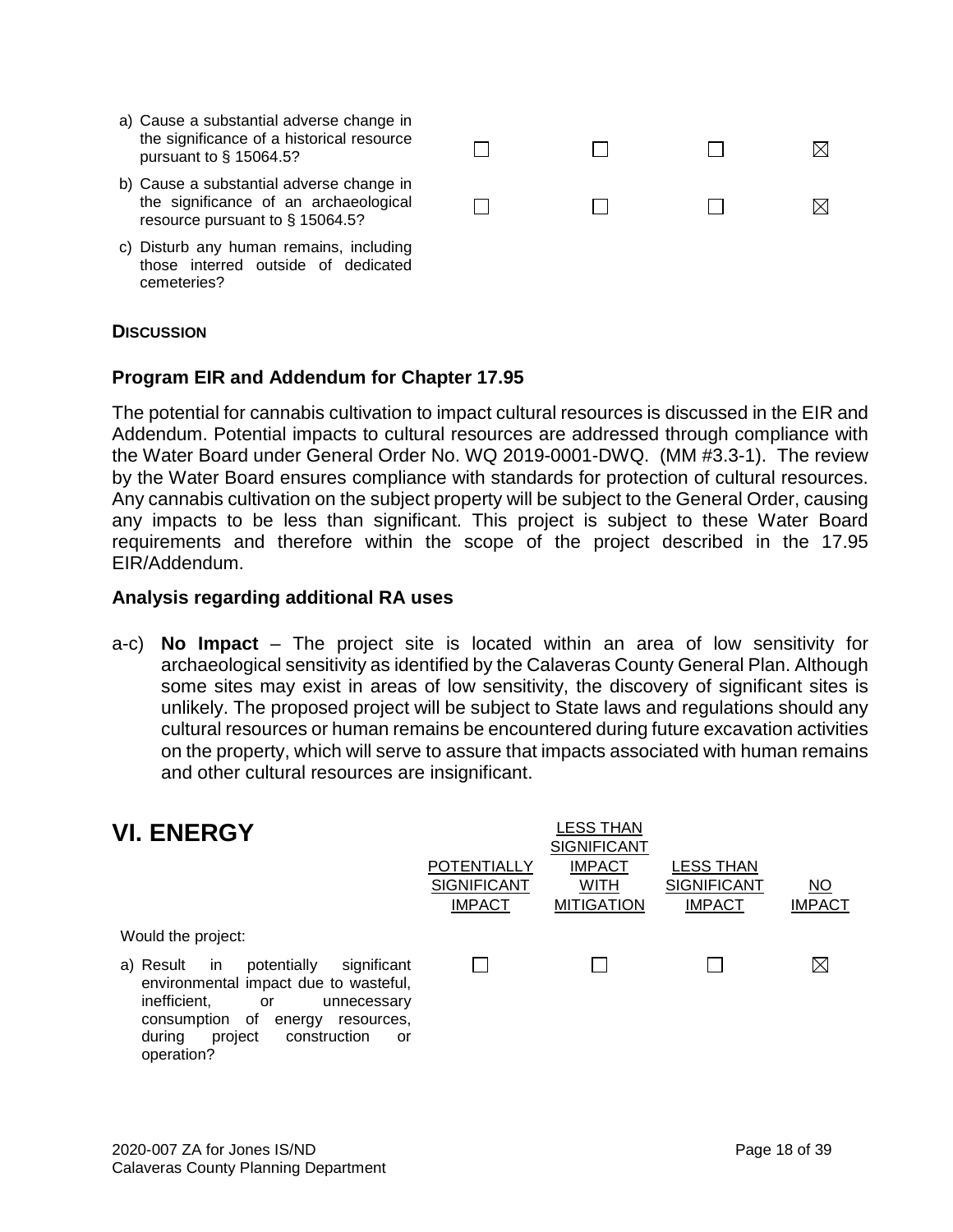$\Box$  $\Box$  $\Box$  $\boxtimes$ b) Conflict with or obstruct a state or local plan for renewable energy or energy efficiency?

#### **DISCUSSION**

#### **Program EIR and Addendum for Chapter 17.95**

Impacts related to energy use were analyzed in the EIR and Addendum for Chapter 17.95 were found to be less than significant. Potential cannabis cultivation on the parcel is within the scope of the EIR/Addendum prepared for 17.95; no unique impacts would arise through the use of this particular parcel for cannabis cultivation.

#### **Analysis regarding additional RA uses**

a-b) **No Impact** – The project does not include new or expanded sources of energy consumption onsite, and will not conflict with any state or local renewable energy or efficiency plan. The proposed project is to rezone the subject parcel from RR to RA, and no specific development is proposed aside from the cannabis cultivation discussed above. Any potential permitted-by-right use – in the absence of a development plan that states otherwise – is expected to comply with all applicable energy codes and other regulations regarding the wasteful, inefficient, or unnecessary consumption of energy resources, and is expected to comply with any state or local plan for renewable energy or energy efficiency.

| <b>VII. GEOLOGY AND</b><br><b>SOILS</b>                                                                                                                                                                                                                                                                      | POTENTIALLY<br><b>SIGNIFICANT</b><br><b>IMPACT</b> | <b>LESS THAN</b><br><b>SIGNIFICANT</b><br><b>IMPACT</b><br><b>WITH</b><br><b>MITIGATION</b> | <b>LESS THAN</b><br><b>SIGNIFICANT</b><br><b>IMPACT</b> | NO<br><b>IMPACT</b>        |
|--------------------------------------------------------------------------------------------------------------------------------------------------------------------------------------------------------------------------------------------------------------------------------------------------------------|----------------------------------------------------|---------------------------------------------------------------------------------------------|---------------------------------------------------------|----------------------------|
| Would the project:                                                                                                                                                                                                                                                                                           |                                                    |                                                                                             |                                                         |                            |
| a) Directly or indirectly cause potential<br>substantial adverse effects, including the<br>risk of loss, injury, or death involving:                                                                                                                                                                         |                                                    |                                                                                             |                                                         |                            |
| i. Rupture of a known earthquake fault, as<br>delineated on the most recent Alquist-<br>Priolo Earthquake Fault Zoning Map<br>issued by the State Geologist for the<br>area or based on other substantial<br>evidence of a known fault? Refer to<br>Division of Mines and Geology Special<br>Publication 42. |                                                    |                                                                                             |                                                         | $\boxtimes$                |
| ii. Strong seismic ground shaking?                                                                                                                                                                                                                                                                           |                                                    |                                                                                             |                                                         |                            |
| failure,<br>iii. Seismic-related<br>ground<br>including liquefaction?                                                                                                                                                                                                                                        |                                                    |                                                                                             |                                                         | $\boxtimes$<br>$\boxtimes$ |
|                                                                                                                                                                                                                                                                                                              |                                                    |                                                                                             |                                                         |                            |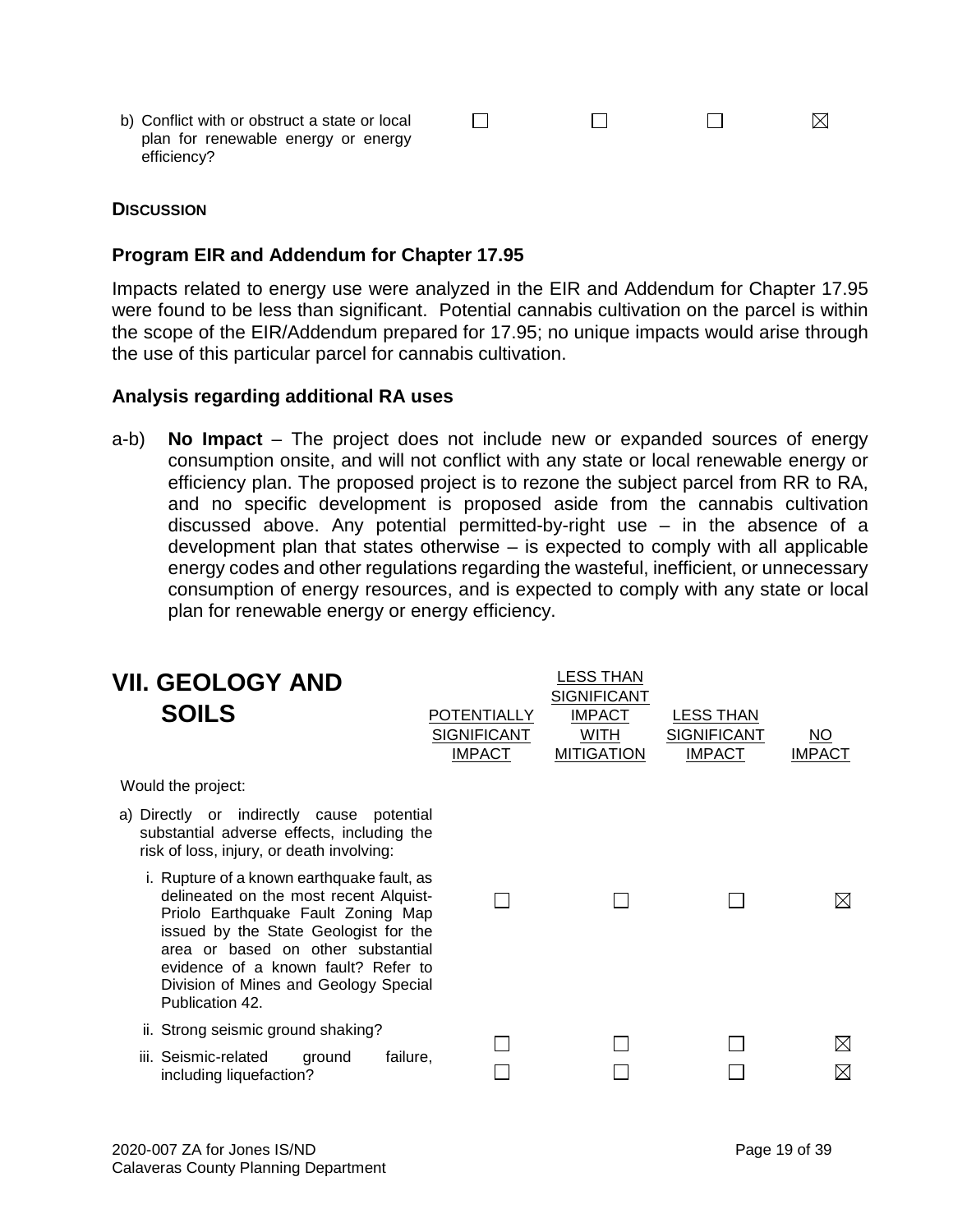iv. Landslides?

- b) Result in substantial soil erosion or the loss of topsoil?
- c) Be located on a geologic unit or soil that is unstable, or that would become unstable as a result of the project, and potentially result in on- or off-site landslide, lateral spreading, subsidence, liquefaction or collapse?
- d) Be located on expansive soil, as defined in Table 18-1-B of the Uniform Building Code (1994), creating substantial direct or indirect risks to life or property?
- e) Have soils incapable of adequately supporting the use of septic tanks or alternative waste water disposal systems where sewers are not available for the disposal of waste water?
- f) Directly or indirectly destroy a unique paleontological resource or site or unique geologic feature?

| $\Box$<br>$\Box$ | $\Box$<br>$\Box$ | $\Box$<br>$\Box$ | $\boxtimes$<br>$\boxtimes$ |
|------------------|------------------|------------------|----------------------------|
| П                | $\Box$           | $\Box$           | $\boxtimes$                |
| $\Box$           | $\Box$           | $\Box$           | $\boxtimes$                |
| $\Box$           | $\Box$           | $\Box$           | $\boxtimes$                |
| 凵                | 니                | 니                | $\boxtimes$                |

#### **DISCUSSION**

### **Program EIR and Addendum for Chapter 17.95**

The potential for cannabis cultivation to impact geology and soils is discussed in the EIR and Addendum. Although not identified as a significant impact, any septic system must meet the standards of the County for installation of a septic system and securing any appropriate grading permit (Section 17.95.090.H of the Cannabis Cultivation and Commerce Ordinance). Potential cannabis cultivation on the parcel is within the scope of the EIR/Addendum prepared for 17.95; no unique impacts would arise through the use of this parcel for cannabis cultivation.

#### **Analysis regarding additional RA uses**

a) **No Impact** – According to the General Plan, Calaveras County lies within the Sierra Block of Seismic Risk Zone 3, an area of historically low seismicity. The County is not in, adjacent to, or crossed by an Alquist-Priolo Earthquake Fault Zone. Although the County has felt ground shaking from earthquakes with epicenters located elsewhere, no major earthquakes have been recorded within the County. The closest known source of large earthquakes is the Sierra Frontal Fault System along the eastern margin of the Sierra Nevada, which includes the Carson Valley Fault. This fault is located east of the County, and has been evaluated as capable of generating earthquakes of up to the magnitude 7.0. However, the risk of surface rupture is not considered sufficient to restrict the development found in the County. Sites in Calaveras County with liquefaction potential would be those on alluvial deposits having groundwater and sand or silt layers of uniform grain sizes within about 30 feet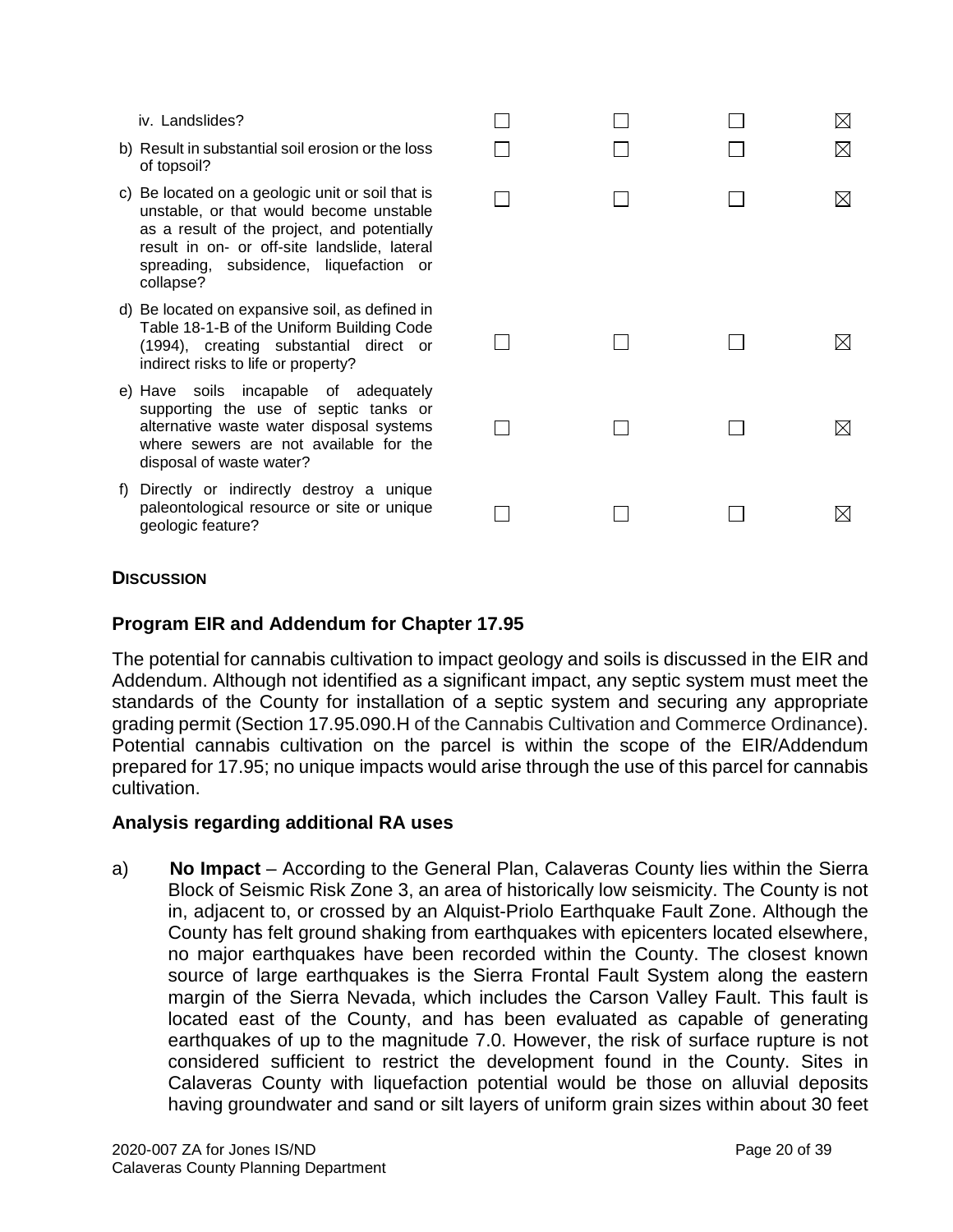of the surface. The subject parcel is located above McKinney Creek on top of granite, and therefore, such conditions are not found on the subject parcel and are generally not present in the County.

- b-c) **No Impact** The areas of particular landslide concern are those that include high elevations with steep ravines and gulches associated with river and stream channels. Located between 2400 and 2200 feet in elevation, the parcel varies greatly in topography. Areas that have slopes greater than 30% are along the western parcel boundary and are vegetated which increases the stability of the soil reducing the probability of erosion. According to the USDA Natural Resources Conservation Service soils maps<sup>5</sup>, the subject parcel contains soil classified as "Musick-Hotaw complex, 8 to 30 percent slopes." This soil type is classified as being well drained with a moderate potential for erosion, with the erosion potential increasing as the slope increases. The change from the RR to the RA zone will not increase the residential development potential of the parcel, however it will increase the potential agricultural development of the parcel. Utilization of Best Management Practices to reduce the risk of erosion is a requirement of all grading and building in the County. With the application of Best Management Practices, and all applicable County and State laws regarding grading and erosion control, the susceptibility of erosion remains less than significant. If erosion of soils were to occur, the risk of loss, injury or death is low because the development potential is limited due to the location and terrain.
- d-e) **No Impact** The Musick-Hotaw complex soil type is not considered expansive as it has adequate drainage and low-clay composition. There is no additional non-cannabis development proposed with this application; however, during the plan check process, building plans are examined for compliance with the uniform building code. This process requires a soils report be submitted with all construction plans to ensure the proposed structure will not be compromised do to unstable soil conditions. The standards vary depending on the location and type of structure proposed. Given the size of the subject parcel, it is unlikely that a suitable site cannot be found for the future construction of residential, agricultural structures or septic systems if desired.
- f) **No Impact** There are no known unique paleontological resources or sites or unique geologic features on or near the subject parcel.

| <b>VIII. GREENHOUSE GAS</b><br><b>EMISSIONS</b>                                                                                         | <b>POTENTIALLY</b><br><b>SIGNIFICANT</b><br><b>IMPACT</b> | LESS THAN<br><b>SIGNIFICANT</b><br><b>IMPACT</b><br><b>WITH</b><br><b>MITIGATION</b> | <b>LESS THAN</b><br><b>SIGNIFICANT</b><br><b>IMPACT</b> | ΝO<br><b>IMPACT</b> |
|-----------------------------------------------------------------------------------------------------------------------------------------|-----------------------------------------------------------|--------------------------------------------------------------------------------------|---------------------------------------------------------|---------------------|
| Would the project:                                                                                                                      |                                                           |                                                                                      |                                                         |                     |
| a) Generate greenhouse gas emissions,<br>either directly or indirectly, that may<br>have a significant impact on<br>the<br>environment? |                                                           |                                                                                      | ⊠                                                       |                     |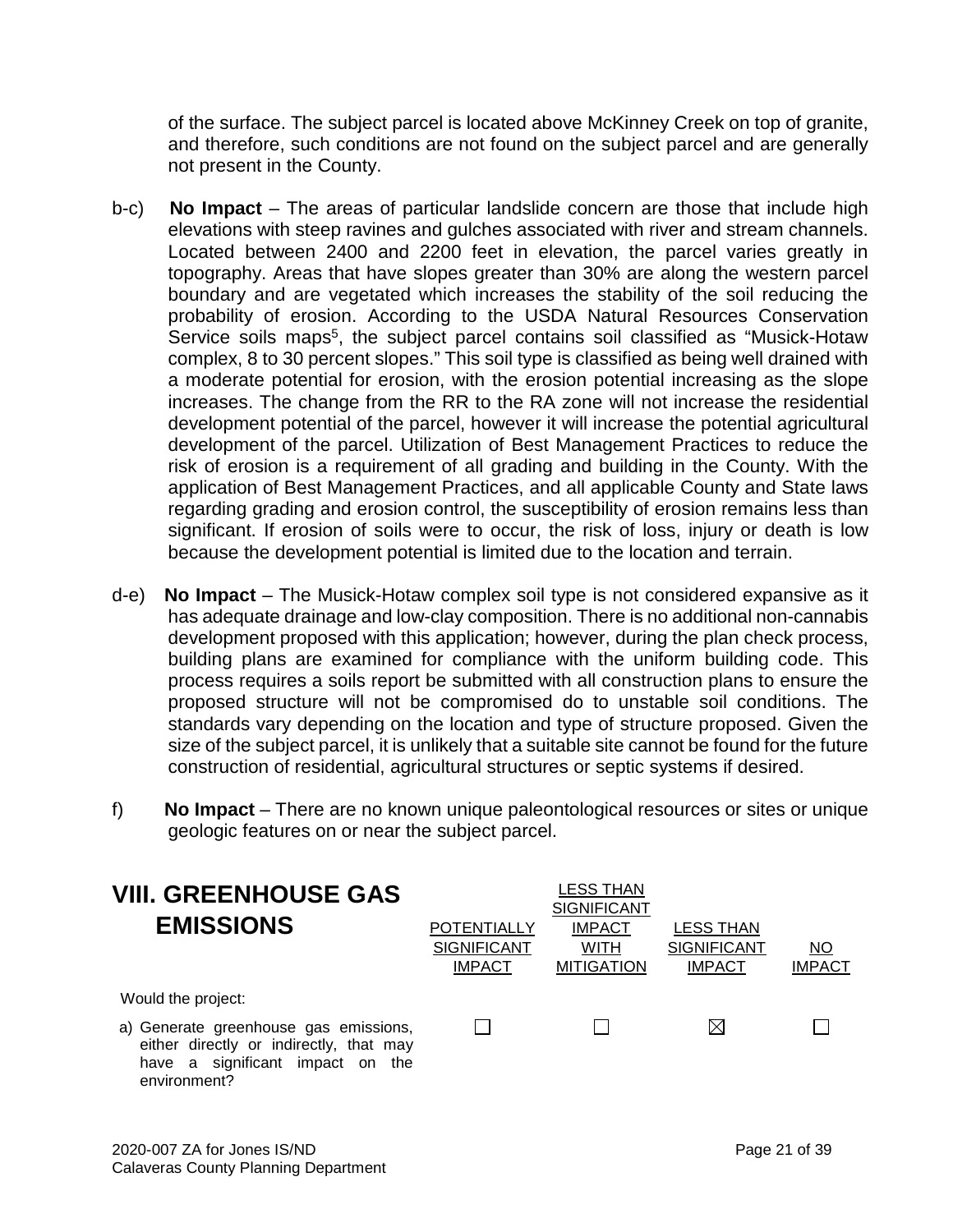b) Conflict with an applicable plan, policy or regulation adopted for the purpose of reducing the emissions of greenhouse gases?

#### **DISCUSSION**

#### **Program EIR and Addendum for Chapter 17.95**

The potential for cannabis cultivation to impact greenhouse gas emissions is discussed in the EIR and Addendum and was found to be less than significant with mitigation. The cultivator must design the project to be carbon neutral or pay carbon offsets as provided in Mitigation Measure #3.2-3 (Section 17.95.060.B.11) Potential cannabis cultivation on the parcel is within the scope of the EIR/Addendum prepared for 17.95; no unique impacts would arise through the use of this particular parcel for cannabis cultivation.

 $\Box$ 

 $\Box$ 

 $\Box$ 

 $\boxtimes$ 

#### **Analysis regarding additional RA uses**

a-b) **Less Than Significant Impact** – The County has not adopted a plan or program to reduce GHGs, therefore, the proposed project would not conflict with any such plan. The State of California has adopted legislation to reduce GHGs and charge local jurisdictions to develop plans for such reductions. While the County has not yet developed such a plan, potential future agricultural operations would have an insignificant impact by itself, as the parcel is only 20 acres and has limited usable acreage for intensive agricultural operations

| IX. HAZARDS AND<br><b>HAZARDOUS</b><br><b>MATERIALS</b>                                                                                                                                                                          | <b>POTENTIALLY</b><br><b>SIGNIFICANT</b><br><b>IMPACT</b> | <b>LESS THAN</b><br><b>SIGNIFICANT</b><br><b>IMPACT</b><br><b>WITH</b><br><b>MITIGATION</b> | <b>LESS THAN</b><br><b>SIGNIFICANT</b><br><b>IMPACT</b> | NO<br><b>IMPACT</b> |
|----------------------------------------------------------------------------------------------------------------------------------------------------------------------------------------------------------------------------------|-----------------------------------------------------------|---------------------------------------------------------------------------------------------|---------------------------------------------------------|---------------------|
| Would the project:                                                                                                                                                                                                               |                                                           |                                                                                             |                                                         |                     |
| a) Create a significant hazard to the public<br>or the environment through the routine<br>transport, use, or disposal of hazardous<br>materials?                                                                                 |                                                           |                                                                                             | $\boxtimes$                                             |                     |
| b) Create a significant hazard to the public<br>or the environment through reasonably<br>accident<br>foreseeable<br>and<br>upset<br>conditions involving the release of<br>hazardous<br>materials<br>into<br>the<br>environment? |                                                           |                                                                                             | ⊠                                                       |                     |
| Emit hazardous emissions or handle<br>C)<br>hazardous<br>acutely<br>hazardous<br>or<br>materials, substances, or waste within<br>one-quarter mile of an existing or<br>proposed school?                                          |                                                           |                                                                                             |                                                         | ⊠                   |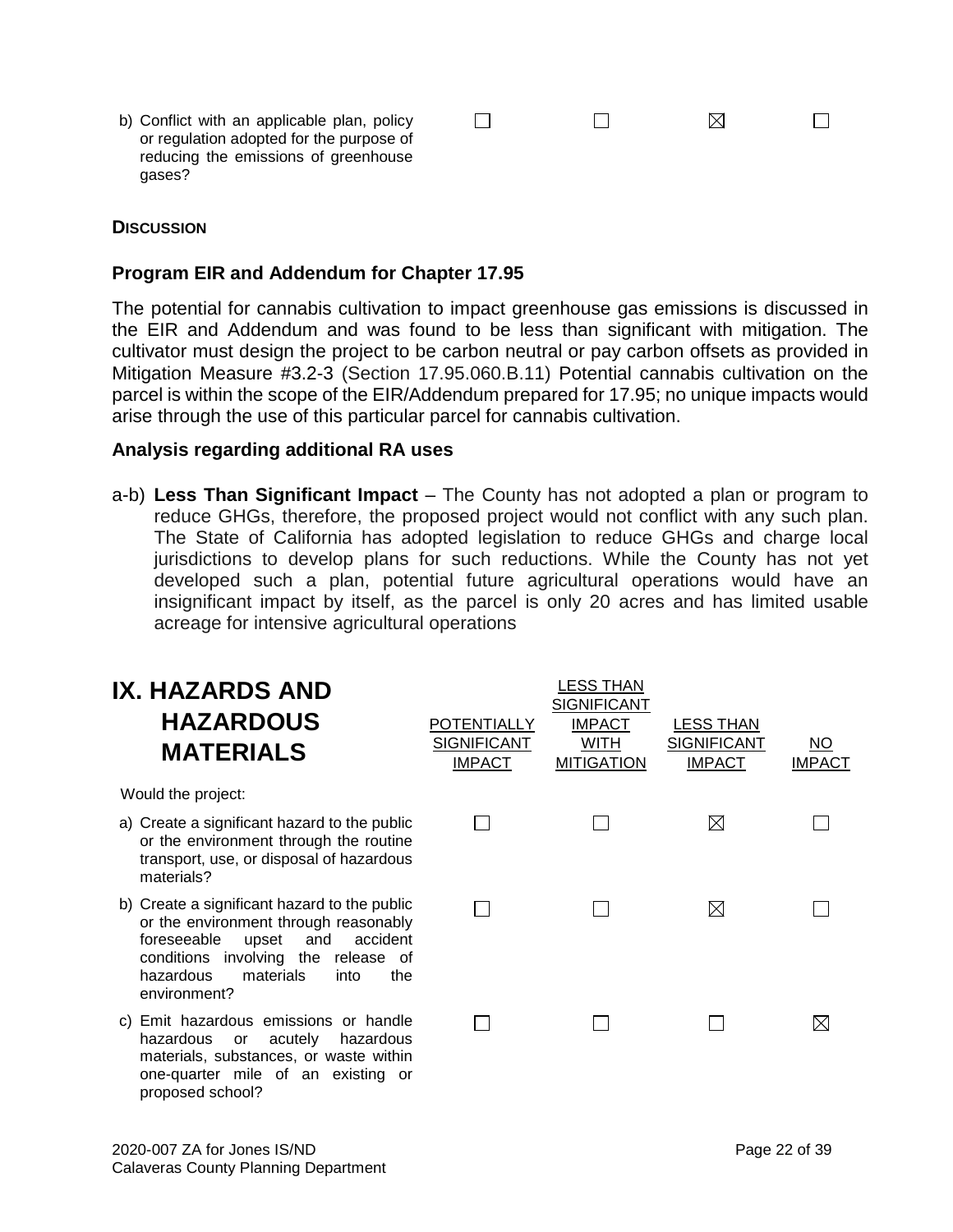- d) Be located on a site which is included on a list of hazardous materials sites compiled pursuant to Government Code Section 65962.5 and, as a result, would it create a significant hazard to the public or the environment?
- e) For a project located within an airport land use plan or, where such a plan has not been adopted, within two miles of a public airport or public use airport, would the project result in a safety hazard or excessive noise for people residing or working in the project area?
- f) Impair implementation of or physically interfere with an adopted emergency response plan or emergency evacuation plan?
- g) Expose people or structures, either directly or indirectly, to a significant risk of loss, injury or death involving wildland fires?

| ΙI     | $\Box$ | ロ      | $\boxtimes$ |
|--------|--------|--------|-------------|
| $\Box$ | $\Box$ | $\Box$ | $\boxtimes$ |
| $\Box$ | $\Box$ | $\Box$ | $\boxtimes$ |
|        |        |        |             |

#### **DISCUSSION**

#### **Program EIR and Addendum for Chapter 17.95**

Impacts related to hazards and hazardous materials were analyzed in the EIR and Addendum for Chapter 17.95 were found to be less than significant. Any commercial cannabis operations will require a Waste Discharge Permit from the Central Valley Regional Water Quality Control Board. Potential cannabis cultivation on the parcel is within the scope of the EIR/Addendum prepared for 17.95; no unique impacts would arise through the use of this particular parcel for cannabis cultivation.

#### **Analysis regarding additional RA uses**

a-b) **Less than Significant Impact** – The proposed Residential Agriculture zoning will continue to permit various agricultural operations to be conducted on the subject parcel, as agricultural operations are currently permitted in the RR zone. The only change would be the allowance of certain processing and sales activities associated with agriculture. Hazardous materials associated with the agricultural operations may include (but are not limited to) diesel fuel, gasoline and engine oils for equipment. The Calaveras County Environmental Health Department is certified by Cal/EPA to implement the state's Unified Program as a Certified Unified Program Agency (CUPA) for Calaveras County with responsibility for regulating hazardous material handlers, hazardous waste generators, underground storage tank facilities, above ground storage tanks, and stationary sources handling regulated substances. Local businesses handling hazardous materials must prepare a business plan that provides emergency response guidelines for the release of hazardous materials. Materials such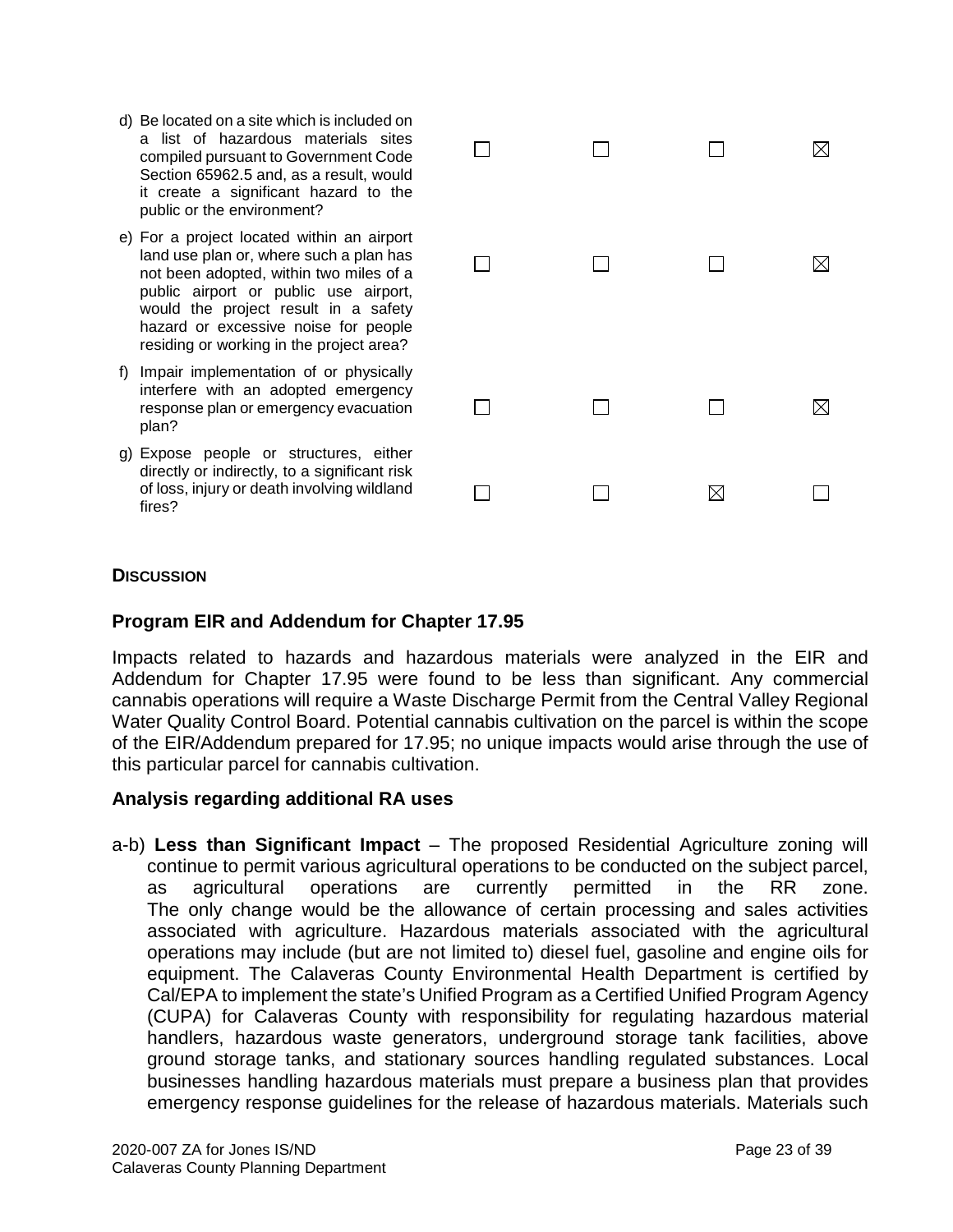as pesticides and fertilizers may be routinely used in general farming activities. Pesticide use is regulated by permit through the County Agriculture Commissioner's office to ensure safe handling of the materials. Any agricultural operations permitted by the rezone from RR to RA would not include the routine transport or disposal of hazardous materials and would not create a significant hazard to the public or the environment through the release of hazardous materials into the environment.

- c) **No Impact** There are no existing or proposed schools within one quarter mile of the subject parcel.
- d) **No Impact** There are no hazardous materials sites located on or near any of the subject parcel.
- e) **No Impact** The subject parcel is not within an airport land use plan or within 2 miles of a public airport, public use airport, or private airstrip.
- f) **No Impact** The proposal to re-zone the subject parcel to Residential Agriculture will not physically interfere with an adopted emergency response plan or an approved evacuation plan.
- g) **Less Than Significant Impact** Based on many factors, this area of the County is designated as a very high fire hazard. In addition, introduction of agricultural operations whether it be the production of livestock or farming activities, will decrease the flammable vegetation on site thus decreasing the probability of a wildfire. The residential development potential will not increase by amending the zoning to Residential Agriculture. Therefore, amending the zoning of the subject parcel will not increase the risk to loss, injury or death from wildfire.

| <b>X. HYDROLOGY AND</b><br><b>WATER QUALITY</b>                                                                                                                                                            | <b>POTENTIALLY</b><br><b>SIGNIFICANT</b><br><b>IMPACT</b> | LESS THAN<br><b>SIGNIFICANT</b><br><b>IMPACT</b><br>WITH<br><b>MITIGATION</b> | <b>LESS THAN</b><br><b>SIGNIFICANT</b><br><b>IMPACT</b> | NO.<br><b>IMPACT</b> |
|------------------------------------------------------------------------------------------------------------------------------------------------------------------------------------------------------------|-----------------------------------------------------------|-------------------------------------------------------------------------------|---------------------------------------------------------|----------------------|
| Would the project:                                                                                                                                                                                         |                                                           |                                                                               |                                                         |                      |
| a) Violate any water quality standards or<br>discharge requirements<br>waste<br>or<br>otherwise substantially degrade surface<br>or ground water quality?                                                  |                                                           |                                                                               | $\bowtie$                                               |                      |
| b) Substantially decrease groundwater<br>supplies or interfere substantially with<br>groundwater recharge such that the<br>impede<br>sustainable<br>project<br>may<br>groundwater management of the basin? |                                                           |                                                                               | $\boxtimes$                                             |                      |
| c) Substantially alter the existing drainage<br>pattern of the site or area, including<br>through the alteration of the course of a                                                                        |                                                           |                                                                               | $\boxtimes$                                             |                      |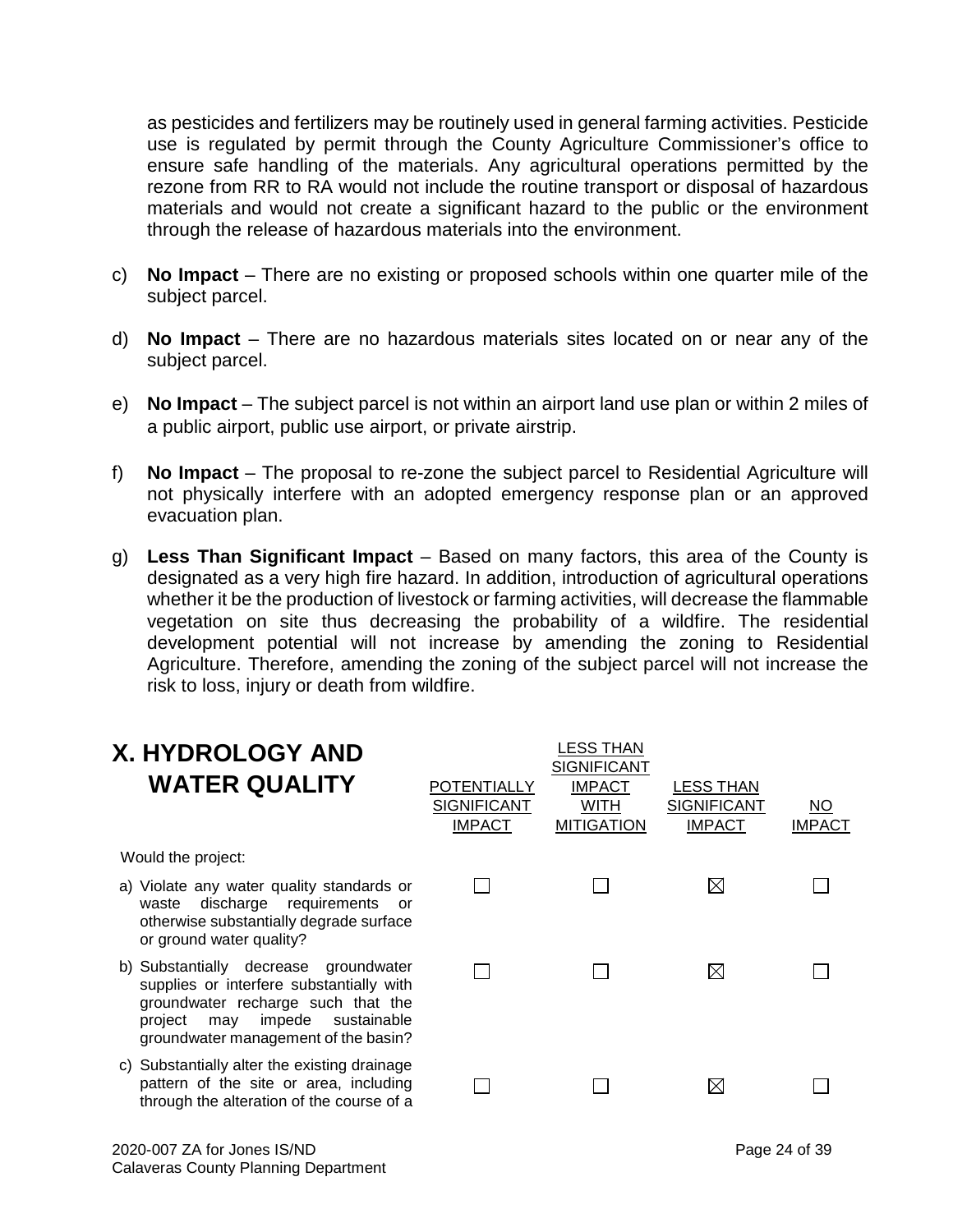stream or river or through the addition of impervious surfaces, in a manner which would:

- (i) result in substantial erosion or siltation on- or off-site;
- (ii) substantially increase the rate or amount of surface runoff in a manner which would result in flooding on or offsite;
- (iii) create or contribute runoff water which would exceed the capacity of existing or planned stormwater drainage systems or provide substantial additional sources of polluted runoff; or

(iv)impede or redirect flood flows?

- d) In flood hazard, tsunami, or seiche zones, risk release of pollutants due to project inundation?
- e) Conflict with or obstruct implementation of a water quality control plan or sustainable groundwater management plan?

 $\Box$  $\Box$  $\boxtimes$  $\Box$  $\Box$  $\Box$ X.  $\Box$  $\Box$  $\Box$ ⊠  $\Box$  $\Box$  $\Box$ ⊠  $\Box$  $\Box$  $\Box$  $\boxtimes$ П  $\Box$  $\Box$ ⊠  $\Box$ 

#### **DISCUSSION**

#### **Program EIR and Addendum for Chapter 17.95**

The potential for cannabis cultivation to impact hydrology and water quality is discussed in the EIR and Addendum. Under 17.95, each permittee relying on groundwater must conduct well production tests and annual monitoring to ensure that well pumping does not decrease the groundwater supply. Mitigation Measure 3.5-3 of the EIR and Addendum requires applicants with a permitted well water supply source to prepare and implement a wellmonitoring program. Code sections 17.95.070.I, 17.95.090.EE, and 17.95.140.C of the Cannabis Ordinance require that the applicant submit an annual well report estimating the average daily water use from July through September and results from a pumping test conducted in September for the first five years after receiving the initial permit. While the provisions of the final Cannabis Ordinance approved by the Board differed from the mitigation measures in the EIR and Addendum, the Board found that those provisions provided comparable mitigation, and the impact was mitigated to a less-than-significant level. Potential cannabis cultivation on the parcel is within the scope of the EIR/Addendum prepared for 17.95; no unique impacts would arise through the use of this particular parcel for cannabis cultivation.

#### **Analysis regarding additional RA uses**

a) **Less Than Significant Impact** – Any future non-cannabis agricultural operations will require a Waste Discharge Permit from the Central Valley Regional Water Quality Control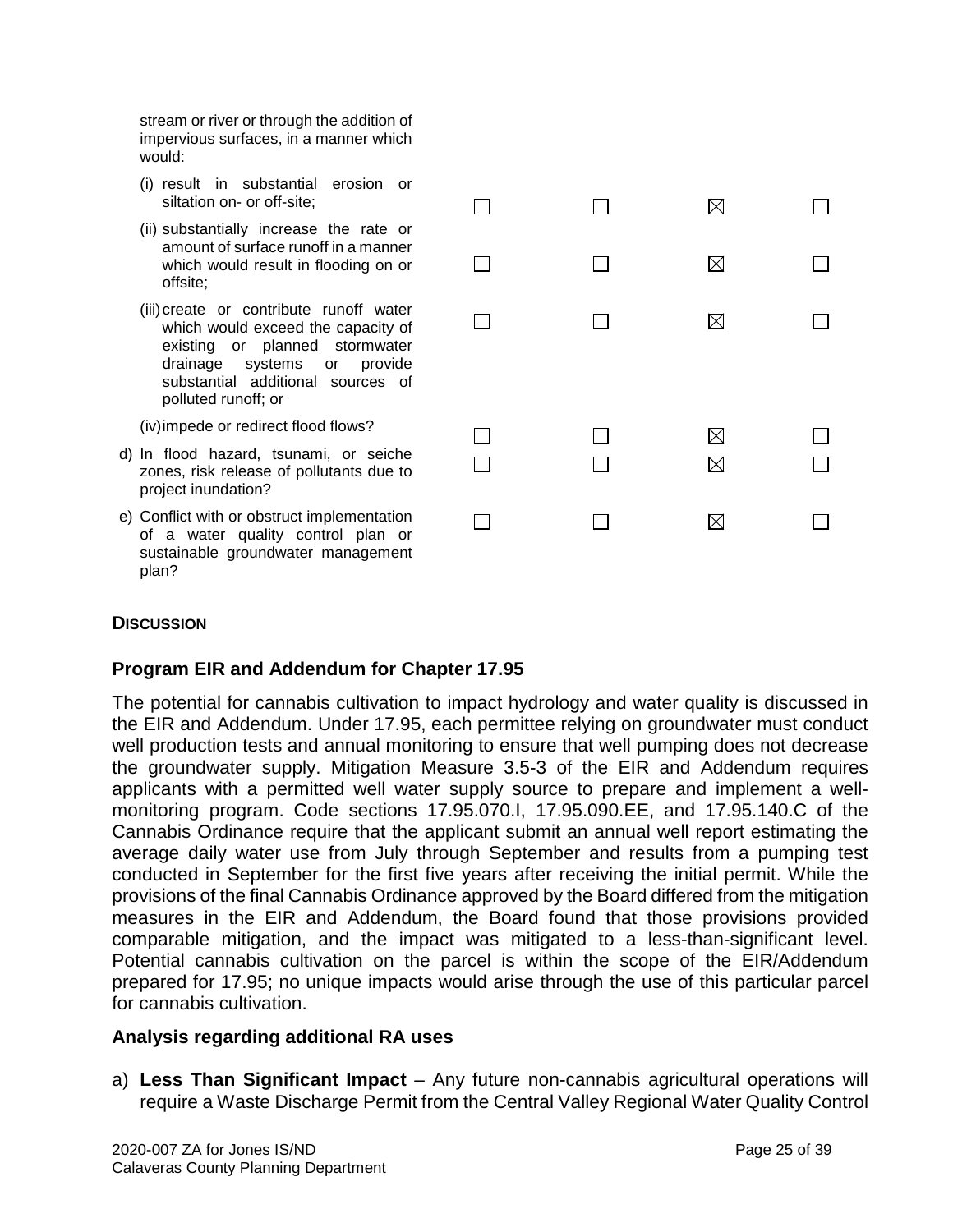Board's Irrigated Lands Regulatory Program to prevent agricultural discharges from impairing the waters that receive these discharges. Therefore, the project will not violate any water quality standards or waste discharge requirements.

- b) **Less Than Significant Impact**  The parcel is located in an area of the County known for having moderate to high groundwater potential. Groundwater in this area is drawn from fractured rock, faults and changes in stratigraphy. Yield from hard rock wells therefore varies greatly from one site to another as water availability is largely based on geologic formations. Land uses in the general area are residential and agricultural. Residential development in the general vicinity consists of single family dwellings on large parcels (10-80 acres in size). Therefore, impacts to residential development will be minimal.
- c) **Less Than Significant Impact** –The applicant has expressed the desire to use the land for cannabis cultivation under the regulatory ordinance adopted by the Board of Supervisors on October 22, 2019. Although agricultural operations do not require a grading permit, County ordinances will ensure that proper erosion control measures are in place as needed to control run off and/or erosion. The subject parcel is located in a rural part of the County where storm water drainage systems currently do not exist. Rezoning the parcel to Residential Agriculture will not increase the permitted residential density of the property. Any potential runoff created by agricultural operations will be subject to applicable waste discharge permits, preventing the impacts from being significant.
- d) **Less Than Significant Impact** The subject parcel does not contain any flood zones, is not located in a dam inundation area, and there are no levees in the vicinity of the property. There are no enclosed or partially enclosed large bodies of water or oceans near the subject property; therefore, there is no danger of a seiche or tsunami occurring. There is no visual evidence of mudflows occurring on the subject property. The proposed project would not substantially degrade water quality by introducing pollutants that may be released by inundation or altered drainage patterns. In addition, measures implemented to control potential erosion would minimize risk of effects to surface water quality in local waterways.
- e) **Less Than Significant Impact** The proposal will not conflict with or obstruct implementation of a water quality control plan or sustainable groundwater management plan. The proposed project will not substantially degrade water quality. No non-cannabis construction is being proposed; any future construction activities resulting in a land disturbance of greater than one acre must be permitted by the Central Valley Regional Water Quality Control Board.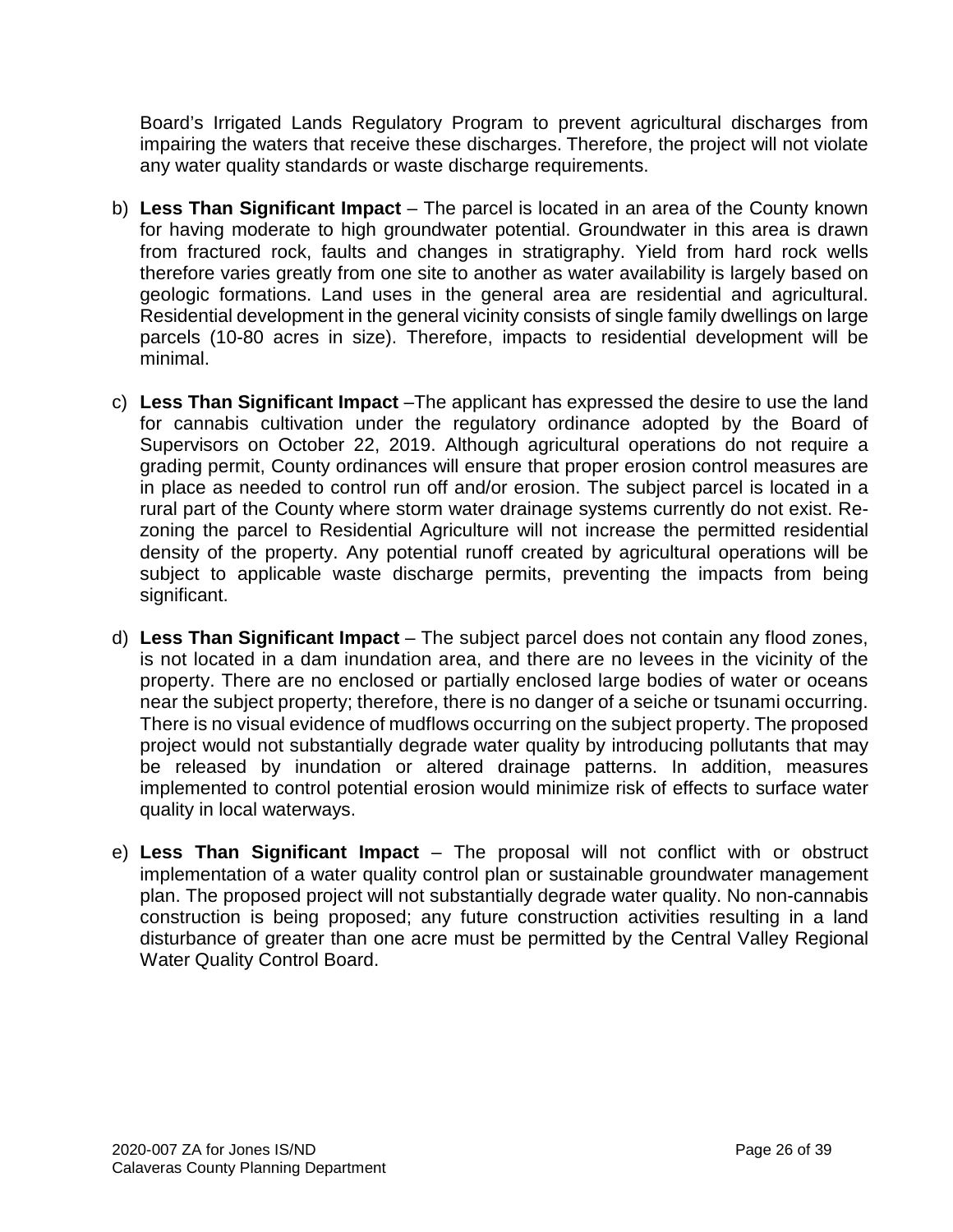| <b>XI. LAND USE AND</b><br><b>PLANNING</b>                                                                                                                                                         | POTENTIALLY<br><b>SIGNIFICANT</b><br><b>IMPACT</b> | LESS THAN<br><b>SIGNIFICANT</b><br><b>IMPACT</b><br><b>WITH</b><br><b>MITIGATION</b> | <b>LESS THAN</b><br><b>SIGNIFICANT</b><br><b>IMPACT</b> | NO<br><b>IMPACT</b> |
|----------------------------------------------------------------------------------------------------------------------------------------------------------------------------------------------------|----------------------------------------------------|--------------------------------------------------------------------------------------|---------------------------------------------------------|---------------------|
| Would the project:                                                                                                                                                                                 |                                                    |                                                                                      |                                                         |                     |
| divide<br>established<br>a) Physically<br>an<br>community?                                                                                                                                         |                                                    |                                                                                      |                                                         | $\boxtimes$         |
| b) Couse a significant environmental<br>impact due to a conflict with any land<br>use plan, policy, or regulation adopted<br>for the purpose of avoiding or mitigating<br>an environmental effect? |                                                    |                                                                                      |                                                         | X                   |

#### **DISCUSSION**

#### **Program EIR and Addendum for Chapter 17.95**

Impacts related to land use and planning were analyzed in the EIR and Addendum for Chapter 17.95 were found to be less than significant. Potential cannabis cultivation on the parcel is within the scope of the EIR/Addendum prepared for 17.95; no unique impacts would arise through the use of this particular parcel for cannabis cultivation.

#### **Analysis regarding additional RA uses**

- a) **No Impact** The parcel is located in the rural outskirts of the Mountain Ranch Community. Re-zoning the land to Residential Agriculture will not divide the established community.
- b) **No Impact** The General Plan land use designation is Working Lands. The proposed Residential Agriculture zone district is a resource zone, and is consistent in the Working Lands designations. The zoning amendment is consistent with the Calaveras County General Plan land use goals and policies which encourages large parcels to have agricultural uses allowing more opportunity to use and maintain the land.

| <b>XII. MINERAL</b><br><b>RESOURCES</b>                                                                                                                               | POTENTIALLY<br><b>SIGNIFICANT</b><br><b>IMPACT</b> | LESS THAN<br><b>SIGNIFICANT</b><br><b>IMPACT</b><br>WITH<br><b>MITIGATION</b> | <b>LESS THAN</b><br><b>SIGNIFICANT</b><br><b>IMPACT</b> | ΝO<br><b>IMPACT</b> |
|-----------------------------------------------------------------------------------------------------------------------------------------------------------------------|----------------------------------------------------|-------------------------------------------------------------------------------|---------------------------------------------------------|---------------------|
| Would the project:<br>a) Result in the loss of availability of a<br>known mineral resource that would be<br>of value to the region and the residents<br>of the state? |                                                    |                                                                               |                                                         |                     |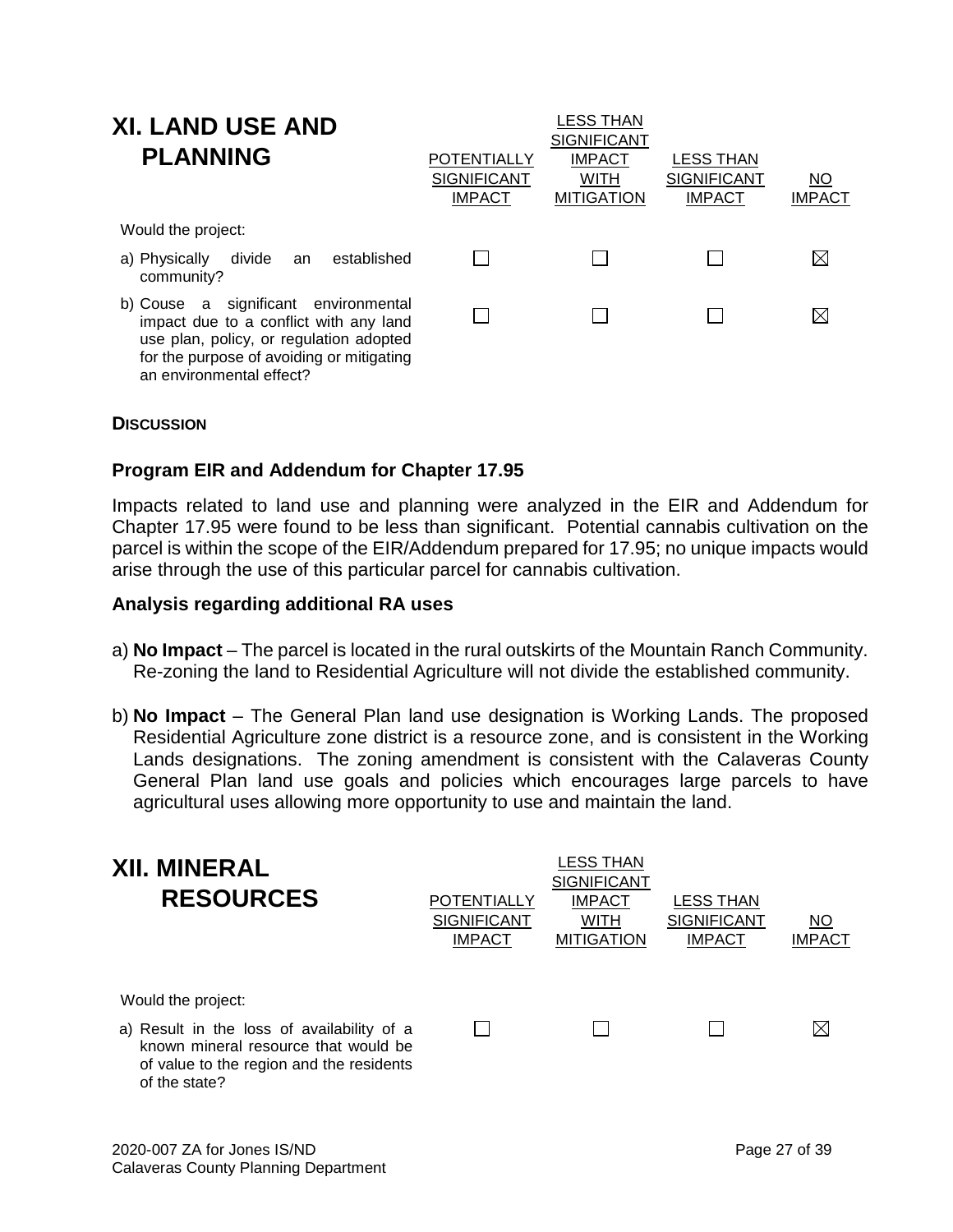b) Result in the loss of availability of a locally-important mineral resource recovery site delineated on a local general plan, specific plan or other land use plan?

#### **DISCUSSION**

#### **Program EIR and Addendum for Chapter 17.95**

Impacts related to mineral resources were analyzed in the EIR and Addendum for Chapter 17.95 were found to be less than significant. Potential cannabis cultivation on the parcel is within the scope of the EIR/Addendum prepared for 17.95; no unique impacts would arise through the use of this particular parcel for cannabis cultivation.

 $\Box$ 

 $\Box$ 

 $\boxtimes$ 

 $\Box$ 

#### **Analysis regarding additional RA uses**

a-b) **No Impact** – According to the General Plan, the subject parcel is designated as Mineral Resource Area 3 which is defined as "Lands that might contain minable deposits, but that up to now have not yet been sufficiently developed to demonstrate this". However, the project parcel is currently zoned RR and does not include the mineral extraction (ME) zoning combining district, nor is it proposed to be added with this zoning amendment; therefore, surface and subsurface mining operations are not permitted, and would not be permitted in the proposed RA zone. The primary use of the land has been residential and agricultural. The project site does not contain any historic mines or mining features. The nearest mine is located 2 miles to the southeast in Sheep Ranch.

| <b>XIII. NOISE</b>                                                                                                                                                                                                                                                 | <b>POTENTIALLY</b><br><b>SIGNIFICANT</b><br><b>IMPACT</b> | LESS THAN<br><b>SIGNIFICANT</b><br><b>IMPACT</b><br><b>WITH</b><br><b>MITIGATION</b> | <b>LESS THAN</b><br><b>SIGNIFICANT</b><br><b>IMPACT</b> | <u>NO</u><br><b>IMPACT</b> |
|--------------------------------------------------------------------------------------------------------------------------------------------------------------------------------------------------------------------------------------------------------------------|-----------------------------------------------------------|--------------------------------------------------------------------------------------|---------------------------------------------------------|----------------------------|
| Would the project result in:                                                                                                                                                                                                                                       |                                                           |                                                                                      |                                                         |                            |
| a) Generation of a substantial, temporary,<br>or permanent increase in ambient noise<br>levels in the vicinity of the project in<br>excess of standards established in the<br>local general plan or noise ordinance, or<br>applicable standards of other agencies? |                                                           |                                                                                      | $\bowtie$                                               |                            |
| b) Generation of excessive groundborne<br>vibration or groundborne noise levels?                                                                                                                                                                                   |                                                           |                                                                                      | $\boxtimes$                                             |                            |
| c) For a project located within the vicinity<br>of a private airstrip or an airport land use<br>plan or, where such a plan has not been<br>adopted, within two miles of a public<br>airport or public use airport, would the<br>project expose people residing or  |                                                           |                                                                                      | $\boxtimes$                                             |                            |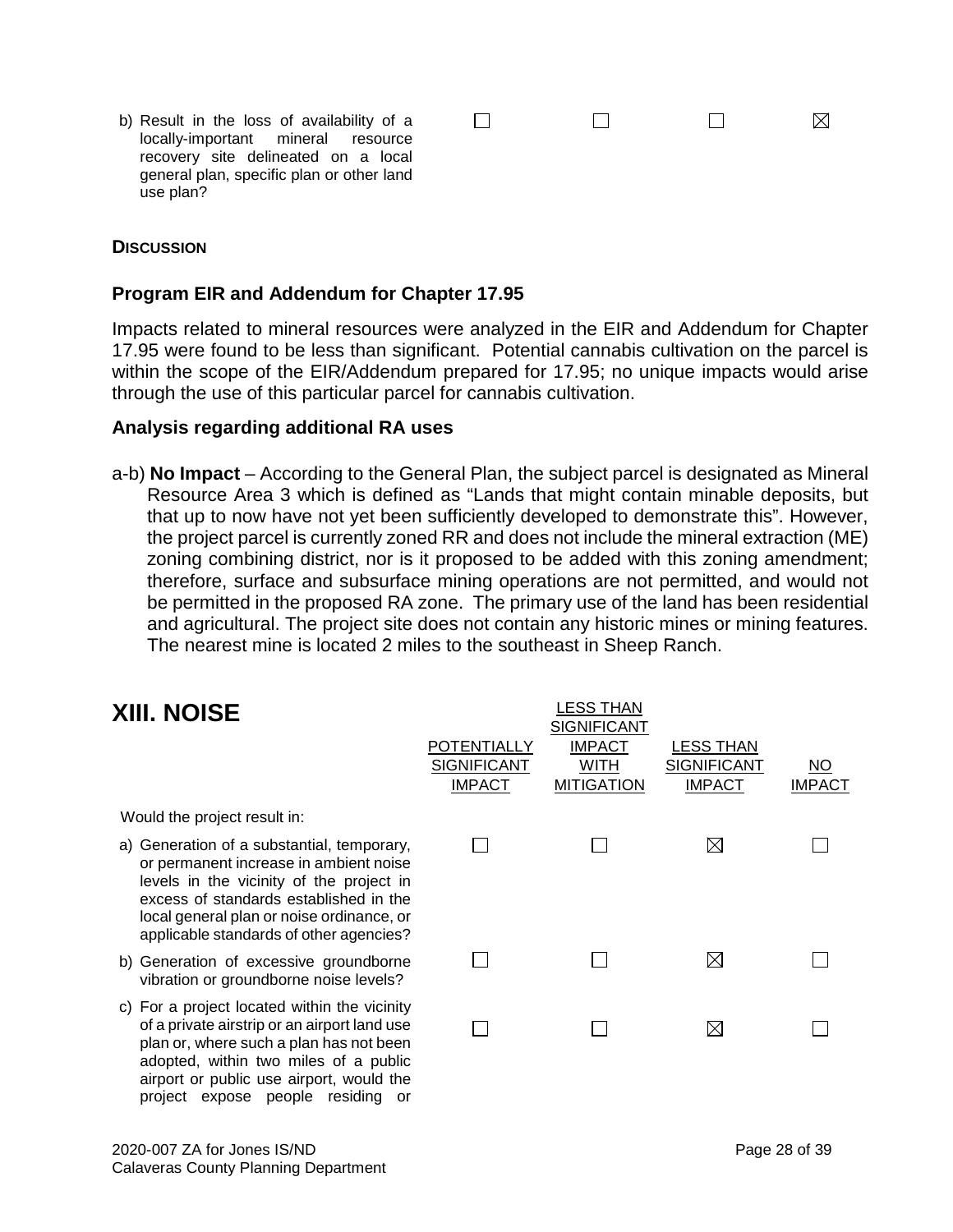working in the project area to excessive noise levels?

#### **DISCUSSION**

#### **Program EIR and Addendum for Chapter 17.95**

Commercial cultivation of cannabis, as stated in Section 17.95.030D, is not defined as an "agricultural operation" for the purposes of Title 14 and Title 15 of the Calaveras County Code or a "legally existing agricultural land use", and it would therefore be subject to the County's Noise Ordinance. The Cannabis Ordinance requires separation from sensitive uses, prohibits the use of generators except in an emergency, and prohibits the delivery of water by truck (sections 17.95.090.Q, 17.95.090.N, and 17.95.090.FF). Potential cannabis cultivation on the parcel is within the scope of the EIR/Addendum prepared for 17.95; no unique impacts would arise through the use of this particular parcel for cannabis cultivation.

#### **Analysis regarding additional RA uses**

a-c) **Less Than Significant Impact** – Sound from any non-cannabis agricultural operations subject to Chapter 14.02 of County Code is exempt from the County's noise ordinance. Potentially, groundborne vibrations and/or noise could occur during preparation of land for agricultural use; however, preparation of the land is temporary. Noise generated from agricultural operations is minor and when located in a rural portion of the County such as the subject parcel, will cause no impact. The subject property is not located in the airport land use plan, nor is there a public or private airstrip within 2 miles.

| <b>XIV. POPULATION AND</b><br><b>HOUSING</b>                                                                                                                                                                                          | <b>POTENTIALLY</b><br><b>SIGNIFICANT</b><br><b>IMPACT</b> | <b>LESS THAN</b><br><b>SIGNIFICANT</b><br><b>IMPACT</b><br><b>WITH</b><br><b>MITIGATION</b> | <b>LESS THAN</b><br><b>SIGNIFICANT</b><br><b>IMPACT</b> | NO<br><b>IMPACT</b> |
|---------------------------------------------------------------------------------------------------------------------------------------------------------------------------------------------------------------------------------------|-----------------------------------------------------------|---------------------------------------------------------------------------------------------|---------------------------------------------------------|---------------------|
| Would the project:                                                                                                                                                                                                                    |                                                           |                                                                                             |                                                         |                     |
| a) Induce substantial<br>unplanned<br>population growth in an area, either<br>directly (for example, by proposing new<br>homes and businesses) or indirectly (for<br>example, through extension of roads or<br>other infrastructure)? |                                                           |                                                                                             |                                                         | $\boxtimes$         |
| substantial<br>numbers<br>b) Displace<br>Ωf<br>existing<br>people<br>housing.<br>or<br>necessitating the<br>construction<br>οf<br>replacement housing elsewhere?                                                                      |                                                           |                                                                                             |                                                         | $\boxtimes$         |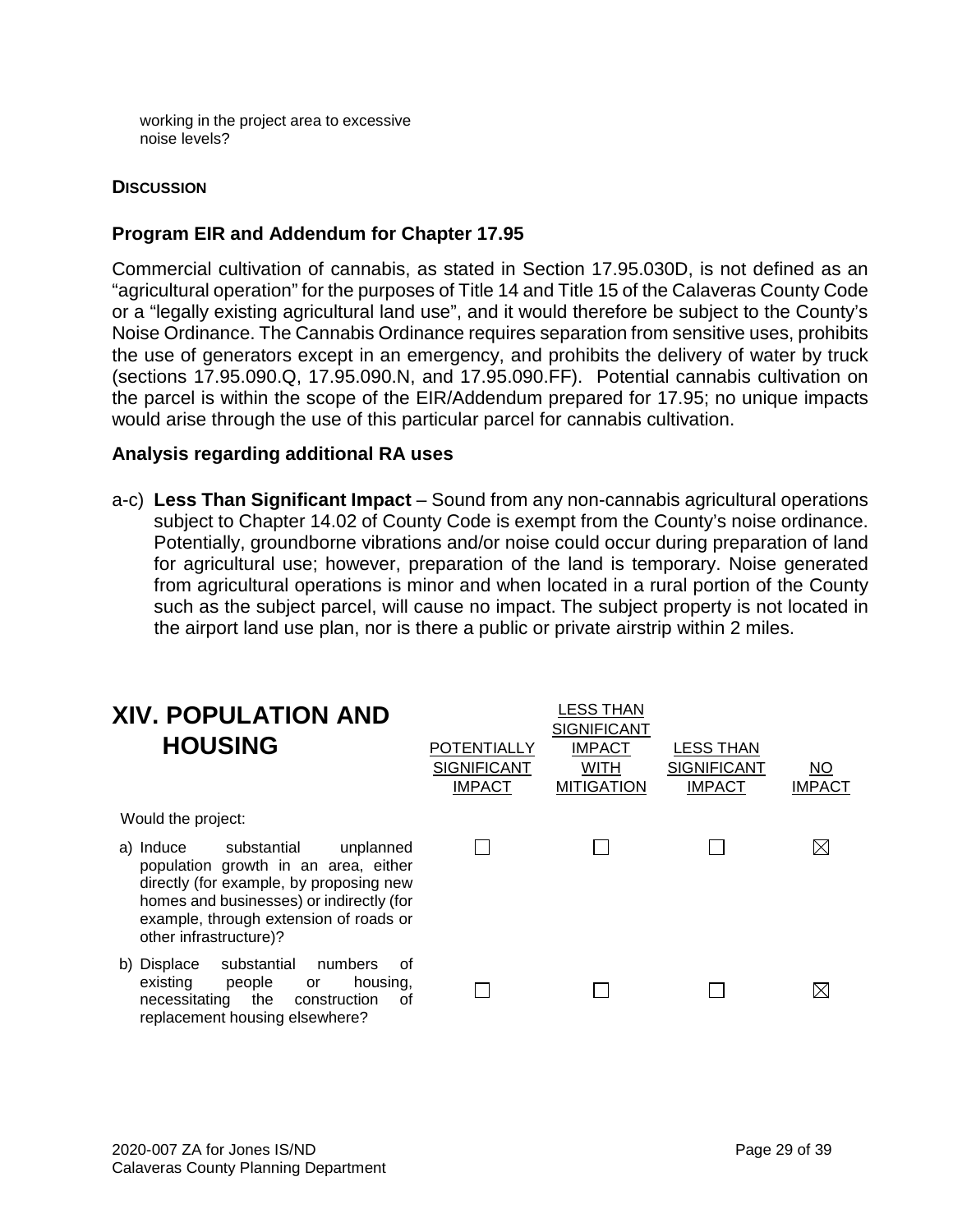#### **DISCUSSION**

#### **Program EIR and Addendum for Chapter 17.95**

Impacts related to population and housing were analyzed in the EIR and Addendum for Chapter 17.95 were found to be less than significant. Potential cannabis cultivation on the parcel is within the scope of the EIR/Addendum prepared for 17.95; no unique impacts would arise through the use of this particular parcel for cannabis cultivation.

#### **Analysis regarding additional RA uses**

a-b) **No Impact** – The re-zoning of the land to Residential Agriculture will not increase the allowable density of the property, displace existing housing or displace people in any way.

| <b>POTENTIALLY</b><br><b>SIGNIFICANT</b><br><b>IMPACT</b> | LESS THAN<br><b>SIGNIFICANT</b><br><b>IMPACT</b><br>WITH<br><b>MITIGATION</b> | <b>LESS THAN</b><br><b>SIGNIFICANT</b><br><b>IMPACT</b> | NO<br><b>IMPACT</b> |
|-----------------------------------------------------------|-------------------------------------------------------------------------------|---------------------------------------------------------|---------------------|
|                                                           |                                                                               |                                                         |                     |
|                                                           |                                                                               |                                                         | $\boxtimes$         |
|                                                           |                                                                               |                                                         | $\boxtimes$         |
|                                                           |                                                                               |                                                         | ⊠                   |
|                                                           |                                                                               |                                                         | M                   |
|                                                           |                                                                               |                                                         | $\bowtie$           |
|                                                           |                                                                               |                                                         |                     |

#### **DISCUSSION**

#### **Program EIR and Addendum for Chapter 17.95**

Impacts to public services were analyzed in the EIR and Addendum for Chapter 17.95 and were found to be less than significant. Potential cannabis cultivation on the parcel is within the scope of the EIR/Addendum prepared for 17.95; no unique impacts would arise through the use of this particular parcel for cannabis cultivation.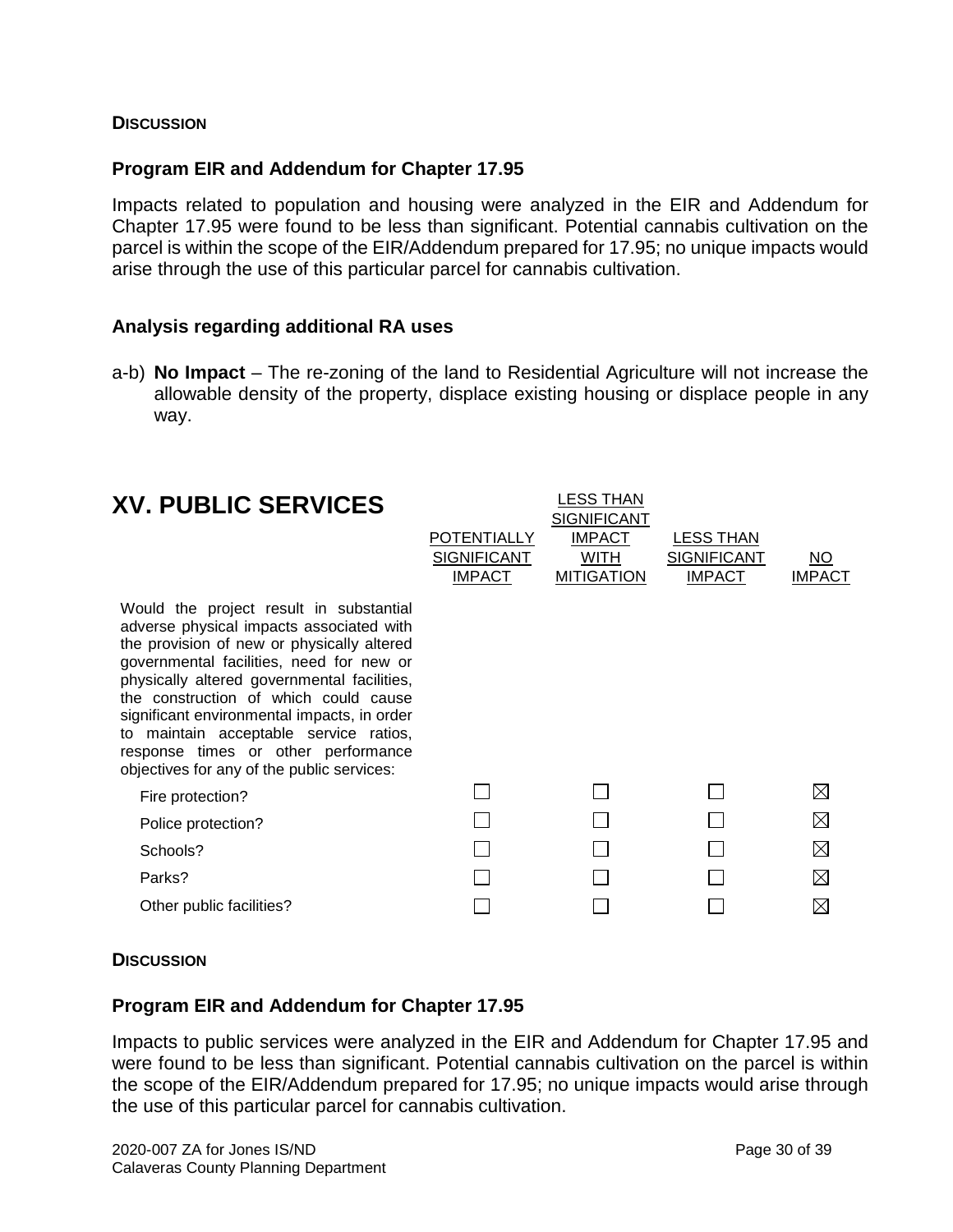#### **Analysis regarding additional RA uses**

**No Impact** – The re-zoning of the land to Residential Agriculture will have no effect on public services. The change in zoning will not alter the ability for emergency personnel to respond to or access the parcel in question, and the allowed residential density will not change, causing no additional impacts to schools, parks, and similar public facilities.

| <b>XVI. RECREATION</b>                                                                                                                                                                                                                                      | <b>POTENTIALLY</b><br><b>SIGNIFICANT</b><br><b>IMPACT</b> | LESS THAN<br><b>SIGNIFICANT</b><br><b>IMPACT</b><br><b>WITH</b><br><b>MITIGATION</b> | <b>LESS THAN</b><br><b>SIGNIFICANT</b><br><b>IMPACT</b> | <u>NO</u><br><b>IMPACT</b> |
|-------------------------------------------------------------------------------------------------------------------------------------------------------------------------------------------------------------------------------------------------------------|-----------------------------------------------------------|--------------------------------------------------------------------------------------|---------------------------------------------------------|----------------------------|
| a) Would the project increase the use of<br>existing neighborhood and regional<br>parks or other recreational facilities such<br>that substantial physical deterioration of<br>would occur<br>facility<br>the<br><b>or</b><br><sub>be</sub><br>accelerated? |                                                           |                                                                                      |                                                         | M                          |
| b) Does the project include recreational<br>facilities or require the construction or<br>expansion of recreational facilities which<br>might have an adverse physical effect<br>on the environment?                                                         |                                                           |                                                                                      |                                                         |                            |

#### **DISCUSSION**

#### **Program EIR and Addendum for Chapter 17.95**

Impacts related to parks and recreational facilities were analyzed in the EIR and Addendum for Chapter 17.95 and were found to be less than significant. Potential cannabis cultivation on the parcel is within the scope of the EIR/Addendum prepared for 17.95; no unique impacts would arise through the use of this particular parcel for cannabis cultivation.

#### **Analysis regarding additional RA uses**

a-b) **No Impact** – There are no parks or recreational facilities in the vicinity of the project. Agricultural operations in a rural portion of the County will have no effect on parks or other recreational facilities as they do not create an increased demand for these facilities, nor do they prevent access to them.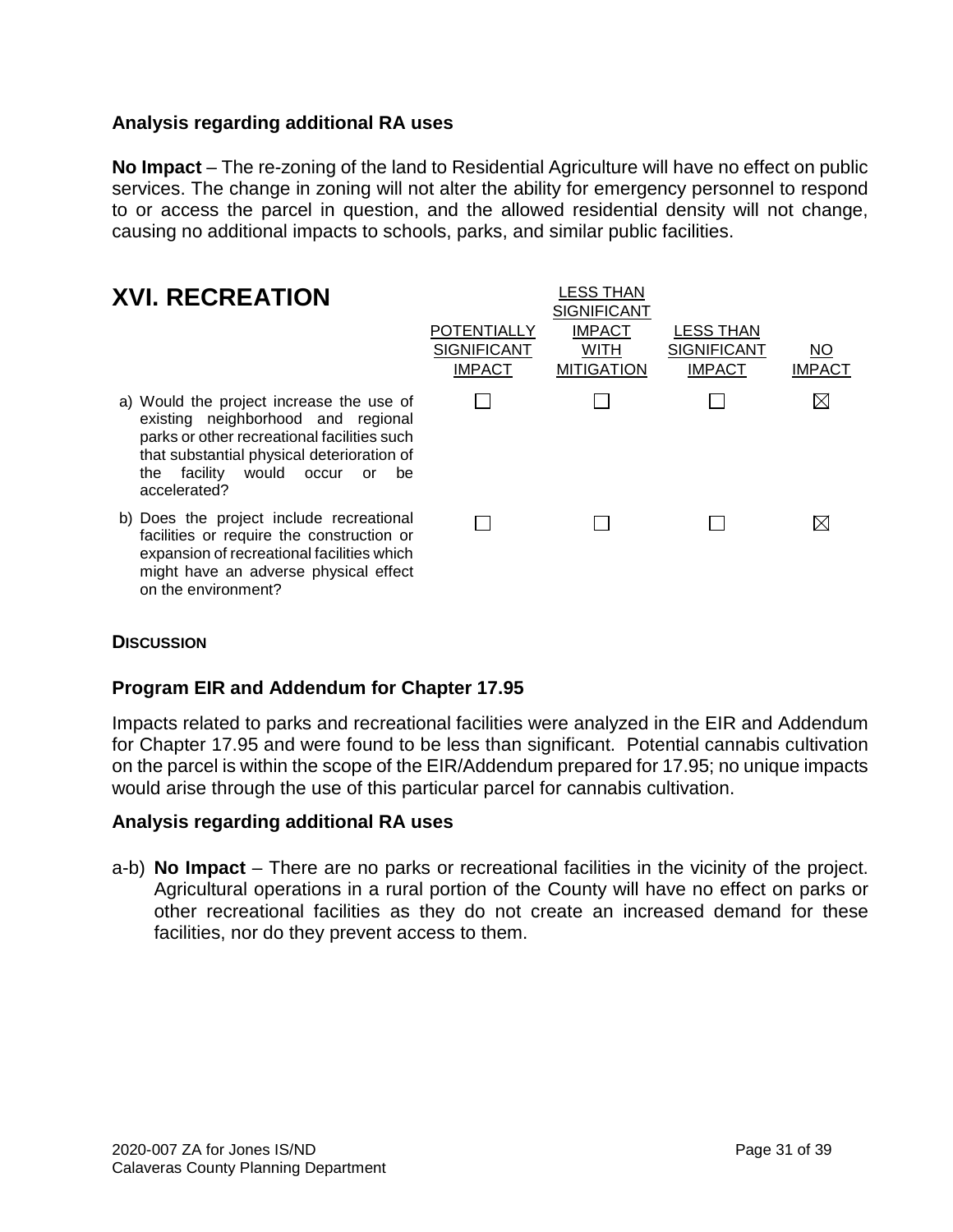| <b>XVII. TRANSPORTATION</b><br><b>&amp; TRAFFIC</b>                                                                                                                                   | POTENTIALLY<br><b>SIGNIFICANT</b><br><b>IMPACT</b> | LESS THAN<br><b>SIGNIFICANT</b><br><b>IMPACT</b><br>WITH<br><b>MITIGATION</b> | LESS THAN<br><b>SIGNIFICANT</b><br><b>IMPACT</b> | NO.<br><b>IMPACT</b> |
|---------------------------------------------------------------------------------------------------------------------------------------------------------------------------------------|----------------------------------------------------|-------------------------------------------------------------------------------|--------------------------------------------------|----------------------|
| Would the project:                                                                                                                                                                    |                                                    |                                                                               |                                                  |                      |
| a) Conflict with a program plan, ordinance<br>or policy addressing the circulation<br>system, including transit, roadway,<br>bicycle, and pedestrian facilities?                      |                                                    |                                                                               |                                                  | $\boxtimes$          |
| b) Conflict or be inconsistent with CEQA<br>Guidelines §15064.3, subdivision (b)?                                                                                                     |                                                    |                                                                               | $\bowtie$                                        |                      |
| c) Substantially increase hazards due to a<br>geometric design feature (e.g., sharp<br>curves or dangerous intersections) or<br>incompatible<br>uses<br>(e.g.,<br>farm<br>equipment)? |                                                    |                                                                               |                                                  | ⊠                    |
| d) Result<br>inadequate<br>in.<br>emergency<br>access?                                                                                                                                |                                                    |                                                                               |                                                  | X                    |

#### **DISCUSSION**

#### **Program EIR and Addendum for Chapter 17.95**

Impacts to transportation infrastructure from commercial cannabis cultivation would be mitigated to a degree by the payment of the RIM fee (MM #3.9-2). However, the EIR and Addendum found that there would be a cumulative significant effect on the environment since the fee reduced the impact, but did not completely alleviate it. Findings of overriding consideration were made by the Board of Supervisors when it certified the EIR, approved the Addendum, and adopted the ordinance. Potential cannabis cultivation on the parcel is within the scope of the EIR/Addendum prepared for 17.95; no unique impacts would arise through the use of this particular parcel for cannabis cultivation.

#### **Analysis regarding additional RA uses**

- a) **No Impact** Non-cannabis agricultural operations will not conflict with a program, plan, ordinance or policy addressing the circulation system in Calaveras County.
- b) **Less than Significant Impact**  The subject parcel is in a rural portion of Calaveras County off of Sheep Ranch Road, which is a county maintained road of hilly terrain with no pedestrian or bicycle paths and no public transit. Agricultural operations may generate a slight increase in vehicles miles traveled due to seasonal employees. Depending on the operations, traffic may be generated by truck and trailer traffic shipping livestock to market and/or temporary farm workers during pruning and harvest seasons, both increases being temporary in nature. Additional traffic may also be generated by the establishment of an agriculture service or retail use. Due to the location of the subject property – far from a state highway or population center – this possible additional traffic will be locally generated and will not bring an outsized number of customers from outside the area.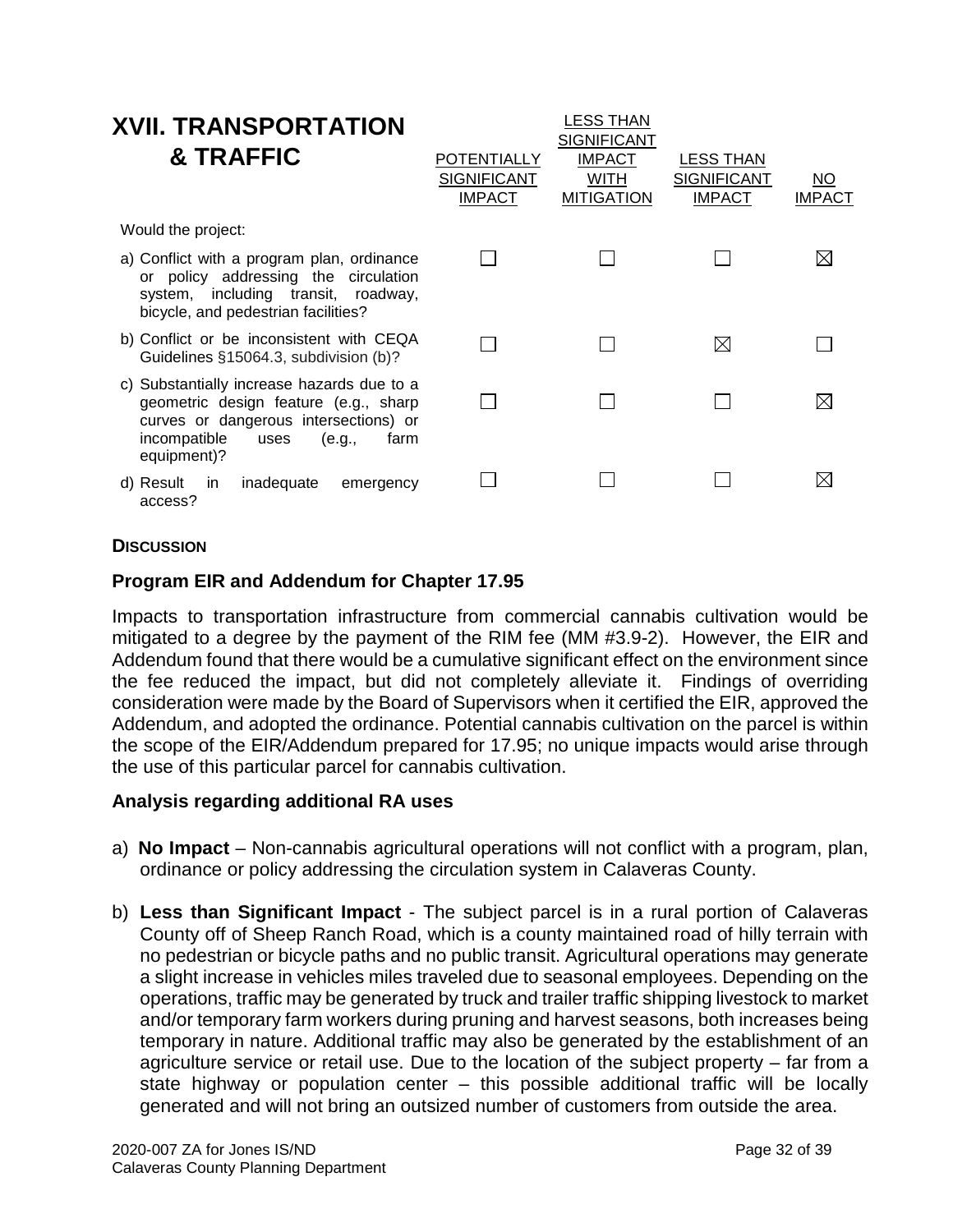- c) **No Impact** Re-zoning the subject parcel to Residential Agriculture would not substantially increase traffic hazards due to geometric design feature or incompatible uses, and does not include potentially hazardous design features such as sharp curves or dangerous intersections. The County Public Works Department has reviewed this project and has no concerns with regards to the ability of the local infrastructure to serve the property in question.
- **d) No Impact**  The project parcel is already developed with a single family residence within a residential subdivision, and would not result in inadequate emergency access. Emergency services agencies reviewed this project application and had no objections to the proposed rezone.

#### LESS THAN **XVIII. TRIBAL**  SIGNIFICANT **CULTURAL IMPACT POTENTIALLY** LESS THAN **SIGNIFICANT** WITH SIGNIFICANT NO **RESOURCES** IMPACT **MITIGATION** IMPACT IMPACT Would the project cause a substantial adverse change in the significance of a tribal cultural resource, defined in Public Resources Code section 21074 as either a site, feature, place, cultural landscape that is geographically defined in terms of the size and scope of the landscape, sacred place, or object with cultural value to a California Native American tribe, and that is: a) Listed or eligible for listing in the  $\Box$  $\Box$  $\Box$ ⊠ California Register of Historical Resources, or in a local register of historical resources as defined in Public Resources Code section 5020.1(k), or  $\Box$  $\Box$  $\Box$  $\boxtimes$ b) A resource determined by the lead agency, in its discretion and supported by substantial evidence, to be significant pursuant to criteria set forth in subdivision (c) of Public Resources Code Section 5024.1. In applying the criteria set forth in subdivision (c) of Public Resources Code Section 5024.1, the lead agency shall consider the significance of the resource to a California Native American tribe.

#### **DISCUSSION**

#### **Program EIR and Addendum for Chapter 17.95**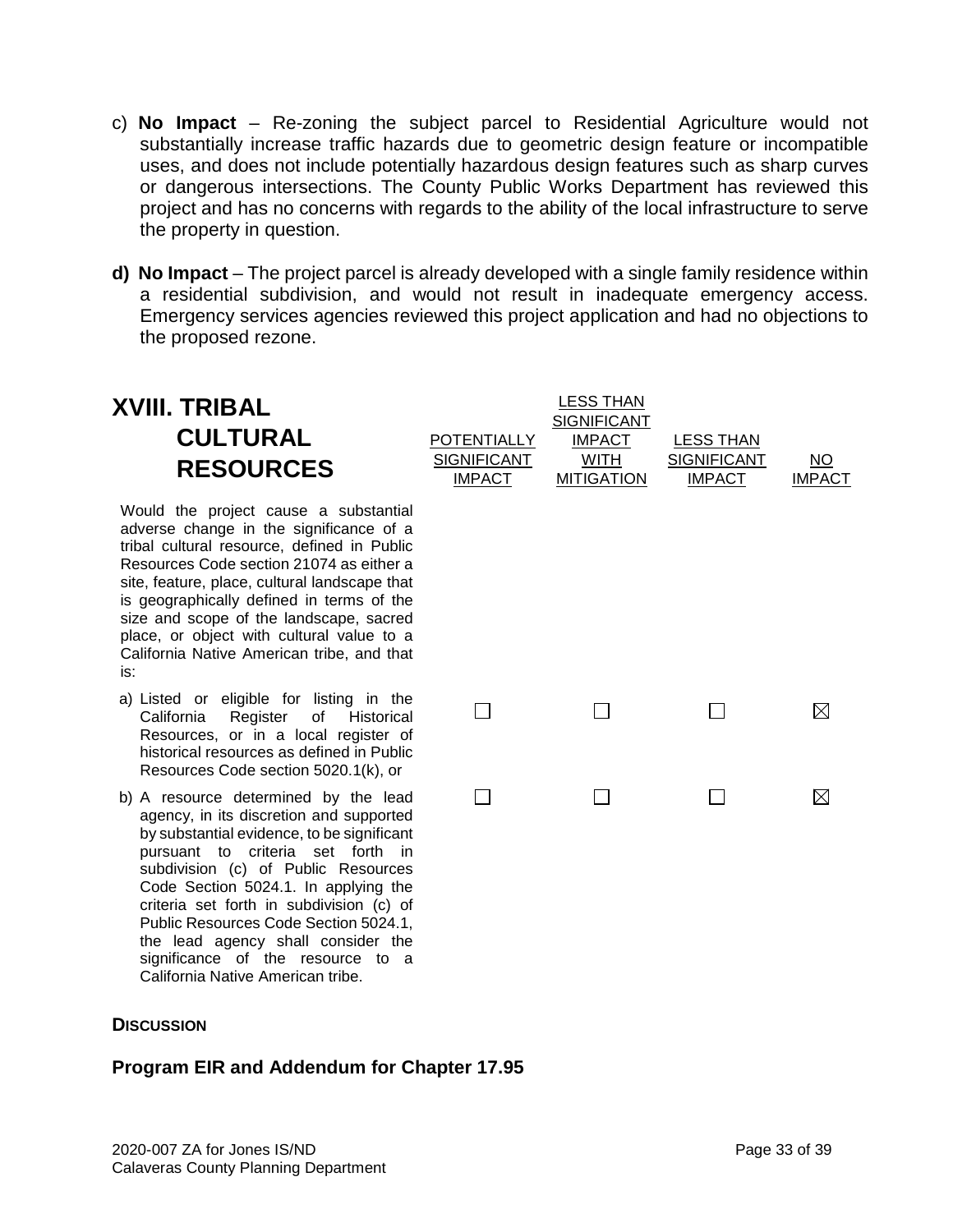Impacts related to tribal cultural resources were analyzed in the EIR and Addendum for Chapter 17.95 were found to be less than significant. Potential cannabis cultivation on the parcel is within the scope of the EIR/Addendum prepared for 17.95; no unique impacts would arise through the use of this particular parcel for cannabis cultivation.

#### **Analysis regarding additional RA uses**

a-b) **No Impact** – There are no known tribal cultural resources on the subject parcel. The project parcel has not been listed or is eligible to be listed based on the criteria for designation from the office of historic preservation. The proposed project was circulated to all local tribes in accordance with the CEQA guidelines and as required by AB 52, Public Resources Code Section 21080.3(b), with no comments being returned.

| XIX. UTILITIES AND<br><b>SERVICE</b><br><b>SYSTEMS</b>                                                                                                                                                                                                                                                                   | <b>POTENTIALLY</b><br><b>SIGNIFICANT</b><br><b>IMPACT</b> | <b>LESS THAN</b><br><b>SIGNIFICANT</b><br><b>IMPACT</b><br><b>WITH</b><br><b>MITIGATION</b> | <b>LESS THAN</b><br><b>SIGNIFICANT</b><br><b>IMPACT</b> | $\overline{NO}$<br><b>IMPACT</b> |
|--------------------------------------------------------------------------------------------------------------------------------------------------------------------------------------------------------------------------------------------------------------------------------------------------------------------------|-----------------------------------------------------------|---------------------------------------------------------------------------------------------|---------------------------------------------------------|----------------------------------|
| Would the project:                                                                                                                                                                                                                                                                                                       |                                                           |                                                                                             |                                                         |                                  |
| a) Require or result in the relocation or<br>construction of new or expanded water,<br>treatment.<br>wastewater<br>stormwater<br>drainage, electric power, natural gas, or<br>telecommunications<br>facilities.<br>the<br>construction or relocation of which could<br>significant<br>environmental<br>cause<br>effects? |                                                           |                                                                                             |                                                         | $\boxtimes$                      |
| b) Have sufficient water supplies available<br>to serve the project and reasonably<br>foreseeable future development during<br>normal, dry and multiple dry years?                                                                                                                                                       |                                                           |                                                                                             | ⊠                                                       |                                  |
| c) Result in a determination by the<br>wastewater treatment provider which<br>serves or may serve the project that it<br>has adequate capacity to serve the<br>project's projected demand in addition<br>to the provider's existing commitments?                                                                         |                                                           |                                                                                             |                                                         | $\boxtimes$                      |
| d) Generate solid waste in excess of State<br>or local standards, or in excess of the<br>capacity of local infrastructure, or<br>otherwise impair the attainment of solid<br>waste reduction goals?                                                                                                                      |                                                           |                                                                                             |                                                         | $\boxtimes$                      |
| e) Comply with federal, state, and local<br>management and reduction statutes                                                                                                                                                                                                                                            |                                                           |                                                                                             |                                                         | $\boxtimes$                      |

#### **DISCUSSION**

and regulations related to solid waste?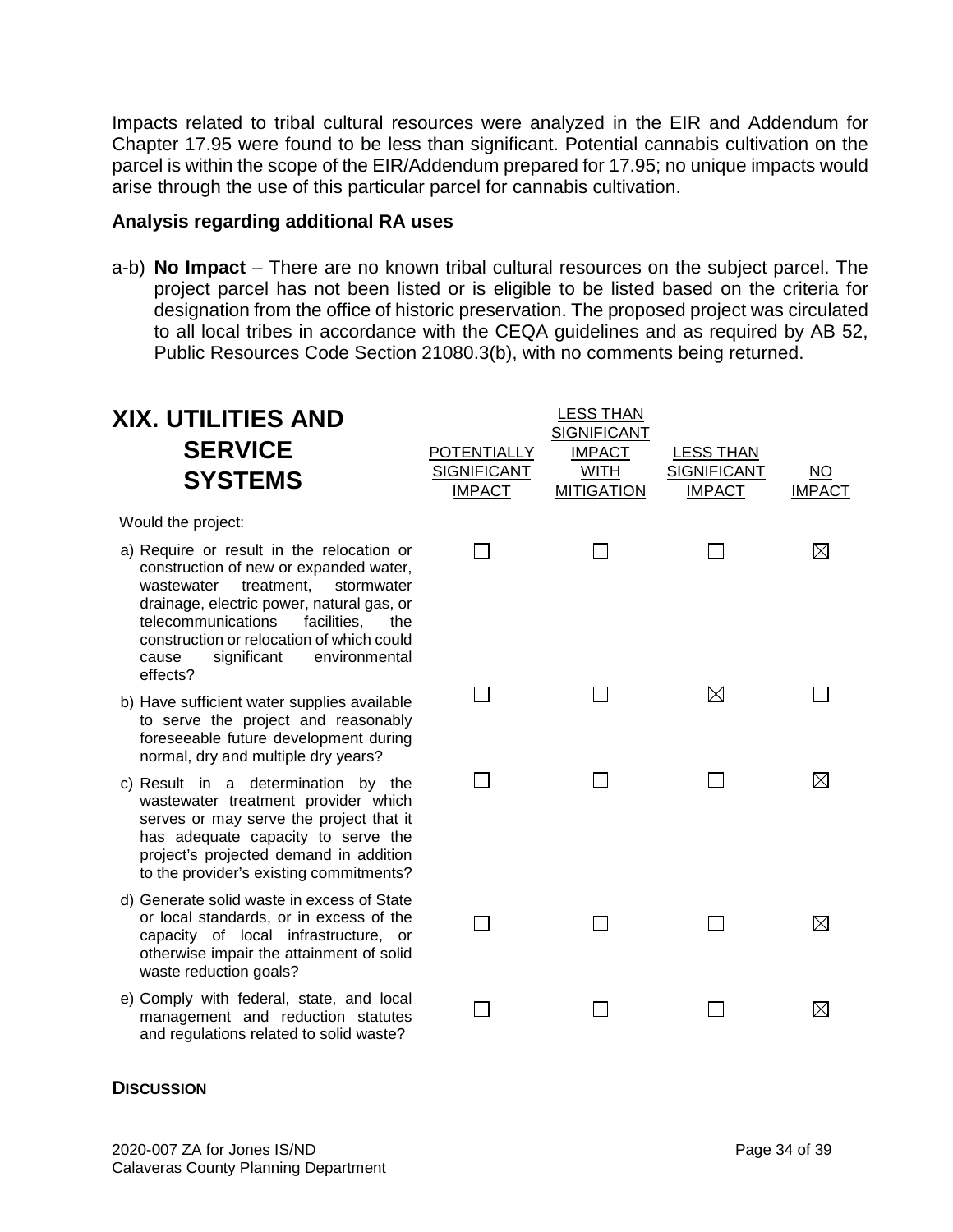#### **Program EIR and Addendum for Chapter 17.95**

Impacts related to utilities and service systems were analyzed in the EIR and Addendum for Chapter 17.95 were found to be less than significant. Potential cannabis cultivation on the parcel is within the scope of the EIR/Addendum prepared for 17.95; no unique impacts would arise through the use of this particular parcel for cannabis cultivation.

#### **Analysis regarding additional RA uses**

- a) **No Impact** The subject parcel is located in a rural part of Calaveras County where district water and wastewater services are not available and storm water drainage facilities do not exist. The subject parcel has a domestic well and onsite wastewater treatment system (septic tank) servicing the residence. Therefore, the proposed rezone would not require or result in the relocation or construction of new or expanded water, wastewater treatment, stormwater drainage, electric power, natural gas, or telecommunications facilities.
- b) **Less Than Significant Impact** The subject parcel is located in an area of Calaveras County known for having moderate to high groundwater potential. There is a well located on the subject parcel that is currently sufficient to provide for the parcel's needs, whether for cannabis cultivation or any other use allowed in the RA zone.
- c-e) **No Impact** The subject parcel is located in a rural part of Calaveras County which is not served by a sanitary district or utility district. The re-zoning of the subject parcel will have no effect on wastewater treatment facilities. Wastewater needs are currently served by an on-site wastewater treatment system. Re-zoning the subject parcel will not increase the density of said parcel; therefore, any solid waste generated by future agricultural operations will be adequately handled on site and will have no impact upon any landfill.

| <b>XX. WILDFIRE</b>                                                                                                                                                                                                         | <b>POTENTIALLY</b><br><b>SIGNIFICANT</b><br><b>IMPACT</b> | LESS THAN<br><b>SIGNIFICANT</b><br><b>IMPACT</b><br><b>WITH</b><br><b>MITIGATION</b> | LESS THAN<br><b>SIGNIFICANT</b><br><b>IMPACT</b> | ΝO<br><b>IMPACT</b> |
|-----------------------------------------------------------------------------------------------------------------------------------------------------------------------------------------------------------------------------|-----------------------------------------------------------|--------------------------------------------------------------------------------------|--------------------------------------------------|---------------------|
| If located in or near state responsibility<br>areas or lands classified as very high fire<br>hazard severity zones, would the project:                                                                                      |                                                           |                                                                                      |                                                  |                     |
| a) Substantially<br>adopted<br>impair<br>an<br>plan<br>emergency<br>response<br>or<br>emergency evacuation plan?                                                                                                            |                                                           |                                                                                      |                                                  |                     |
| b) Due to slope, prevailing winds, and<br>other factors, exacerbate wildfire risks,<br>and thereby expose project occupants<br>to, pollutant concentrations from a<br>wildfire or the uncontrolled spread of a<br>wildfire? |                                                           |                                                                                      |                                                  |                     |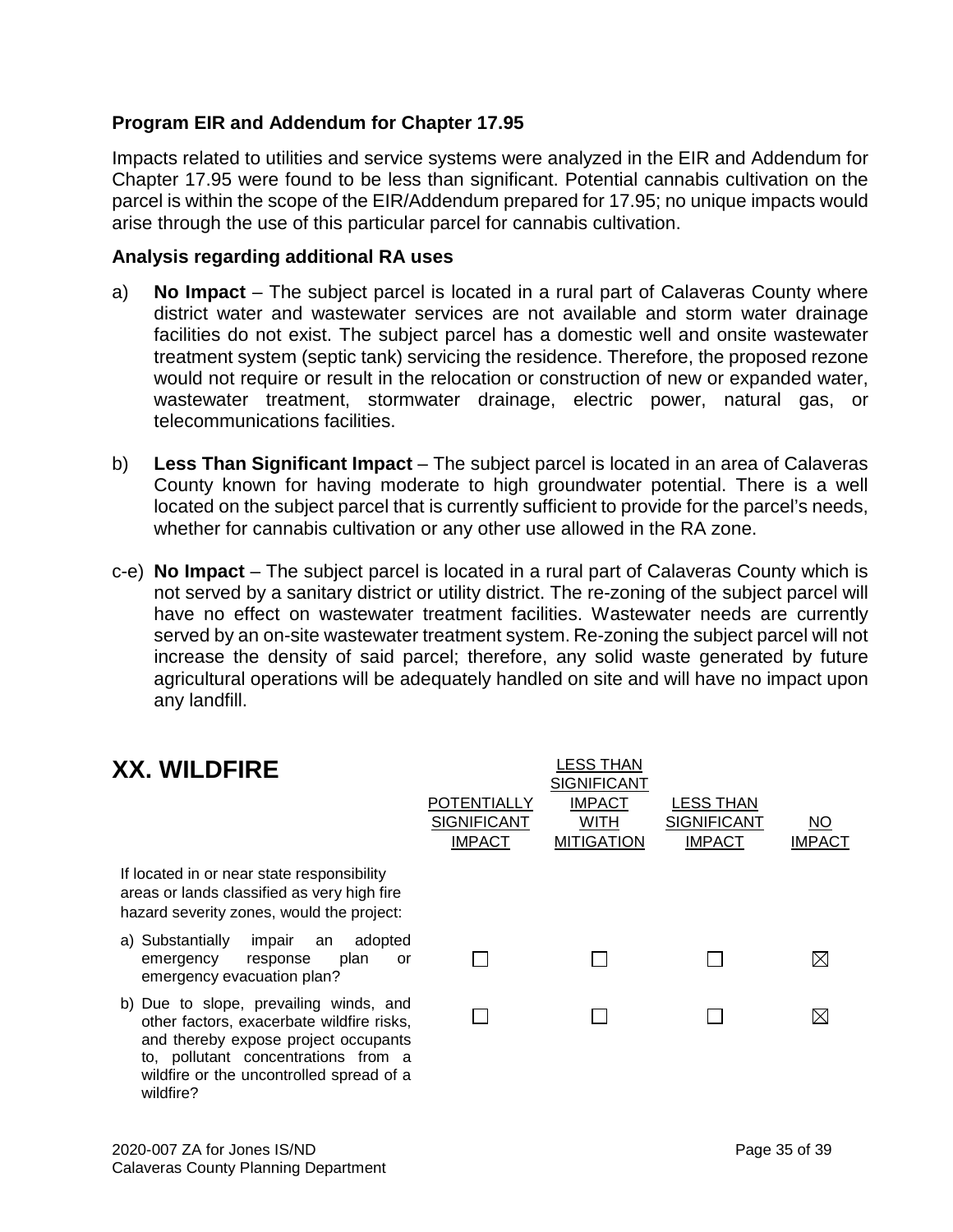c) Require the installation of maintenance of associated infrastructure (such as  $\Box$  $\Box$  $\boxtimes$  $\Box$ roads, fuel breaks, emergency water sources, power lines, or other utilities) that may exacerbate fire risk or that may result in temporary or ongoing impacts to the environment? d) Expose people or structures to significant risks, including downslope or downstream flooding or landslides, as a  $\Box$  $\Box$  $\Box$ ⊠ result of runoff, post-fire slope

#### **DISCUSSION**

#### **Program EIR and Addendum for Chapter 17.95**

Impacts related to wildfire were analyzed in the EIR and Addendum for Chapter 17.95 were found to be less than significant. Potential cannabis cultivation on the parcel is within the scope of the EIR/Addendum prepared for 17.95; no unique impacts would arise through the use of this particular parcel for cannabis cultivation.

#### **Analysis regarding additional RA uses**

instability, or drainage changes?

 a-d) **No Impact** – The proposed zoning amendment does not impair any countywide emergency plans. This area of the County is designated as a very high fire hazard. The use of the parcel for agricultural operations will further decrease the flammable vegetation on site, thus decreasing the probability of a wildfire. There are no proposed infrastructure plans, and all existing and/or future improvements shall adhere to all Federal, State and local agency requirements. There are no residences or structures downslope or immediately downstream from the subject parcel. The property in question does not – as discussed in the Geology and Soils section of this checklist – have a significant risk of erosion or runoff. Notified fire agencies had no concerns in this regard. Any flooding or landslides, as a result of runoff, post-fire slope instability, or drainage changes occurring on the subject parcel, however unlikely, would not expose people or structures to any significant risk. The change in zoning will not significantly alter any risk that may or may not currently exist on the subject parcel in regards to wildfires.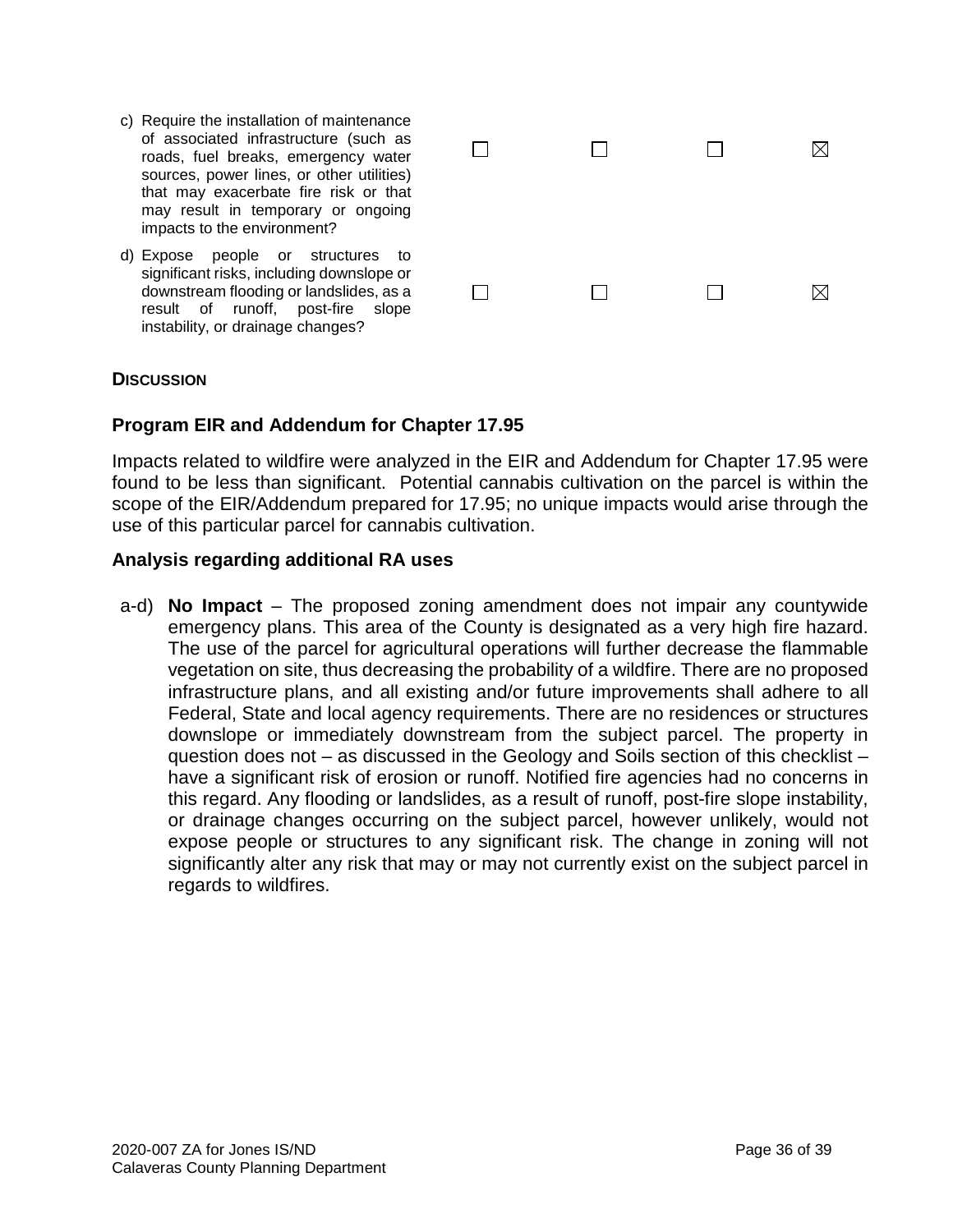## **XXI. MANDATORY FINDINGS OF SIGNIFICANCE**

- a) Does the project have the potential to degrade the quality of the environment, substantially reduce the habitat of a fish or wildlife species, cause a fish or wildlife population to drop below selfsustaining levels, threaten to eliminate a plant or animal community, reduce the number or restrict the range of a rare or endangered plant or animal or eliminate important examples of the major periods of California history or prehistory?
- b) Does the project have impacts that are individually limited, but cumulatively<br>considerable? ("Cumulatively considerable? considerable" means that the incremental effects of a project are considerable when viewed in connection with the effects of past projects, the effects of other current projects, and the effects of probable future projects)?
- c) Does the project have environmental effects which will cause substantial adverse effects on human beings, either directly or indirectly?

| <b>POTENTIALLY</b><br><b>SIGNIFICANT</b><br><b>IMPACT</b> | <b>LESS THAN</b><br><b>SIGNIFICANT</b><br><b>IMPACT</b><br><b>WITH</b><br><b>MITIGATION</b> | <b>LESS THAN</b><br><b>SIGNIFICANT</b><br><b>IMPACT</b> | $\underline{\mathsf{NO}}$<br><b>IMPACT</b> |
|-----------------------------------------------------------|---------------------------------------------------------------------------------------------|---------------------------------------------------------|--------------------------------------------|
|                                                           |                                                                                             | $\boxtimes$                                             |                                            |
|                                                           | $\blacksquare$                                                                              | $\boxtimes$                                             |                                            |
|                                                           |                                                                                             | ⊠                                                       |                                            |

#### **DISCUSSION**

- a) **Less Than Significant Impact** Through the use of best management practices and compliance with established County code and state requirements, the project does not have the potential to significantly degrade the quality of the environment, significantly reduce habitat, or threaten or eliminate plant and/or animal communities, except as identified in the Program EIR and or which findings of overriding considerations were made. Amending the zoning of the parcel from RR to RA increases the emphasis on additional agricultural uses and preserves open space necessary for plants and animals to thrive.
- b) **Less Than Significant Impact** The subject parcel is designated as Working Lands, and is located in a rural portion of the County. Amending the zoning to RA would not create a cumulative impact to any of the items discussed in this checklist. The project is consistent with the General Plan and Zoning Code. The impacts associated with this project are minor in nature or in compliance with County standards, and do not trip established thresholds or create significant and unavoidable impacts, except as identified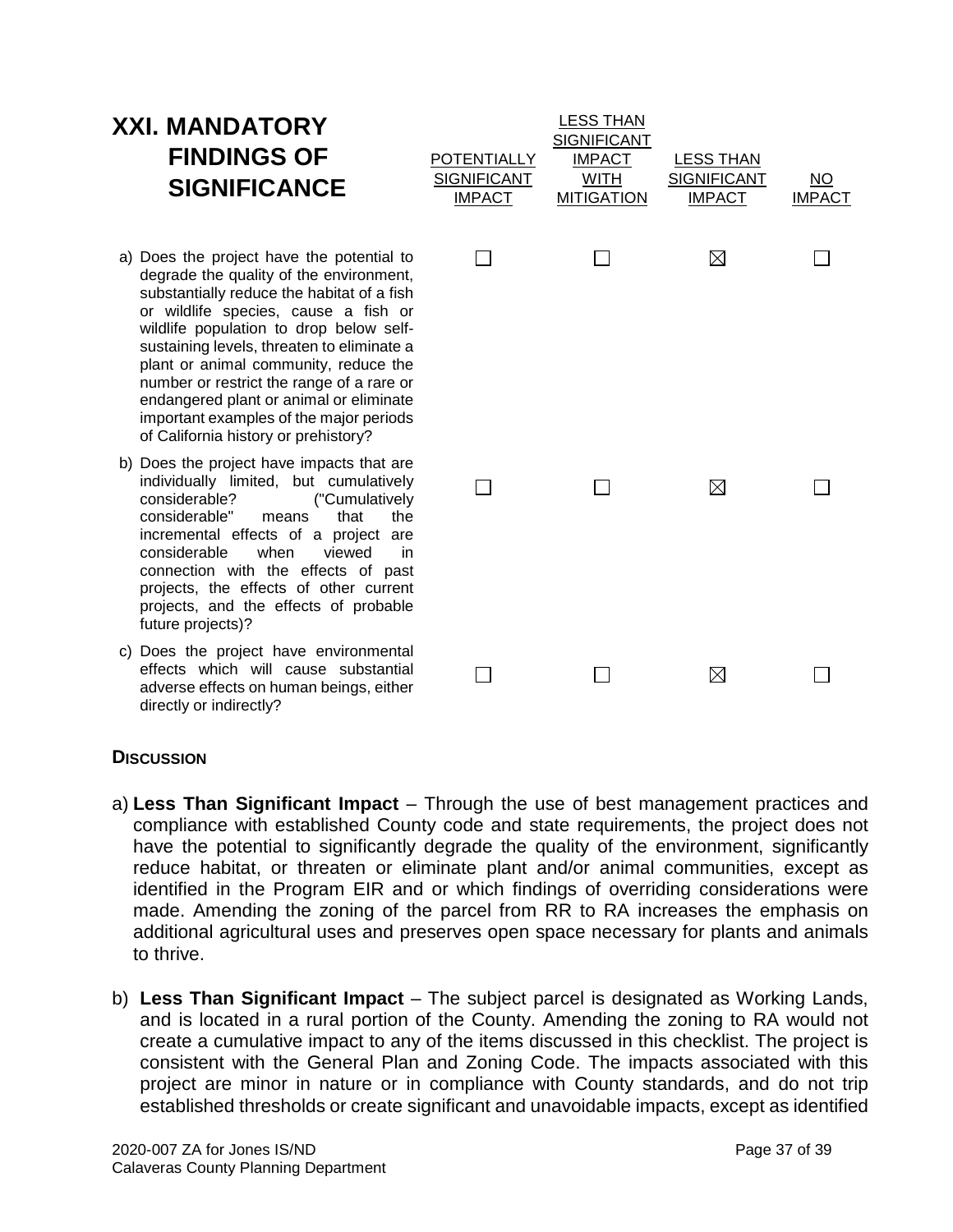in the Chapter 17.95 Program EIR and for which findings of overriding considerations were made.

c) **Less Than Significant Impact** – The analysis of environmental issues contained in this Initial Study indicate that the project is not expected to have substantial adverse effects on human beings, either directly or indirectly, except as identified in the Chapter 17.95 Program EIR and for which findings of overriding considerations were made. Best management practices and compliance with standard regulations will reduce any impacts to a level of less than significant.